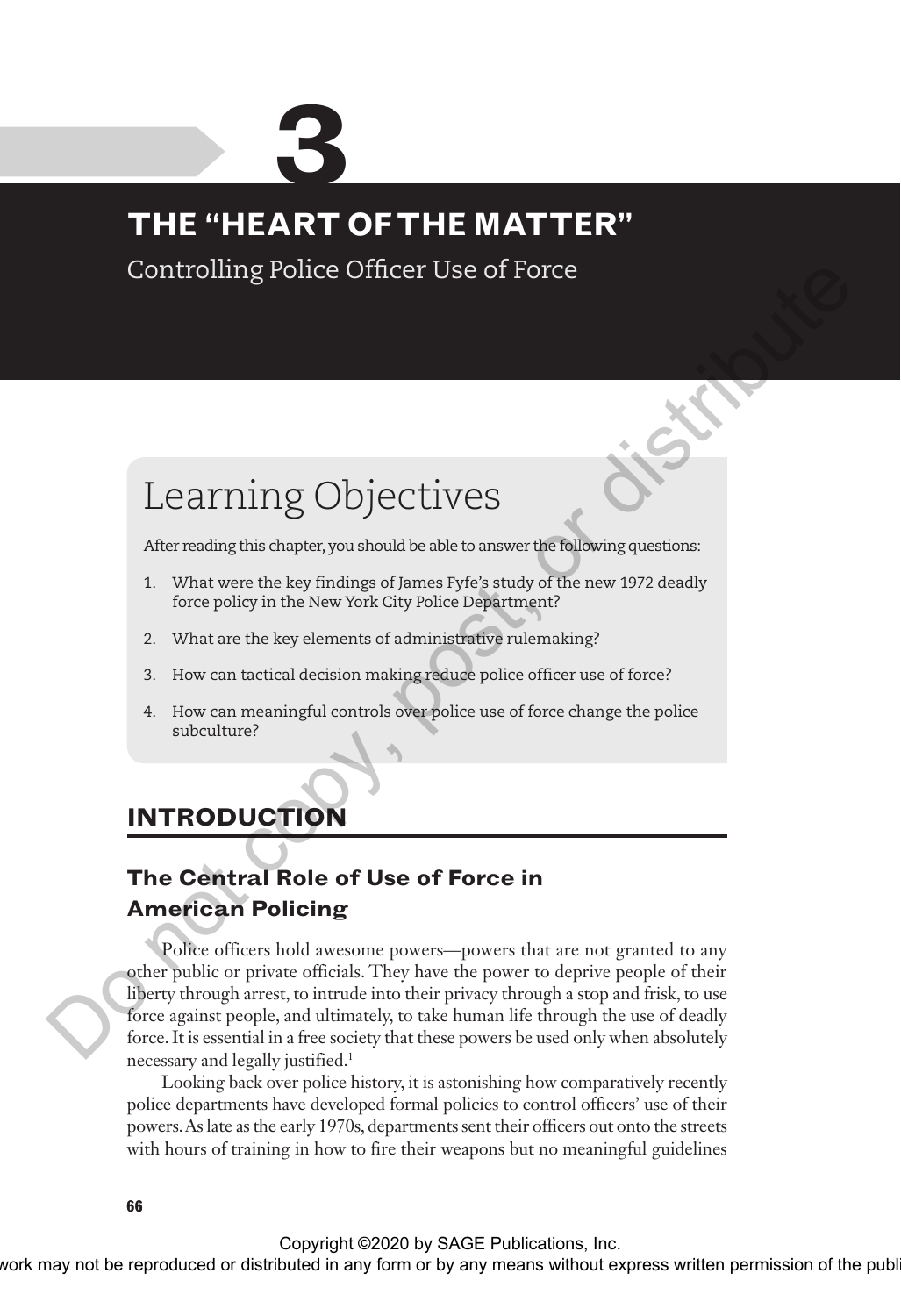on *when* use of deadly force is appropriate. In 1965, for example, the American Bar Foundation praised the Milwaukee Police Department's policy that permitted shooting in cases of "any felony" (which included larceny) for the simple reason that it was a *written* policy. Departments typically kept few records on officers' use of force and made no effort to learn about which officers used force more than others.<sup>2</sup>

The law and police policies have changed dramatically since those days. This chapter examines the developments in law and policy related to police officer use of force. It is titled "The Heart of the Matter" because of the importance of use of force in police work. The chapter looks at current developments regarding police policies on when officers can and cannot shoot; requirements that officers complete reports on each use of force; review of officer force reports by their sergeants; and review of patterns of force incidents by higher-level command officers. The result is a *systematic* approach to the control of officer uses of force, with several different components. The chapter also examines the emergence of de-escalation as a strategy for reducing the need for officers to use force. It also covers the role of supervisors in properly directing officers under their command, and recent developments in police training designed to reduce force incidents. In short, the chapter illustrates the PTSR Framework discussed in Chapter 1, the relationship between policy, training, supervision, and review in police operations. Finally, the discussion argues that the new systematic approach to officer use of force has the effect of changing the norms and practices of the traditional police subculture.<sup>3</sup> chapter examines the developments in have and policy related to police officer uses<br>of force. It is ritted "The Heart of the Marter" because of the importance of the offere the model of the state. The chapter looks at cur

# **Turning Point: The New Deadly Force Policy in New York City, 1972**

Police practices in officer uses of force changed dramatically in August 1972. New York City Police Commissioner Patrick V. Murphy issued Temporary Order of Procedure (TOP) 237, a new policy governing police use of deadly force. The policy greatly limited when officers could fire their weapons, abolishing the fleeing felon rule; limiting shootings to situations where there was an imminent threat to someone's life; and prohibiting warning shots, shots to wound a suspect, and shots at or from moving vehicles.4

Commissioner Murphy's new policy on police use of deadly force in 1972 was a historic turning point in police accountability. While a few departments had already begun to develop more restrictive policies in the 1960s, police officer discretion on deadly force and all other police actions was essentially ungoverned up to that time.<sup>5</sup> The new approach begun by Commissioner Murphy established the model that continues to develop and become more systematic today.

The NYPD's policy did not emerge out of thin air. In response to the riots of the 1960s, there was growing public demand for controls over police shootings. Lorie Fridell identified four factors contributing to the movement for new deadly force policies: the broader movement to control police discretion, demands for racial justice arising from the disproportionate number of African Americans shot and killed, court rulings that expanded municipal liability for unjustified police shootings, and the growing social science research on officer-involved shootings



Copyright ©2020 by SAGE Publications, Inc.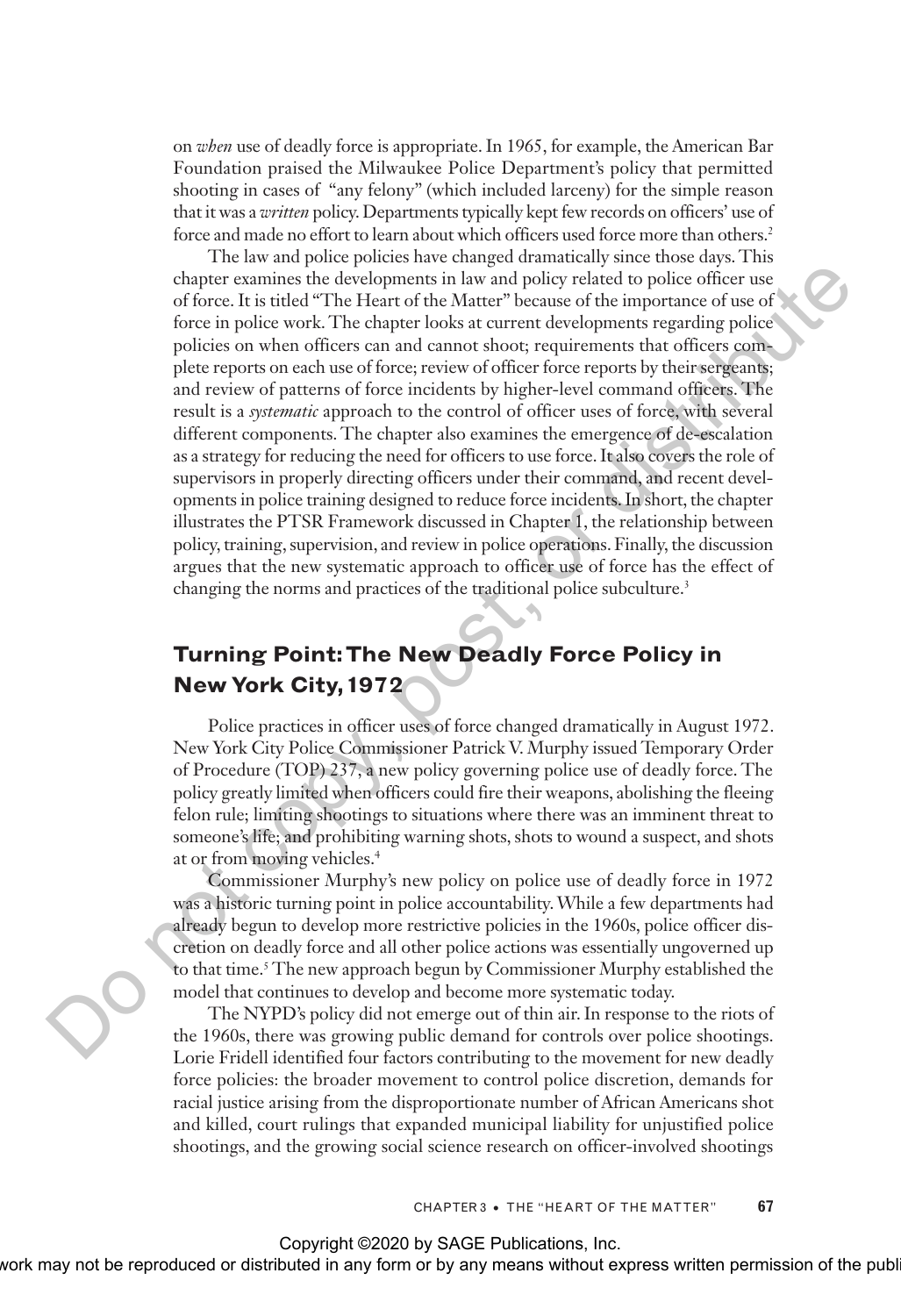that documented the racial disparities in shootings.6 The President's Crime Commission in 1967 recommended "The Development of Guidelines for Police Action," and the following year the Kerner Commission cited "The Need for Policy Guidelines" that would cover a short but important list of police actions.<sup>7</sup> Law enforcement agencies gradually followed those recommendations.

### **The Scope of the Policy**

NYPD policy TOP 237 had the basic elements that have shaped use of force policies for over 40 years. First and most important, the policy abolished the traditional and very permissive *fleeing felon rule,* which allowed officers to shoot for the purpose of arrest any person they believed had committed a felony and was fleeing arrest. There were no limits regarding the age of the suspect, whether there was an immediate danger to the officer, or the seriousness of the fleeing person's alleged offense. Edward Garner, in the landmark 1985 *Tennessee v. Garner* case, for example, was 15 years old, unarmed, and suspected of a burglary. Additionally, the decision that the person was a fleeing felon rested entirely with the officer, with nothing to guide or check officer decisions. The NYPD policy replaced the fleeing felon rule with the far more restrictive *defense of life* rule, allowing officers to use deadly force only in the defense of life, either their own lives or the life of another person. Additionally, the policy stated that "in all cases, only the minimum amount of force will be used consistent with the accomplishment of the mission" and "every other reasonable means will be utilized for arresting . . . before a police officer resorts to the use of his firearm." (Exceptions are typically made for fleeing persons who have already committed a violent felony and who the officer believes might commit another crime.)8 **The Scope of the Policy<br>
NYP policies** for expansion that these simpled use of force<br>
policies for over 40 years. First and most important, the policy aboisoled the tradi-<br>
policies for over 40 years. First and most impo

The new NYPD policy also specified a number of prohibitions on officers firing their weapons: no shots "where lives of innocent persons may be endangered," and no warning shots, shots to "summon assistance," or shots "at or from a moving vehicle." All these prohibitions were designed to enhance public safety. A police officer, for example, has no idea where a warning shot might land and who might be accidentally injured. Shots that wound a fleeing person are effective only in the movies. (And it must be said that such movie scenes have a terrible impact on public understanding of police use of firearms.) Consider the circumstances of a fleeing person incident: most often it is at night, giving the officer poor visibility of the person; a gun is a heavy object, making it difficult to aim precisely in an emergency situation; and both the officer and the fleeing person are often moving, making hitting the target extremely difficult. A moving vehicle with an alleged suspect or suspects is also a difficult target (whether the officer is firing at the driver or at a tire). The officer, moreover, might miss the person or the vehicle altogether and thereby risk hitting a bystander. In short, the restrictions in the NYPD policy recognized that all discharges are potentially dangerous—to the officer and others—and that the control of firearms requires a complete picture of firearms usage.

The requirement that an officer complete a use of force report in the new NYPD policy was also an important innovation. The policy required officers to complete a written report after any firearms *discharge,* regardless of the circumstance or outcome of the firing. This included accidental discharges and shots to kill dangerous animals. It is important for supervisors to know if some officers have

### **68** PART II • THE ELEMENTS OF THE NEW POLICE ACCOUNTABILITY

### Copyright ©2020 by SAGE Publications, Inc.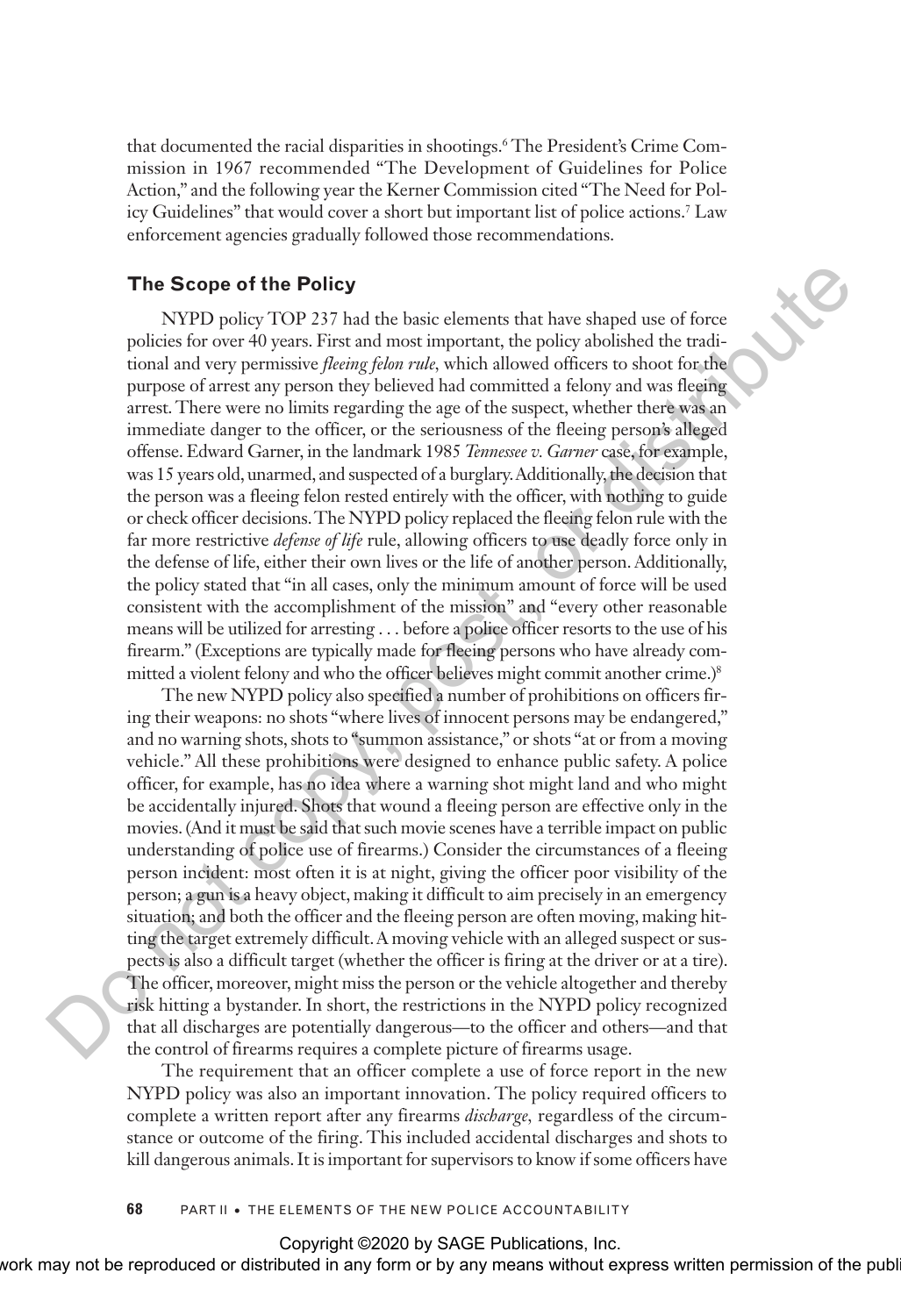high rates of accidental discharges through sheer incompetence and are in need of retraining. Reporting accidental discharges also serves to prevent officers from covering up shootings that are in violation of department policy (e.g., reporting a shot to wound as an "accident"). As an additional accountability measure, the new policy required an automatic review of each report by a new Firearms Discharge Review Board, which would determine whether the "discharge was in accordance with law and department policy" and was "justifiable."9

### **Evaluation and Impact**

The 1972 NYPD policy was evaluated by James J. Fyfe, a former NYPD officer who was then a PhD student at SUNY Albany. He found that the policy reduced the weekly mean of officers who discharged their firearms by 30% over the next 3 1/2 years following its adoption. Most important, the number of persons shot and killed or shot and wounded fell significantly. The officer-reported reasons for firing their weapons also changed. Shots to "prevent or terminate crime" (not a defense of life situation) fell by two-thirds. There was some increase in the number of reported accidental discharges, to 9% of all discharges, which suggested there may have been some attempt at evading the policy in this regard (by reporting a discharge outside of policy as an "accident"), but there was no massive evasion of the policy. Finally, Fyfe found that the new restrictions on firearms discharges did not lead to increases in officer injuries or deaths or to an increase in crime. with law and department policy" and was "justifiable,""<br> **Evaluation and Impact**<br>
The 1972 NYPD policy was evaluated by James J. Fyfe, a former NQPD<br>
officer who was here a PID student at SUNY Albany. He found that the po

In short, Fyfe's study found that officer use of firearms could be effectively reduced through a restrictive policy, danger to citizens was reduced, and there were no unintended adverse consequences. Additionally, as the first-ever study of the use of deadly force using official police department use of deadly force reports, Fyfe's study was a breakthrough in terms of police departments opening sensitive data to academic researchers. A rich body of research has developed as a result. Finally, as the first study of the control of officer discretion by administrative rulemaking, Fyfe's pointed in the direction of controlling officer discretion in other aspects of police work as well.10

A national consensus quickly emerged on the basic elements of the 1972 NYPD policy, and departments across the country began adopting similar policies. A 1977 report on police use of deadly force by the Police Foundation endorsed the mandatory reporting and review requirements.<sup>11</sup> The U.S. Civil Rights Commission's influential 1981 report, *Who Is Guarding the Guardians,* recommended that "unnecessary police use of excessive or deadly force could be curtailed by . . . strict procedures for reporting firearms discharges."12 By the time of the Supreme Court's 1985 decision in *Tennessee v. Garner,* most big-city police departments had already adopted deadly force policies that were more detailed and restrictive than the *Garner* decision.<sup>13</sup>

By the 1990s, national data on persons shot and killed by the police suggested a significant reduction in fatal shootings by police as more police departments adopted the defense of life policy. In the first thorough study of the subject, Geller and Scott found a "sharp reduction" in persons shot and killed by the police in the nation's "big cities." The number fell from 353 in 1971 to 172 in 1984. (Keep in mind that

CHAPTER 3 • THE "HEART OF THE MATTER" **69**

Copyright ©2020 by SAGE Publications, Inc.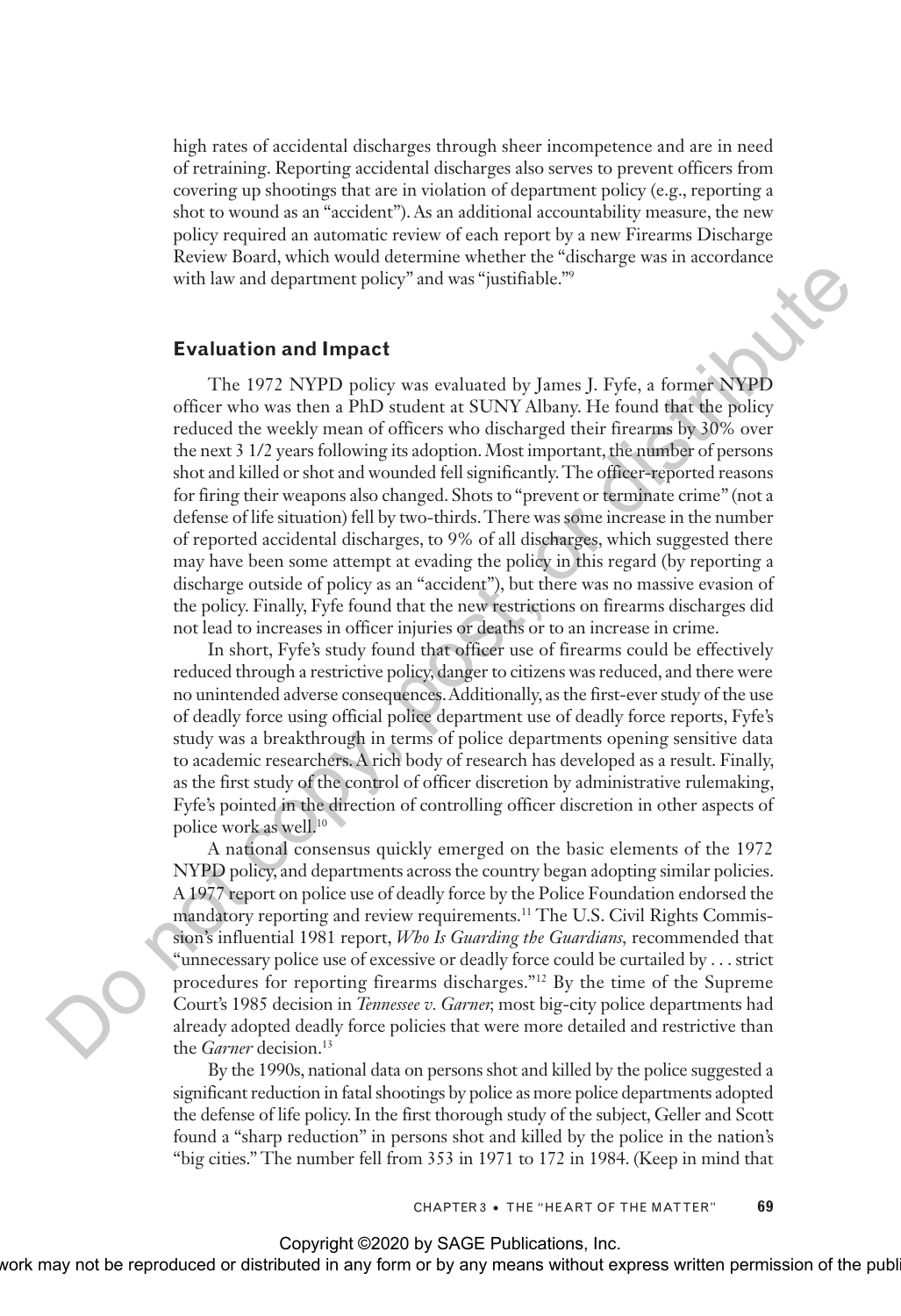these data were not a complete national estimate and were based on official FBI data, which we now know seriously underestimate fatal shootings and were probably even less reliable in those years because of more recent improvements in police reporting systems.)14 Equally significant, the racial disparity in persons shot and killed narrowed from a ratio of 6 or 8 African Americans for every white person shot and killed in the mid-1970s to a ratio of 3 to 1 by the late 1990s. A study of shootings by Memphis police officers found that under the old fleeing felon rule there had been 13 African Americans but only 1 white person shot and killed in the "unarmed and nonassaultive" category. After a new defense of life policy had been put in place, there were no fatal shootings of unarmed persons of either race. In short, the defense of life rule not only achieved its intended goal of eliminating fleeing felon shootings but had the collateral positive effect of reducing racial disparities in persons shot and killed.15

Given the national crisis of the fatal shooting of African American men that began with the fatal shooting of Michael Brown in August 2014, many people find the positive trends between the 1970s and early 1990s hard to believe. Nonetheless, the available data are very clear on these trends.

The positive impact of the initial restrictive deadly force policies, in fact, is easy to understand when we look at the state of policing before the early 1970s. As we pointed out, police departments traditionally sent their police officers out onto the streets trained in *how* to fire those weapons but with absolutely no guidance on *when* to shoot. A 1961 survey found that about half of departments surveyed relied on an "oral policy."16 The 1963 edition of O. W. Wilson's influential textbook *Police Administration* said nothing about the use of deadly force.<sup>17</sup> A 1999 report by the Philadelphia Police Department's Integrity and Accountability Office quoted officers who recalled the 1970s as the "wild west," where it was "open season" and a "free for all" for officers using deadly force. Warning shots and shots at fleeing suspects (two actions now prohibited by all departments) "occurred with alarming frequency."18 In short, given the near total lack of controls over shootings, one could reasonably expect that the introduction of even minimal controls would have a significant impact. Memphis police of fluorest found that under the cold flecture fields of the police fields and continue the control of the policy halo been pair in the system of the system of the policy and the system of the control assoc

In addition to the lack of written policies, prior to the 1970s most police officers did not have to complete detailed reports about use of force incidents. A 1968 book on the Los Angeles Police Department pointed out that for years the LAPD conducted an automatic investigation when an officer damaged a patrol car but did not begin requiring investigations of officer shootings of people until May 1965.19

# **ADMINISTRATIVE RULEMAKING: THE BASIC MODEL FOR CONTROLLING OFFICER CONDUCT**

The new 1972 NYPD deadly force policy was based on the principle of administrative rulemaking, which is now a basic element of police management. The problem of police discretion was not "discovered" until the American Bar Foundation Survey in the 1950s and the public policy debates sparked by Supreme

**70** PART II • THE ELEMENTS OF THE NEW POLICE ACCOUNTABILITY

Copyright ©2020 by SAGE Publications, Inc.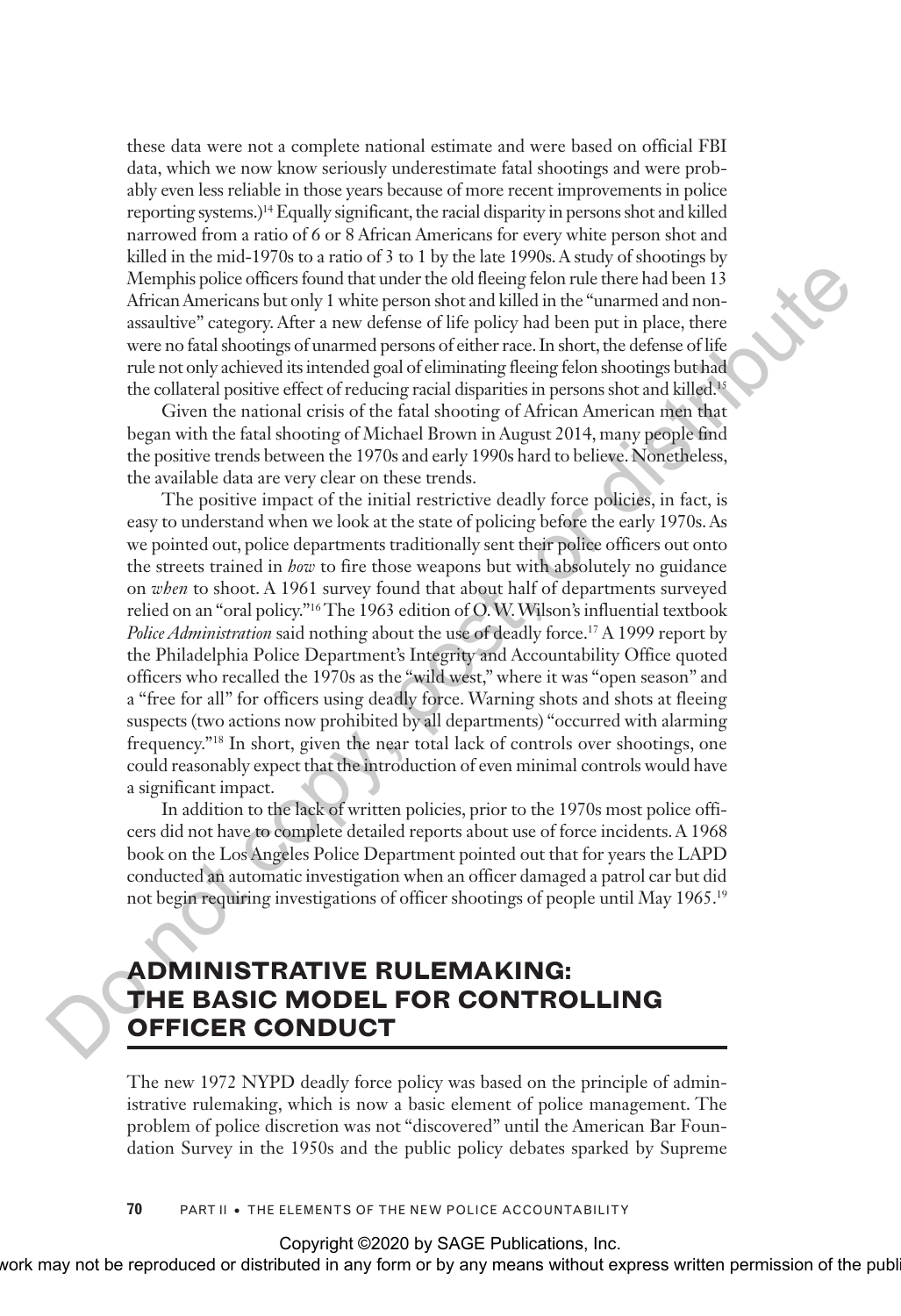Court decisions in the 1960s (see Chapter 1).<sup>20</sup> Professor Herman Goldstein played a major role in advocating for administrative rulemaking as a strategy for controlling discretion in the 1960s. The real turning point was law professor Kenneth C. Davis's trailblazing 1975 book *Police Discretion*. 21

# **The Framework for Administrative Rulemaking: Confine, Structure, and Check Discretion**

The framework for administrative rulemaking in policing developed by Davis in *Police Discretion* consists of three elements: confining, structuring, and checking discretion.<sup>22</sup>

# **Confining Discretion**

Confining discretion involves a written policy that clearly defines what an officer can and cannot do in a particular situation. Examples of confining police discretion include the following:

- Use of deadly force policies that prohibit shooting at fleeing felons
- Domestic violence policies that mandate an arrest where there is evidence of a felonious assault<sup>23</sup>

### **Structuring Discretion**

Discretion is structured in the Davis model by allowing officers to exercise a certain amount of discretion but guiding it by specifying the factors an officer should consider in making a decision. The admonition to "use good judgment" is too vague and does not give officers meaningful guidance on when they can and cannot shoot. For example: **The Framework for Administrative Rulemaking:**<br> **Confine, Structure, and Check Discretion**<br>
The framework for administrative rulemaking in policing developed by Davis<br>
in *Police Discretion* consists of three demenss conf

- Vehicle pursuit policies that instruct officers to consider road conditions and the potential risk to pedestrians or other vehicles before initiating a pursuit $24$ 
	- A domestic violence policy that directs officers to determine which person was the principal aggressor in the conflict<sup>25</sup>

Confining and structuring discretion does not seek to abolish discretion altogether. In each of the examples above, officers retain considerable discretion in choosing their course of action, but their response is guided by factors that embody a clear social policy and minimize risk to the public. The goal is to narrow the range of situations where a police officer can exercise judgment about the best course of action. In the criminal justice system, there have been periodic suggestions that discretion be abolished (e.g., in policing, plea bargaining, and sentencing).<sup>26</sup> None of these suggestions ever won much support. Experts

### Copyright ©2020 by SAGE Publications, Inc.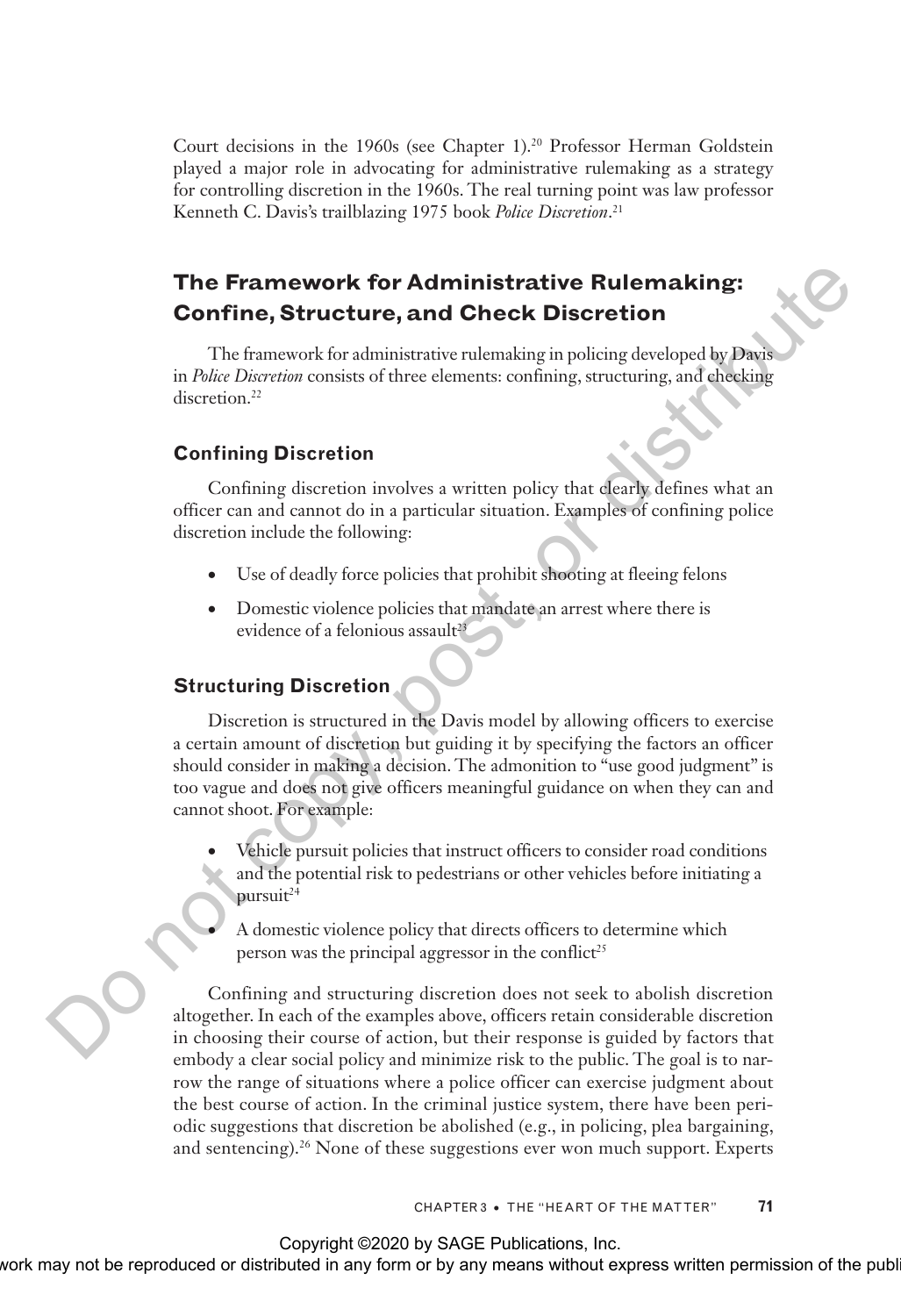recognized that it is virtually impossible to abolish discretion as a practical matter and also that, properly guided, discretion can serve useful purposes.27 Davis put it bluntly: Discretion "cannot be eliminated. Any attempt to eliminate it would be ridiculous."28 Administrative rulemaking is designed to prohibit certain actions and then guide the exercise of discretion where some police officer action is necessary.

# **Checking Discretion**

Discretion is checked by requiring officers to complete reports of each incident (a firearms discharge, a vehicle pursuit), having those reports reviewed by the officer's sergeant, and then having them reviewed by higher-level command officers. In the original 1972 NYPD deadly force policy, reports were reviewed both by an officer's immediate supervisor and by a departmental use of force review board. Examples of checking discretion include:

- a requirement that sergeants critically review officer incident reports for missing information, vagueness, and inconsistencies;<sup>29</sup>
- use of force review boards, which review incident reports not for purposes of discipline but to identify problematic patterns of officer conduct that have become increasingly prevalent in American policing (see Chapter 1);<sup>30</sup> and
- an early intervention system (see Chapter 6) that tracks officer performance on a number of indicators and allows supervisors to identify officers who have an unusually high rate of problematic incidents, such as uses of force or public complaints.<sup>31</sup>

The last two checking procedures described above involve a commander or committee of supervisors of higher authority than an officer's immediate supervisor. This approach recognizes the fact that in policing, sergeants develop close relations with the officers under their command and as a result might not be completely objective when evaluating whether an officer violated the law or department policy. Robin Engel's research on supervisors, for example, found that almost a quarter (23%) played a "supportive" role, seeking to protect officers under their command from "unfair" discipline and acting as a "buffer" between them and upper management.<sup>32</sup> Sergeants' knowledge that their reviews of use of force reports will in turn be reviewed by higher-ranking officers serves to keep them from excusing unacceptable actions by officers under their command. **Checking Discretion**<br>
Discretion is checked by requiring officers to complete reports of each incident;<br>
dent (a firearms using the having them inverse due to thige<br>result the officer's sergennt, and then having them tre

# **The Contributions of Rulemaking**

The administrative rulemaking process makes several important contributions to police accountability and professional policing.

**72** PART II • THE ELEMENTS OF THE NEW POLICE ACCOUNTABILITY

Copyright ©2020 by SAGE Publications, Inc.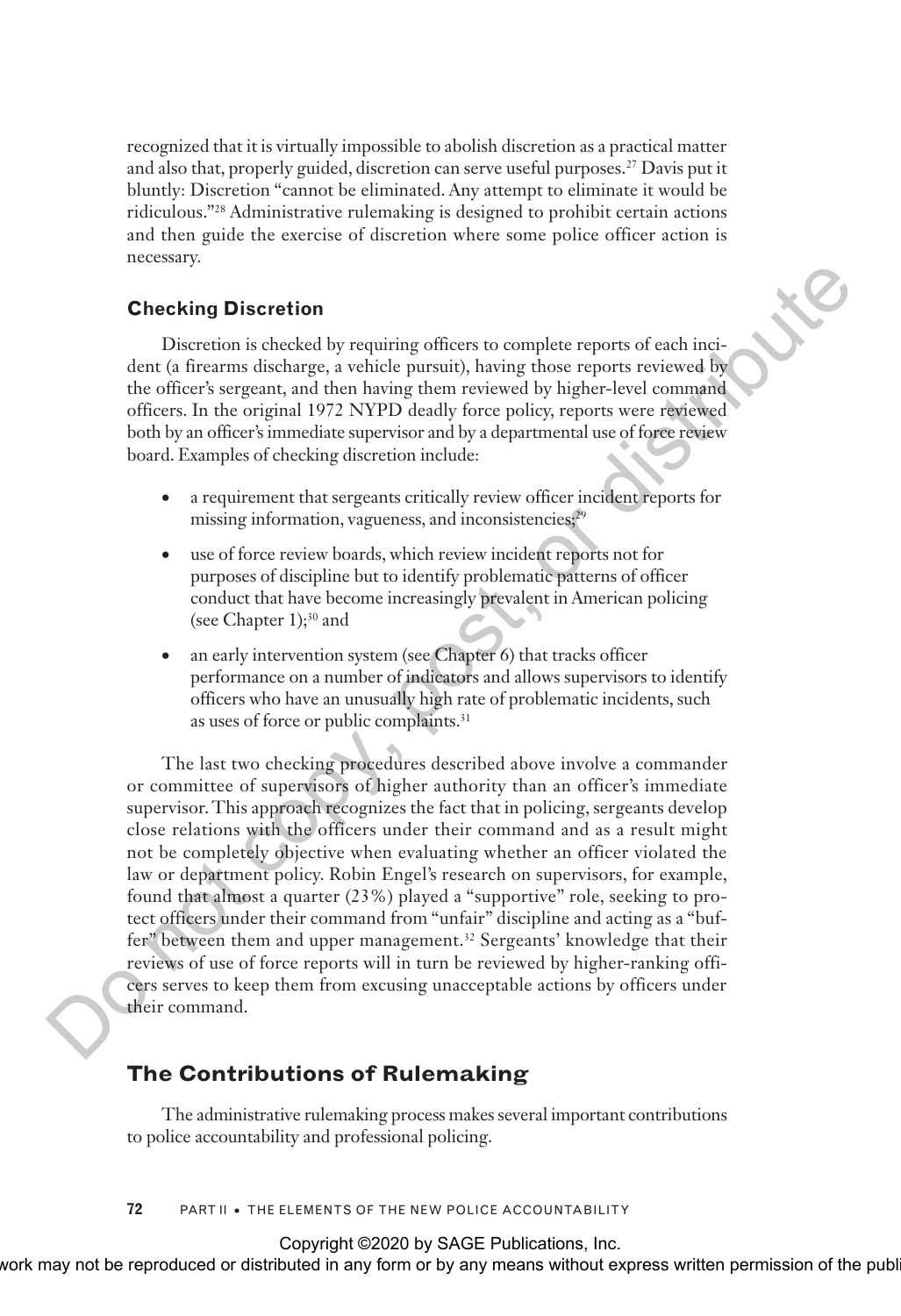## Darrel Stephens on Guiding Officer Conduct

A police department's policies "must not only be written in clear, understandable language but must also be reinforced in daily operations." A vehicle pursuit "in conflict with the department's policy" but for which there is no discipline "sets the stage for confusion and contributes to questions about consistency and fairness in the disciplinary process."

*Source:* Darrel W. Stephens, *Police Discipline: A Case for Change* (Cambridge, MA: Harvard University, 2011), 3–4.

# **BOX 3-1**

### **Guiding Officer Conduct**

Detailed policies on use of force, vehicle pursuits, and other actions guide officer conduct, making sure that it is lawful, consistent with the department's goals and values, and consistent among all officers. From a historical perspective, the cruelest thing Americans ever did to police officers was send them out on the street with essentially no guidance on how they should do their jobs, and in particular how to use their awesome powers.<sup>33</sup> The rampant brutality and excessive force that prevailed in the past was not really the fault of the officers themselves but the fault of their departments for failing to give them proper guidance. Lack of good guidance continues today in policies that are vague and unclear. A 2015 report by the inspector general for the NYPD, for example, found that the department's use of force policy was "vague and imprecise, providing little guidance to individual officers on what actions constitute force."34 pursuit <sup>2</sup> in contribute the departments pointing that of the form which there is no ordinate and contribute to questions about consistency and fairness in the distribution process."<br>
Sure Decisions The analysis of the d

### **Rules as Statements of Values**

Rules governing police actions in critical incidents are statements of values. Use of force policies typically begin with the statement about the importance of protecting human life. The 2017 Use of Force Policy of the Metropolitan Police Department of Washington, DC, for example, states:

*The policy of the Metropolitan Police Department (MPD) is to value and preserve the sanctity of human life at all times, especially when lawfully exercising the use of force. Therefore, MPD members shall use the minimum amount of force that the objectively reasonable officer would use in light of the circumstances to effectively bring an incident or person under control, while protecting the lives of the member or others.35*

The 2012 Las Vegas Collaborative Reform Process report found that the Las Vegas Metropolitan Police Department's policy on deadly force was good in many respects but lacked a statement on respect for the sanctity of human life, and recommended that one be added.36

Copyright ©2020 by SAGE Publications, Inc.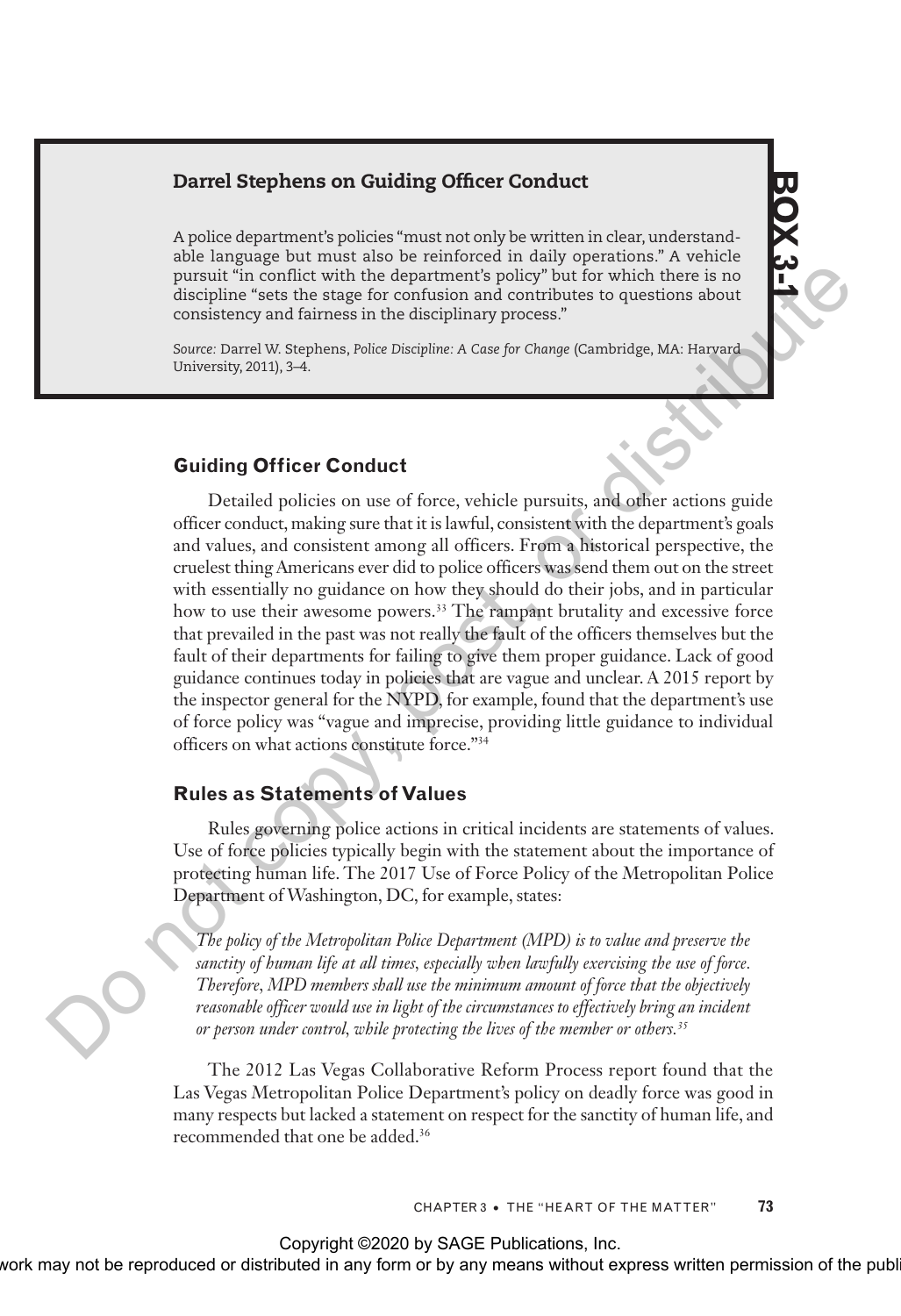The typical defense of life policy affirmation of the value of life stands in sharp contrast to the values that were inherent in the old fleeing felon rule. That rule gave priority to making arrests and communicated the message that if someone was mistakenly or unnecessarily shot and killed, that was just an unfortunate consequence of enforcing the law. The defense of life standard reverses the order of priority, communicating the message that the possible escape of a genuine felon is a price we are willing to pay to ensure the protection of life.

### **Rules as the Basis for Training and Supervision**

Policies on critical incidents serve as the basis for effective officer training. As we explained in Chapter 1 regarding the PTSR Framework, inadequate training can completely undermine a state-of-the-art policy. In the successful challenge to the NYPD's stop-and-frisk practices, the federal court found that the NYPD training program was giving its officers incorrect information about the law of stops and frisks.37 Darrel Stephens argues that "high quality, entry-level, field and in-service training programs are key to ensuring that officers not only understand the department's expectations but have the skill level to meet them."38

As Stephens points out, police training takes several different forms. Preservice academy training is only one part of a comprehensive training program. The Washington, DC, police department, for example, maintains a Roll Call Training program, which involves short sessions at roll call to supplement other training programs, to provide "an open forum for discussion" of various issues, and "to keep members up-to-date" about new issues (e.g., a recent court decision).<sup>39</sup> Academy training is easily forgotten once an officer hits the streets. In fact, policing has been notorious for veteran officers telling the new recruit, "Forget all that academy crap; this is how we really do it."

Regular annual in-service training for all officers is particularly important. All but a few states mandate in-service training by law (although they vary considerably in terms of the number of required hours of training). The California POST program recognizes the special legal and social significance of certain policies, and has a required in-service component labeled "Perishable Skills." Every 2 years, officers are required to complete 12 hours of training, with 4 hours each on arrest and control, driver training/awareness, and tactical firearms or force options.<sup>40</sup> This requirement recognizes that under the pressure of routine police work, officers' skills can erode, with officers beginning to cut corners in various ways. Annual inservice training is designed to correct this problem. a price we are willing to pay to ensure the protection of life.<br> **Rules as the Basis for Training and Supervision**<br> **Policies on critical mediations serve as the basis for effective different raining. As<br>
we explained in** 

### **Rules as the Basis for Appropriate and Consistent Discipline**

Clear policies on critical incidents provide the basis for appropriate and consistent discipline of officers. Common sense tells us that it is impossible to properly discipline any employee, regardless of the occupation, if there are no clear rules on what actions are not allowed. Clear rules also provide for consistent discipline, so that two officers do not receive substantially different discipline even though their actions were the same.<sup>41</sup>

**74** PART II • THE ELEMENTS OF THE NEW POLICE ACCOUNTABILITY

Copyright ©2020 by SAGE Publications, Inc.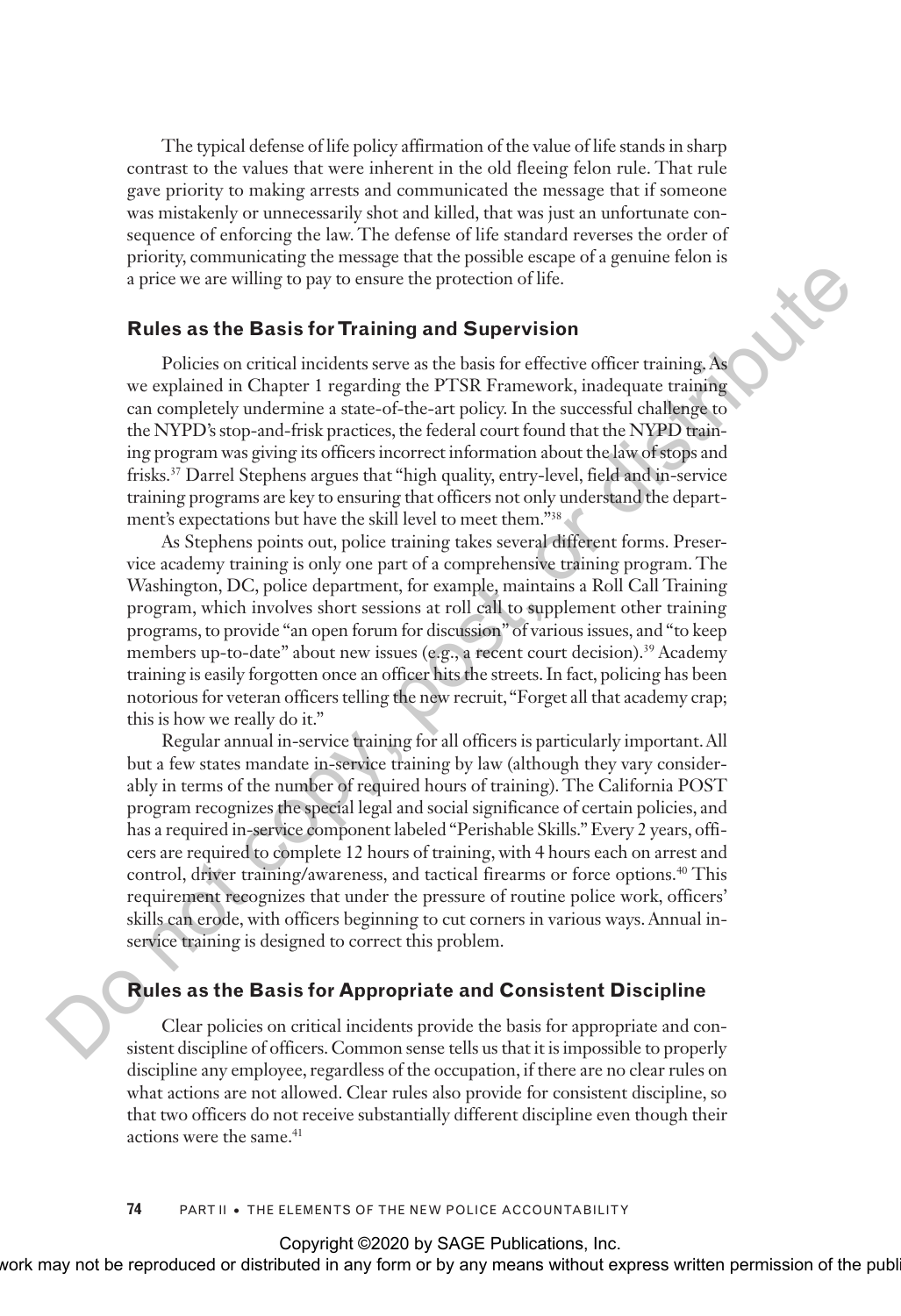Darrel Stephens points out that police discipline focuses too much on punishment, under the assumption that it will "deter future misconduct." He argues that the disciplinary process needs to develop an "alternative course of action that would lead to behavioral change" among officers.<sup>42</sup> Early intervention systems (Chapter 6) provide nondisciplinary interventions, such as retraining and professional counseling (on substance abuse or anger management, for example), designed to improve officers' performance problems.

# **Rules as a Public Contribution to Openness and Transparency**

The President's Task Force on 21st Century Policing recommended that to build trust and legitimacy "law enforcement agencies should make all department policies available for public review" by posting them on their websites.<sup>43</sup> As we learned in Chapter 1, in the professionalization era of police history, departments became closed, secretive bureaucracies, isolated from the communities they served. Today, openness and transparency are recognized as the foundation of public trust and confidence in the police. An increasing number of police departments today place their policies and procedures on their websites.

Making public a department's policies on use of force or domestic violence, for example, helps people understand why officers acted as they did in a controversial incident or see how a particular officer violated department policy. With policies public, moreover, it is then possible for community activists, civic leaders, and elected officials to engage in an informed debate over whether a revised policy is needed. In the Los Angeles Sheriff's Department, the Office of Independent Review recommended placing the *Manual of Policies and Procedures* on the department website, because "the public has an interest in being able to know the internal rules that govern the actions of the Sheriff's Department."44 The state of the computer of the computer products.<br>
The Persident State Contribution to Openness<br>
and Transparency Take Force on 21st Century Policing recommended thereof<br>
and Transparency Take Tore on 21st Century Polici

# **CONTROLLING POLICE USE OF DEADLY FORCE**

# **The Elements of Deadly Force Policies**

Police department policies on the use of deadly force today contain a number of different elements. They usually begin with a statement of values and then clearly describe the situations where officers can legitimately use deadly force and those situations where it is prohibited. The Minneapolis, Minnesota, police department policy, for example, opens with the declaration that "sanctity of life and the protection of the public shall be the cornerstones of the MPD's use of force policy." It then embraces the U.S. Supreme Court's standard that in any situation, the use of force must be "objectively reasonable." The court in *Graham v. Connor* (1989) established a three-part test of reasonableness. The test involves "the severity of the crime at issue, whether the suspect poses an immediate threat to the safety of

CHAPTER 3 • THE "HEART OF THE MATTER" **75**

Copyright ©2020 by SAGE Publications, Inc.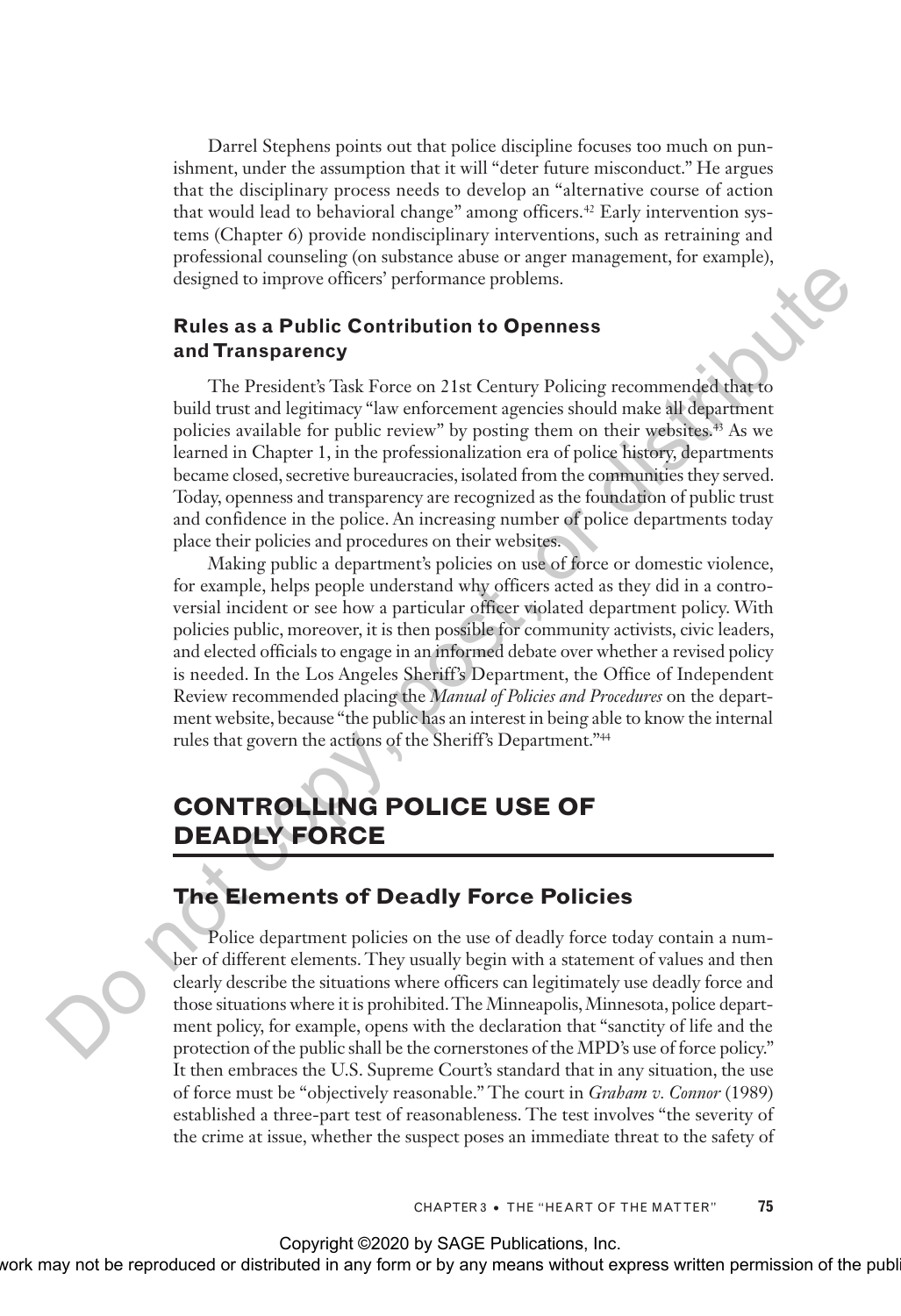the officers or others, and; whether he [the person involved] is actively resisting arrest or attempting to evade arrest by flight."45 Although it is the prevailing constitutional standard on police officer use of force, the *Graham v. Connor* decision has been severely criticized; see our discussion in Box 3-3.

Deadly force policies typically allow some limited exceptions to the strict defense of life rule, authorizing the use of deadly force where the officer believes a suspect has committed a felony involving the use of deadly force and is likely to commit another violent crime. The Minneapolis police department's policy is typical in this regard: "To effect the arrest or capture, or prevent the escape, of a person who the officer knows or has reasonable grounds to believe has committed or attempted to commit a felony if the officer reasonably believes that the person will cause death or great bodily harm if the person's apprehension is delayed."<sup>46</sup>

By creating an exception to the general rule, the policy structures it by specifying that there must be reasonable grounds to believe there is a serious potential threat to someone's life ("will cause . . . if . . . "). It does not represent a return to the old fleeing felon rule.

The Washington, DC, policy on use of force confines officer discretion with several specific prohibitions. They include no warning shots, no shots "into a crowd," no shots in cases involving a suspected misdemeanor, no shots "solely to protect property interests," and no shots at a fleeing person where there is "mere suspicion of a crime."<sup>47</sup>

An important new issue that has been gaining support among police experts is that judgments about whether an officer was justified in using deadly force should take into account the officer's pre-shooting tactics, which set the officer on a course of action that increased the likelihood of using deadly force. In 2013 the California Supreme Court, in *Hayes v. County of San Diego*, held that an officer was liable "if the tactical conduct and decisions leading up to the use of deadly force show, as part of the totality of circumstances, that the use of deadly force was unreasonable."48

A collateral issue regarding police use of firearms involves an officer displaying a firearm in encounters with citizens. Displaying a handgun has two undesirable effects. First, it increases the risk of an accidental discharge that could result in the injury or death of a citizen or another police officer. Second, displaying a handgun in a contact with a citizen is an intimidating expression of police power. Some departments now explicitly prohibit the display of an officer's handgun. The Washington, DC, police department use of force policy, for example, directs that no officer "shall draw and point a firearm at or in the direction of a person" unless a substantial risk of harm exists. Additionally, officers are required to complete a use of force report for drawing and pointing their weapon at another person."<sup>49</sup> a suspect has committed a fellow involving this use of deadly force and is likely to<br>post or commit another violent erine. The Minnenpolis police department's policy is<br>expected in this regard. "To effect the arrests or e

# **POLICE USE OF LESS LETHAL FORCE**

In an effort to reduce the use of deadly force, police departments some years ago adopted various forms of less lethal force. These include chemical sprays and conducted energy devices (CEDs, popularly known by the trademarked

**76** PART II • THE ELEMENTS OF THE NEW POLICE ACCOUNTABILITY

Copyright ©2020 by SAGE Publications, Inc.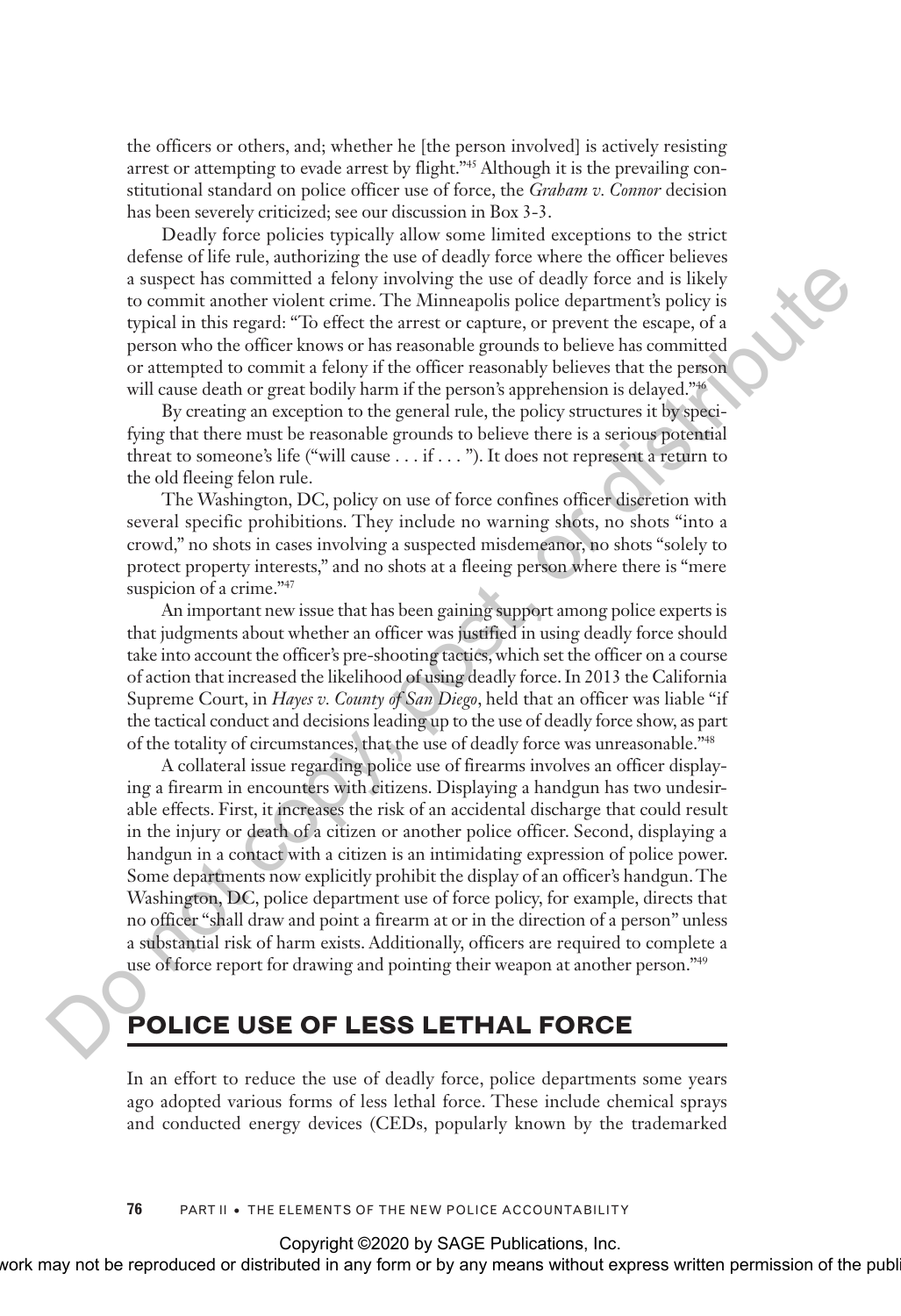name Taser).<sup>50</sup> Providing alternatives to the use of deadly force had the laudable goal of reducing officer-involved shootings and saving lives. The Department of Justice in 2003, for example, faulted the Detroit police for having only "a limited array of [nonlethal] force options available," providing only firearms and chemical spray.51

The new less lethal devices, however, introduced new issues regarding their use that needed to be addressed. As a result, they too are now covered by written policies governing their proper use.

When first introduced into policing, CEDs were greeted with both enormous popularity among police departments and much public controversy. Aggressively promoted by their manufacturers, they were quickly adopted by police departments. The two most popular CED models were introduced in 1999 and 2003, and by 2011 over 11,000 law enforcement agencies in the United States had adopted them, covering all but the very smallest police departments. Very quickly, however, there were a number of deaths of people against whom police CEDs had been used. Civil rights groups, including the ACLU and Amnesty International, protested their use. In a 2008 report, Amnesty International identified 334 deaths in the United States between June 2001 and August 2008, and concluded that CEDs are "inherently open to abuse," in large part because of the "low threshold" police departments adopted for their deployment. Consequently, it recommended that police departments either suspend the use of CEDs immediately or establish a higher threshold for their deployment.<sup>52</sup> In most of the initial publicized cases, however, it was not clear whether the victim's death was *directly caused* by the CED or was the result of other medical factors. Recognition of the potential lethality had one important effect on generally used terminology. Initially, CEDs and other weapons had been referred to as "less-than-lethal" weapons, suggesting that they were not potentially lethal. The commonly used terminology today is "less lethal" weapons, in recognition that they can result in death in certain circumstances.<sup>53</sup> use the treeded to be addressed. As a result, they too are now covered by written<br>policies governing their recoper use.<br>
Thus first introduced into policies ( $\sim$ 102), were greeded with both energy<br>Magnetics policies appe

Initially, the major problem with CEDs was that many police departments quickly adopted them without detailed policies governing their use. In response to the resulting public controversy, formal policies are now standard and a national consensus over the content of those policies has emerged. The model policy developed by the Police Executive Research Forum (PERF) and the COPS office appears in Box 3-2.

Following the principles of administrative rulemaking, the policy *confines* CED use by limiting it to incidents involving active resistance or active aggression (Point #1), and also by limiting use to only one officer per incident (Point #2). Use against pregnant women, the elderly, children, and frail persons is also prohibited (Point #7). The model policy *structures* the use of CEDs by specifying various procedures to be followed when they are used, requiring, for example, that activation should be limited to "one standard cycle" (Point #3). CED deployment is *checked* by requiring an officer report on every usage and also by creating a special out-of-chain-of-command review for any deployment that results in death (Point #32).<sup>54</sup>

Copyright ©2020 by SAGE Publications, Inc.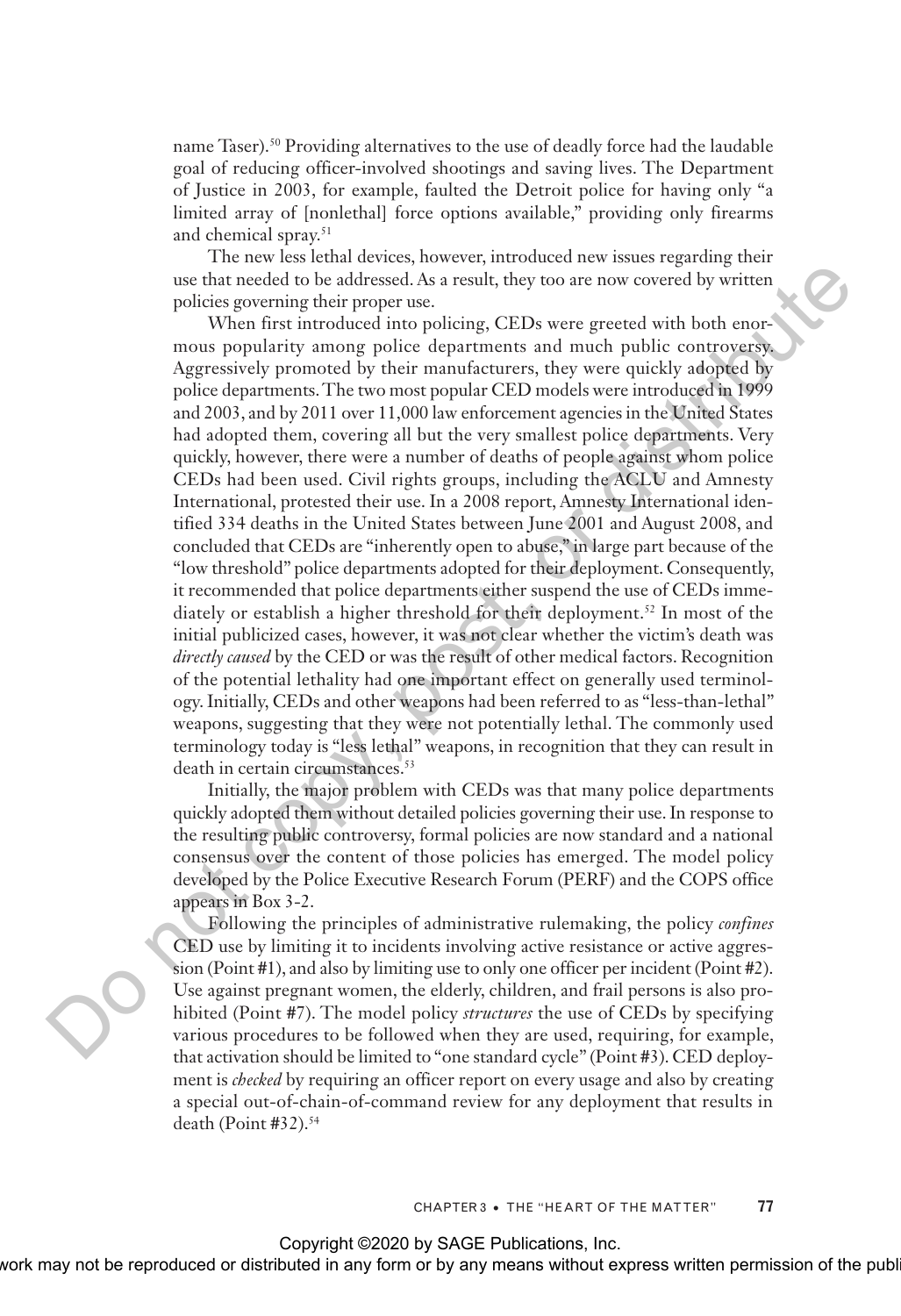# Model CED Policy (Excerpts)

1. CEDs should only be used against persons who are actively resisting or exhibiting active aggression, or to prevent individuals from harming themselves or others. CEDs should not be used against a passive suspect.

2. No more than one officer at a time should activate a CED against a person.

3. When activating a CED, law enforcement officers should use it for one standard cycle and stop to evaluate the situation (a standard cycle is five seconds) . . . .

7. CEDs should not generally be used against pregnant women, elderly persons, young children, and visibly frail persons unless exigent circumstances exist.

8. CEDs should not be used on handcuffed persons unless they are actively resisting or exhibiting active aggression, and/or to prevent individuals from harming themselves or others.

12. Officers should avoid firing darts at a subject's head, neck, and genitalia.

13. All persons who have been exposed to a CED activation should receive a medical evaluation. Agencies shall consult with local medical personnel to develop appropriate police-medical protocols.

16. Following a CED activation, officers should use a restraint technique that does not impair respiration.

18. Agencies should create stand-alone policies and training curriculum for CEDs and all less-lethal weapons, and ensure that they are integrated with the department's overall use-of-force policy.

32. Every instance of CED use, including an accidental discharge, should be accounted for in a use-of-force report.

*Source:* James M. Cronin and Joshua A. Ederheimer, *Conducted Energy Devices: Development of Standards for Consistency and Guidance* (Washington, DC: Department of Justice and the Police Executive Research Forum, 2006).

One of the main concerns regarding CED deployment is that instead of being an alternative to a firearm, they become a substitute for lower levels of force, with the result that more serious force (the CED) is used than would be the case if CEDs were not available. One example would be using a CED against a suspect who becomes passively resistant by going into a fetal position. The model policy limits CED use to incidents of aggressive resistance. Nonetheless, the national survey of CED use found that almost half of all agencies permitted the use of CEDs against persons who only passively resisted an officer's commands.<sup>55</sup> Concerns about series or others. CEDs about<br>In a filtre used against a parason.<br>
2. No more than one officer at a time should activate a CED against a person.<br>
3. When activating a CED, lew enforcement officers should use it for one<br>
st

### **78** PART II • THE ELEMENTS OF THE NEW POLICE ACCOUNTABILITY

Copyright ©2020 by SAGE Publications, Inc.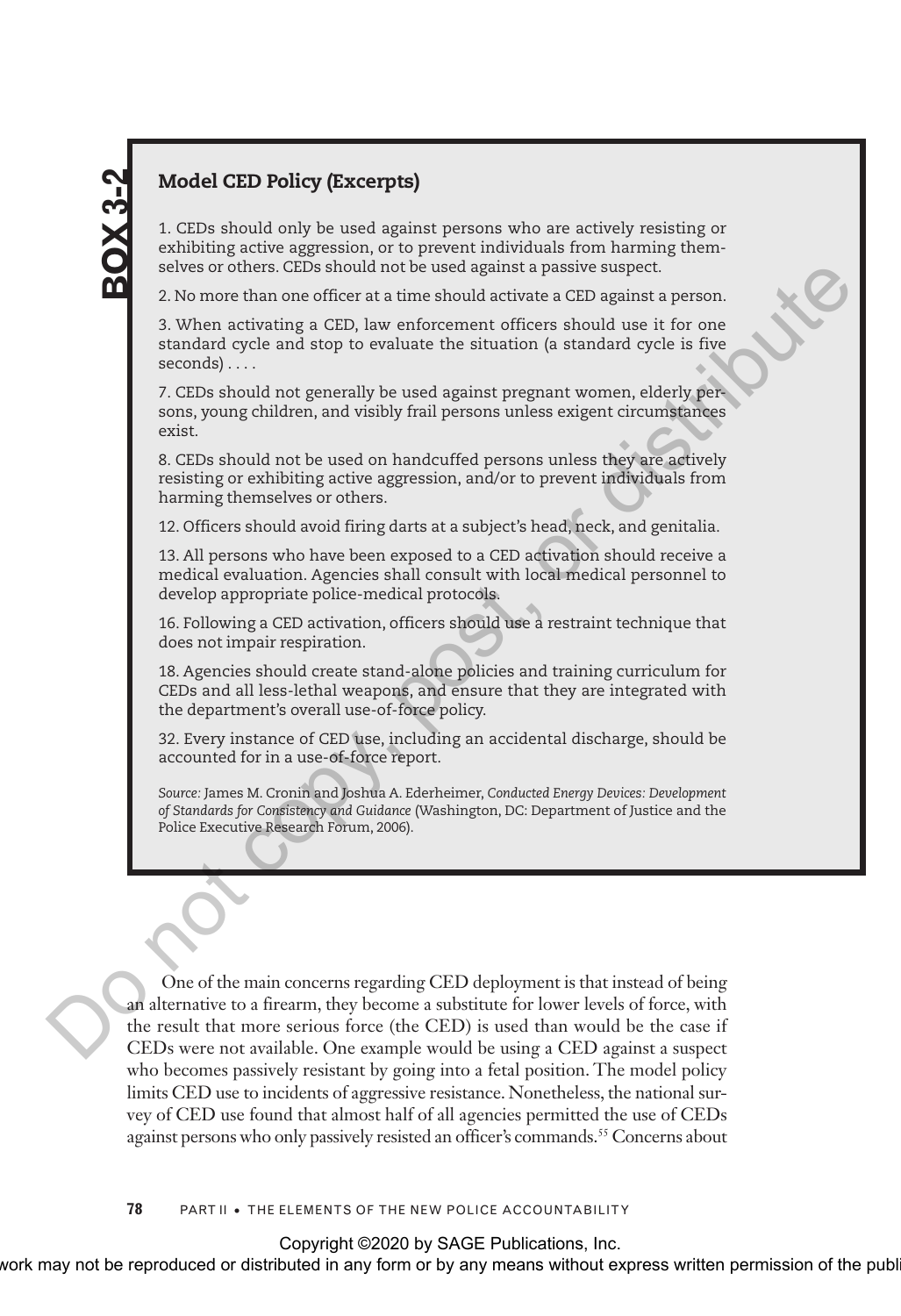inappropriate use of CEDs were confirmed by a 2011 Justice Department investigation of the Portland, Oregon, police department that found a pattern of inappropriate CED use against mentally disturbed people. "These practices," the report concluded, "engender fear and distrust in the Portland community," which adversely affects the department's "ability to police effectively."56 On the positive side, the national survey of CED use found that CED deployment incidents involved far fewer injuries to both citizens and officers than did officer use of physical force. Citizens were injured in 25.1% of CED incidents, compared with 48.9% of incidents where an officer used physical force. Officers, meanwhile, experienced injury in 7.6% of CED incidents, compared with 21.2% of physical force incidents.<sup>57</sup>

# **CONTROLLING POLICE USE OF PHYSICAL FORCE**

# **The Problem of Officer Use of Physical Force**

Allegations of "police brutality"—meaning the use of excessive physical force—have long been a volatile civil rights issue and, along with police shootings, have long been a major source of tension in police–community relations. The National Advisory Commission on Civil Disorders in the mid-1960s found that 43% of people in the predominantly African American community of Harlem in New York City believed that police brutality existed; a nationwide survey in 1965 found that 35% of African American men believed that it existed in their communities.<sup>58</sup>

Recent Justice Department investigations of local police departments have found serious patterns in the inappropriate use of force. The 2014 Justice Department Findings Letter on the Baltimore, Maryland, police department found multiple problems, including inadequate policies to control use of physical force and officers using "overly aggressive tactics" that "unnecessarily escalate encounters" with people. Encounters involving "loitering," for example, escalated into a "failure to obey" accusation by an officer and then a use of force. Officers also used force unreasonably against people who were experiencing a mental health crisis. Baltimore officers also used unreasonable force against juveniles, ignoring "widely accepted [alternative] strategies for police interactions with youth." Officers often used unreasonable force "against people who are not a threat to officers or to the public" and against people who were already restrained by handcuffs.<sup>59</sup> fewer injurings to both citizens and offlicers than did offlicer use of physical force, there are not a state of the state of the state of the state of the state of the state of the state of the state of the state of the

The Justice Department investigation of the Portland, Oregon, police department, focusing specifically on mental health–related incidents, found that "encounters between PPB officers and persons with mental illness too frequently result in a use of force when force is unnecessary, or in the use of a higher level of force than necessary or appropriate, up to and including deadly force."60

Systematic studies of police officer activities, however, have consistently found that police use of force of any kind is a relatively rare event in policing. The consistent finding is that officers use force in only between 1% and 2% of all



Copyright ©2020 by SAGE Publications, Inc.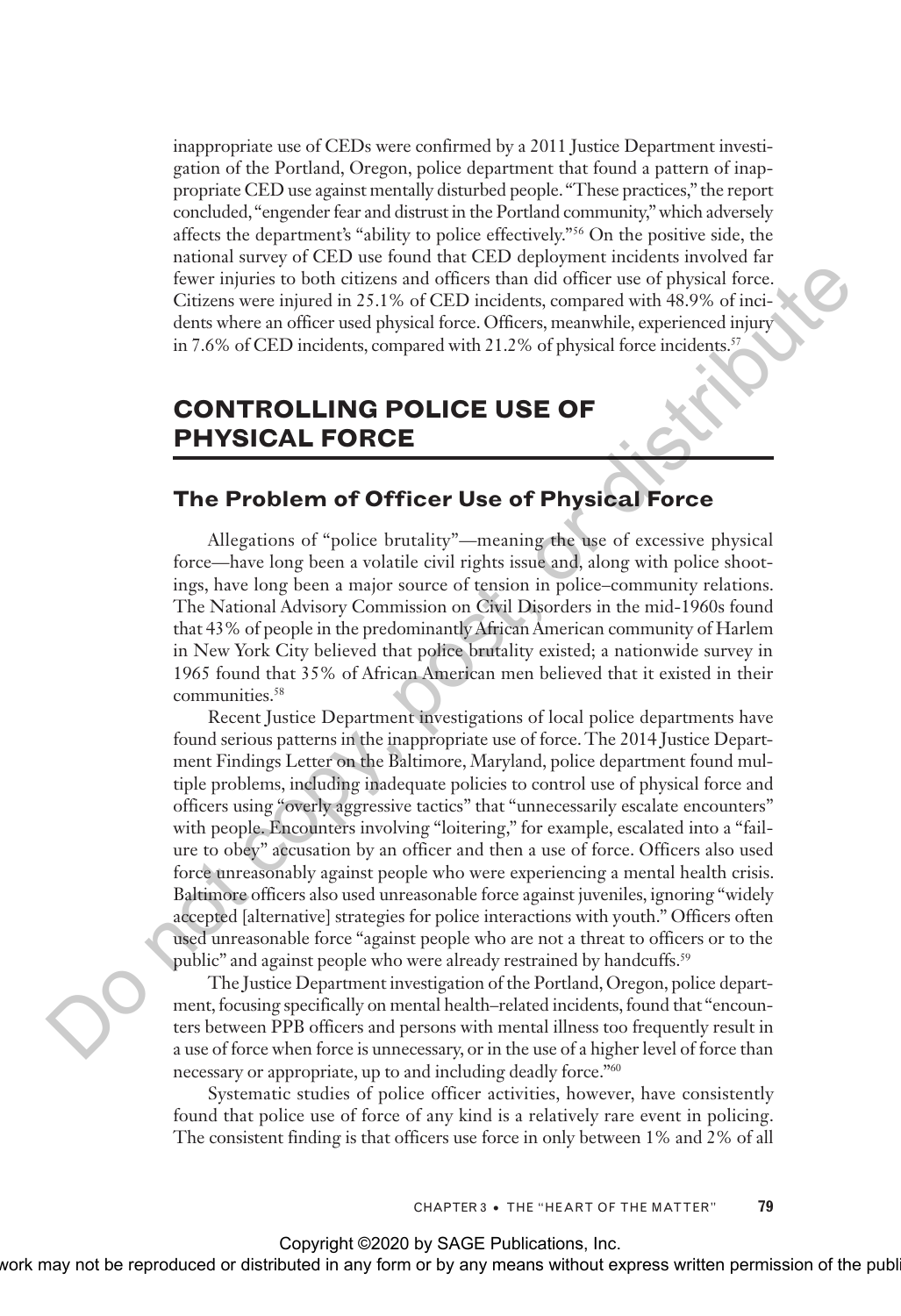citizen encounters. The Police-Public Contact Survey (PPCS), the most systematic national survey, for example, found that officers used or threatened force in 1.6% of all encounters between the years 2002 and 2011.61 (Combining threats with actual uses of force muddies the water somewhat, because a threat is not an actual use.) Many people have difficulty believing the 1% to 2% estimate, thinking it is much too low considering all the publicity about police use of excessive force. The estimate needs to be placed in the context of the nature of all citizen encounters. The majority of encounters involve routine matters of order maintenance and service to the public, which are generally problem-free. Even most traffic stops and arrest situations are free of overt conflict between the officer and the member of the public.

All studies have found patterns of racial and ethnic disparities in the use of force. The PPCS report found that African Americans experience a threat or actual use of force in 3.5% of all encounters with police, compared with 2.1% of Hispanics and 1.4% of whites. Additionally, observational studies of police patrol have estimated that about one-third of all uses of force involve excessive force.<sup>62</sup>

Although statistically an infrequent event, incidents of excessive force have enormous social and political consequences, particularly with respect to race. The police are symbols of power, enhanced by the uniform, the badge, and the gun. For many African Americans, police shootings and uses of physical force represent the exercise of coercive power by government against politically powerless communities.63 Additionally, as criminologist Albert J. Reiss pointed out years ago, among low-income males "police misconduct cumulates" over time such that a significant number of people in those neighborhoods "experience misconduct at one time or another."64 That situation is true today, and in poor and African American neighborhoods it enhances the perception of people in those neighborhoods that they are being targeted for abuse by the police.

# **Controlling Officer Use of Physical Force**

Controlling police use of force is a necessary step in building better community relations and developing trust and confidence in the police. Current efforts to control police use of physical force seek to reduce the incidence of all forms of force, not just excessive force. In important respects, physical force is more difficult to control than deadly force. It includes a wide range of actions, from "soft empty hand" control of a person to hitting someone with a police baton. Additionally, the number of routine physical force incidents in any given year far exceeds the number of shooting incidents. The PPCS survey estimates that there are about 43 million contacts between the police and the public each year. If force is used in 2% of all contacts, that means there are 860,000 incidents of police use of physical force annually, or 16,538 each week.<sup>65</sup> The sheer volume of such incidents greatly complicates the challenge of controlling them. mate meeks to be placed in the constat of the nature of all traitem are<br>non-target in the place of the place and service to the place and service to the place and service to the polic, which are generally prohiben-free. F

Perhaps the most difficult aspect of incidents where a person claims that "excessive force" was used is that "excessive" force is typically a matter of *perception*. What the officer regards as a necessary act to overcome a suspect's resistance, the person involved often regards as excessive and unnecessary. In one revealing



Copyright ©2020 by SAGE Publications, Inc.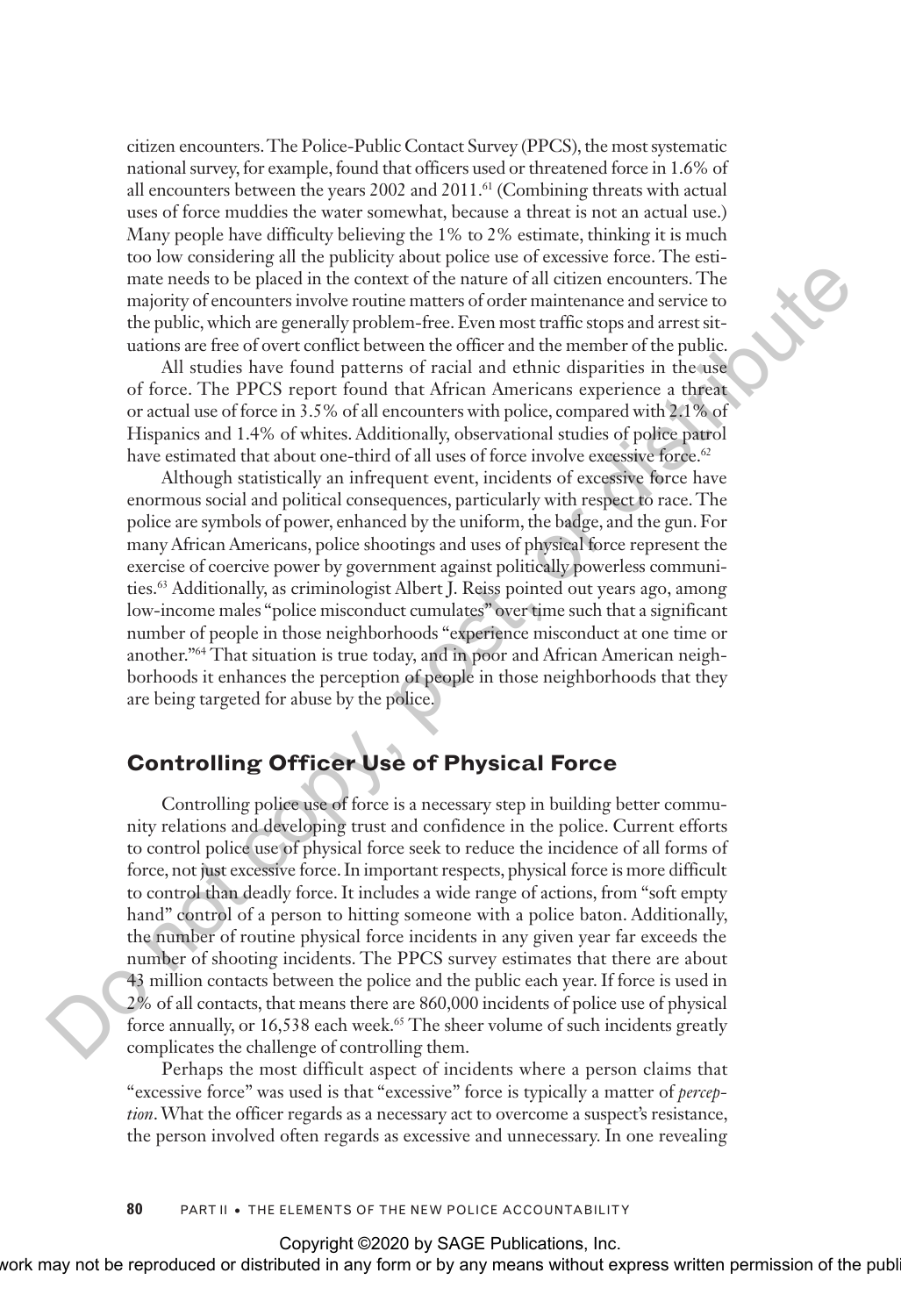study that compared officer and citizen perspectives on force incidents, 33.4% of officers reported either active aggression or a deadly threat by the citizen, whereas no citizen reported engaging in such behavior. None of the officers, meanwhile, reported that they faced no resistance or passive resistance, while 76.7% of the citizens reported that they did not resist.<sup>66</sup>

The 2017 Washington, DC, police department *confines* officer discretion in using non-deadly force "(a) To protect life or property; (b) To make a lawful arrest; (c) To prevent the escape of a person in custody; (d) To control a situation or subdue and restrain a resisting individual; or (e) To effect a lawful stop of a fleeing individual."67 Use of force is not justified, for example, in response to a person's rude language or verbal insults directed at an officer. Nor is force justified for retaliation against a person, for whatever reason. The prevailing standard is that an officer may use only the amount of force necessary to bring a situation under control.

# **The 2015 Seattle Police Department Use of Force Policy as a Case Study**

The 2015 Use of Force Policy in the Seattle, Washington, police department provides an excellent case study of an up-to-date policy. It was developed as a result of a Justice Department consent decree with the department and had input from both the consent decree monitor and the newly created Seattle Community Police Commission. The policy embodies the principles described earlier regarding administrative rulemaking.<sup>68</sup>

The policy begins with a statement of "Use of Force Core Principles." The first item states (in boldface type, for emphasis) that "every member of the Seattle Police Department is committed to upholding the Constitution and laws of the United States and the State of Washington, and defending the civil rights and dignity of all individuals, while protecting human life and property and maintaining civil order." This acts as both a statement of purpose and a statement of the department's values. Interestingly, the second core principle states that when "time and circumstances permit, officers shall use de-escalation." Placing a requirement ("shall use") to first consider de-escalation defines the department's priority: avoiding the use of force whenever possible. This is a significant statement and will be discussed later, in the section on de-escalation.<sup>69</sup> using non-deally forces<sup>76</sup>(a) To posite life or property (b) To make a lawful arrests<br>(c) To prevent the escape of a person in enstedy, (d) To control a simulation or sub-<br>the anomelectration are formed a provided as the

Interestingly, the third core principle directs officers to "recognize that their conduct prior to the use of force . . . may be a factor which can influence the level of force necessary in a given situation." This is a very new kind of statement, not seen in a police department use of force policies until recent years. Yet, as noted earlier, the California Supreme Court has held that police departments can legitimately take into account an officer's tactical decisions before using deadly force. The statement embraces the new thinking in policing about tactical decision making and the recent developments in police training. The concept of tactical decision making recognizes that most police officer encounters with members of the public are not "split-second" decisions but scenarios that play out over time. Officers have the capacity to influence the outcome of encounters through the tactical decisions they



Copyright ©2020 by SAGE Publications, Inc.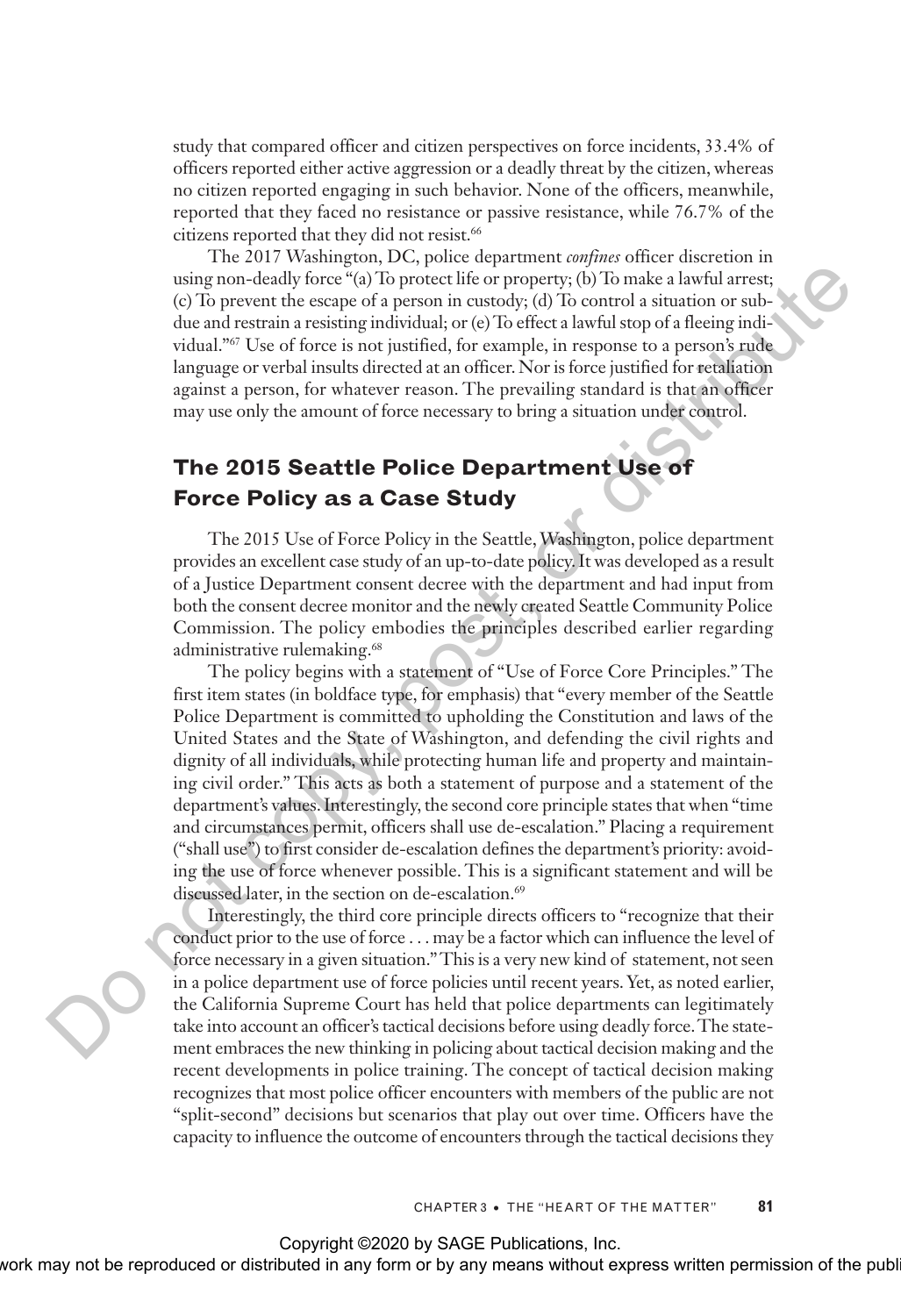make. Getting too close to a person who is emotionally out of control increases the opportunity for the person to attack the officer, who will then respond with a use of force. The Seattle policy also directs officers to "continually reassess the situation" and change their response to an incident accordingly. Consider, for example, a 911 call involving a man experiencing a mental health crisis, yelling at people in his front yard. The officer may learn from neighbors that he usually carries a handgun with him, and readjust his or her plan of action accordingly. Alternatively, neighbors might tell the officer that these episodes happen fairly regularly but they usually pass after 15 or 20 minutes. In that case, the officer can adjust his or her plan of action in a different direction.70

The fourth core principle states that officers will "only" use the amount of force that is "objectively reasonable," necessary, and "proportional to the threat or resistance of a subject." In this way, the force policy both confines and structures officer use of force. Officers may use force when they are threatened, but they may not use more than is necessary to "effect a lawful purpose," given the circumstances. Any level of force above that limit becomes "excessive force."<sup>71</sup>

Officers are authorized to use force only if it is "reasonable, necessary, and proportionate" (to the immediate resistance or threat encountered). The Seattle policy then structures officer discretion in using force by listing 13 factors to be considered in making a decision to use force. They include, but are not limited to, the seriousness of the crime, the level of threat or resistance posed by the person, whether there is an "immediate threat," the potential for injury to any person (including the officer), and the availability of other resources (e.g., backup from other officers).72

# **Issues Related to Use of Force Policies**

### **Clarity**

Use of force policies need to be very clear on all the critical elements. An investigation of the NYPD's policies, by the inspector general for the department, found that the "NYPD's current use-of-force policy is vague and imprecise, providing little guidance to individual officers on what actions constitute force." The department's Patrol Guide, the basic document for patrol operations, was "completely silent on what actions constitute 'force.'"73 In 2002, meanwhile, a Justice Department investigation of the Detroit Police Department found that its policy "does not define 'use of force' nor adequately address when and in what manner the use of less-than-lethal force is permitted."74 handma with him and readings his co ther plan of action accordingly. Alternatively, according<br>megishoor might rell the officer that these episodes bappen finity regularly hurthey<br>usually pass after 15 or 20 minutes. In th

### **Continual Revision**

Policies also need to be continually revised. The "state of the art" in policing is continually changing as new issues and perspectives develop. De-escalation, for example, is a relatively new issue and has only recently been added to use of force policies. The Washington, DC, police, for instance, issued a revised policy on November 3, 2017, which replaced the policy issued only 11 months earlier.<sup>75</sup>

**82** PART II • THE ELEMENTS OF THE NEW POLICE ACCOUNTABILITY

### Copyright ©2020 by SAGE Publications, Inc.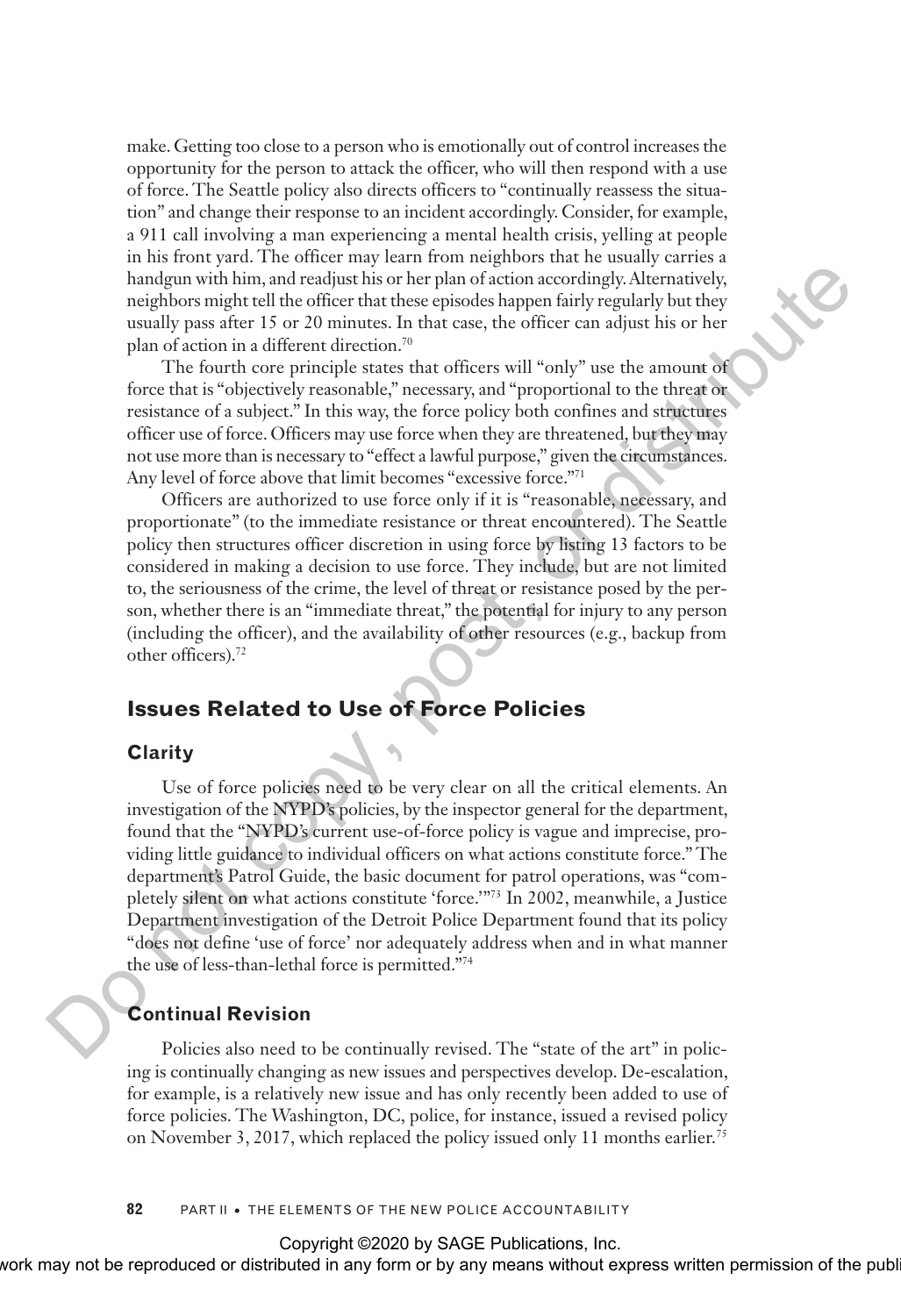Additionally, the issue of use of force typically appears in other department policies, and they need to be kept consistent with each other. As we already noted, the inspector general for the New York City Police Department found inconsistencies among various NYPD policies.<sup>76</sup>

### **Is Handcuffing a Use of Force?**

Policies related to handcuffing differ in departments across the country. The Washington, DC, policy requires that when a handcuffed person complains of pain or injury from being handcuffed, the officer is required to "notify an official [in the department]." The official is then to investigate, document the complaint in a prisoner illness/injury report, and if force was used to apply the handcuff, complete a use of force investigation.77

# **THE REPORTING AND INVESTIGATION OF USE OF FORCE**

### **Officers' Responsibilities**

The requirement that all officers who use force, or who witness a force incident, report it is the foundation of a comprehensive policy on use of force. The Seattle force policy *structures* the requirements for officers reporting use of force incidents. First, it clearly defines four levels of use of force, setting different requirements for each level. De minimis acts include separating people without causing pain or injury. Type I uses of force are those causing "transient pain" or disorientation, or involving pointing a firearm or other device at a person. Type II incidents are those that involve physical injury or a person's complaint of an injury, the use of a CED or OC spray, or a medium-level injury caused by a department canine. Type III incidents involve use of deadly force, great or substantial bodily harm to a person, loss of consciousness, neck or carotid holds on a person, and any misconduct by the officer.78 **Position control and the mathematical control and the posterior of the country. The Washington, DC, policy requirest that when a handcatified proto complains figure that the intermediate product in the distributed in the** 

Except for de minimis incidents (the lowest level of force), all uses of force are required to be reported by the officer who used force, witness officers, and the sergeant responsible for the officers. In the case of Type II uses of force, the involved officer is required to complete a force report (on the department's computerized Blue Team system) "by the conclusion of the current shift."79

Requiring a prompt officer force report challenges a long-standing practice (which still exists in some departments) of allowing officers more time to file their force reports. In some departments, officers are granted 48 hours by the union contract; in other departments it is a matter of custom.<sup>80</sup> Delaying officer reports impedes accountability, because time allows memories to fade, and the delay also creates the opportunity for officers to collude and create a cover story designed to justify the use of force.

Copyright ©2020 by SAGE Publications, Inc.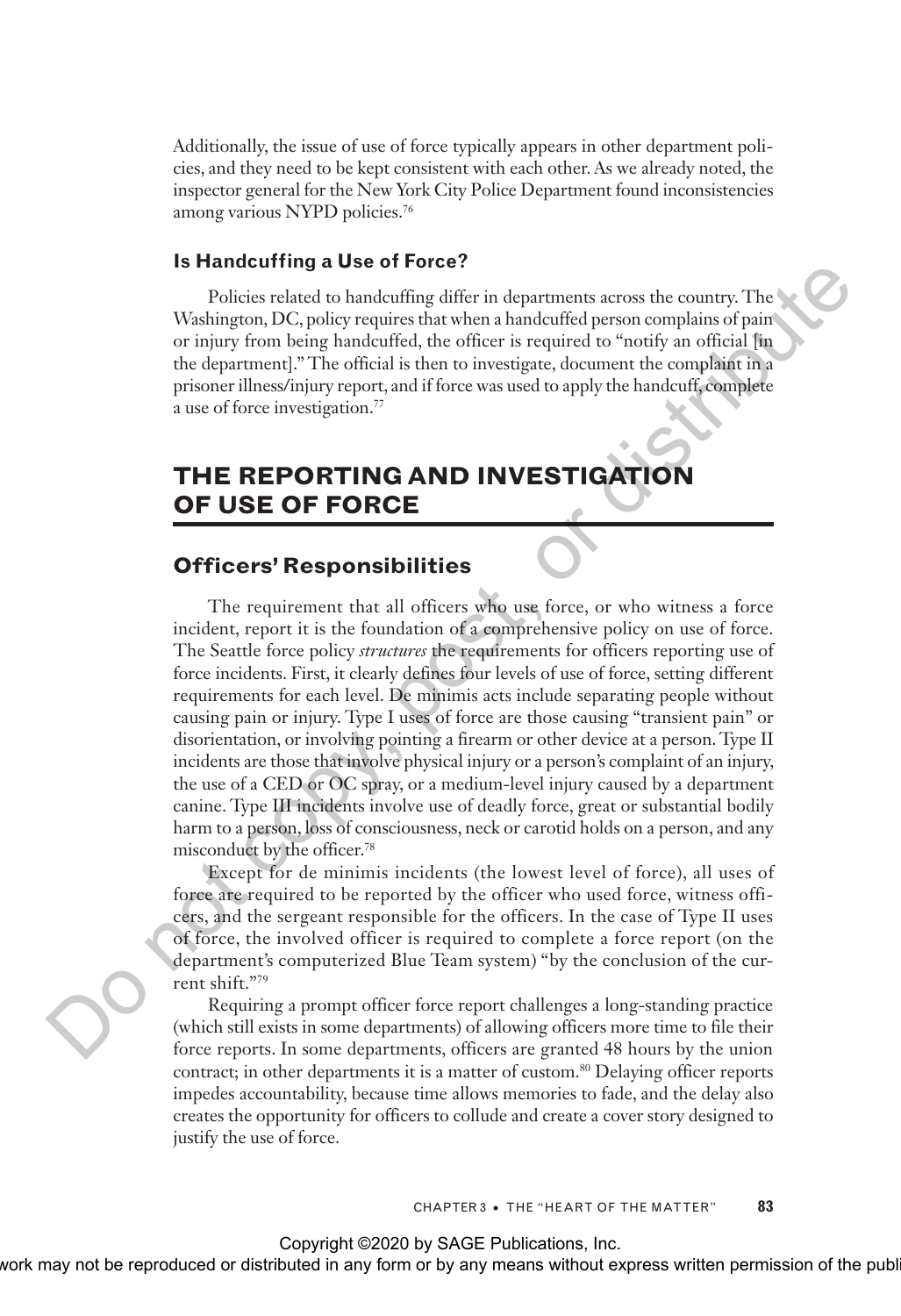The Seattle policy also requires officers to provide "detailed" descriptions of the circumstances of the incident, the "words, actions, or behaviors" of the person that "precipitated the use of force," and any force used by other officers.

## **Sergeants' Responsibilities**

The second important component in use of force reporting involves the sergeants' review of those reports. Justice Department investigations of troubled police departments typically found that sergeants just signed their officers' use of force reports without critically reviewing them.<sup>81</sup> Critically reviewing officer use of force reports involves spotting vagueness, lack of detail, inconsistencies, and "canned" phrases (such as "the person was threatening") that make it impossible to determine if the level of force the officer used was necessary, proportional, and within the department's policy. If sergeants fail to do their duty at this critical point, it undermines a department's accountability system regarding officer use of force.

Sergeants have more responsibilities in use of force incidents than just reviewing officers' force reports, most of which relate directly to holding officers accountable for their actions. The new Seattle policy, for example, requires sergeants to confirm that medical aid is rendered to anyone needing it, secure the scene, attempt to locate witnesses to the incident, attempt to locate any private video recordings of the scene (as in private security video systems), conduct "separate interviews of officers involved" in the incident, review the force report of the officer who used force "to make sure the account is full and accurate," notify command officers if any officer misconduct is suspected or if there are concerns about tactics used, and complete a summary of the incident, accompanied by supporting documents.<sup>82</sup> Until fairly recently, most police departments did not spell out all the various responsibilities of sergeants (which most likely meant that they did not perform all those tasks). The second important component in use of force reporting involves the ser-<br>geans? review of those reports, Justice Department investigations of rootbiled<br>police departments typically found that sergeans just signed their

# **The Force Investigation Team: A New Approach to Investigating Force Incidents**

A new procedure for improving the quality of use of force investigations involves a special unit, usually called the Force Investigation Team (FIT). The FIT is mobilized in the case of officer-involved shootings and, in some departments, incidents involving a serious use of physical force. The 2016 Newark consent decree, for example, required the creation of a Serious Force Investigation Team (SFIT), with its own specialized "training curriculum and procedural manual," whose function is "to ensure that uses of force that are contrary to law and policy are identified and appropriately resolved." Additionally, FIT reports are required to be sufficiently detailed so as to allow the use of force review board (see Chapter 1) to "identify trends or patterns of policy, training, equipment, or tactical deficiencies."83

**84** PART II • THE ELEMENTS OF THE NEW POLICE ACCOUNTABILITY

Copyright ©2020 by SAGE Publications, Inc.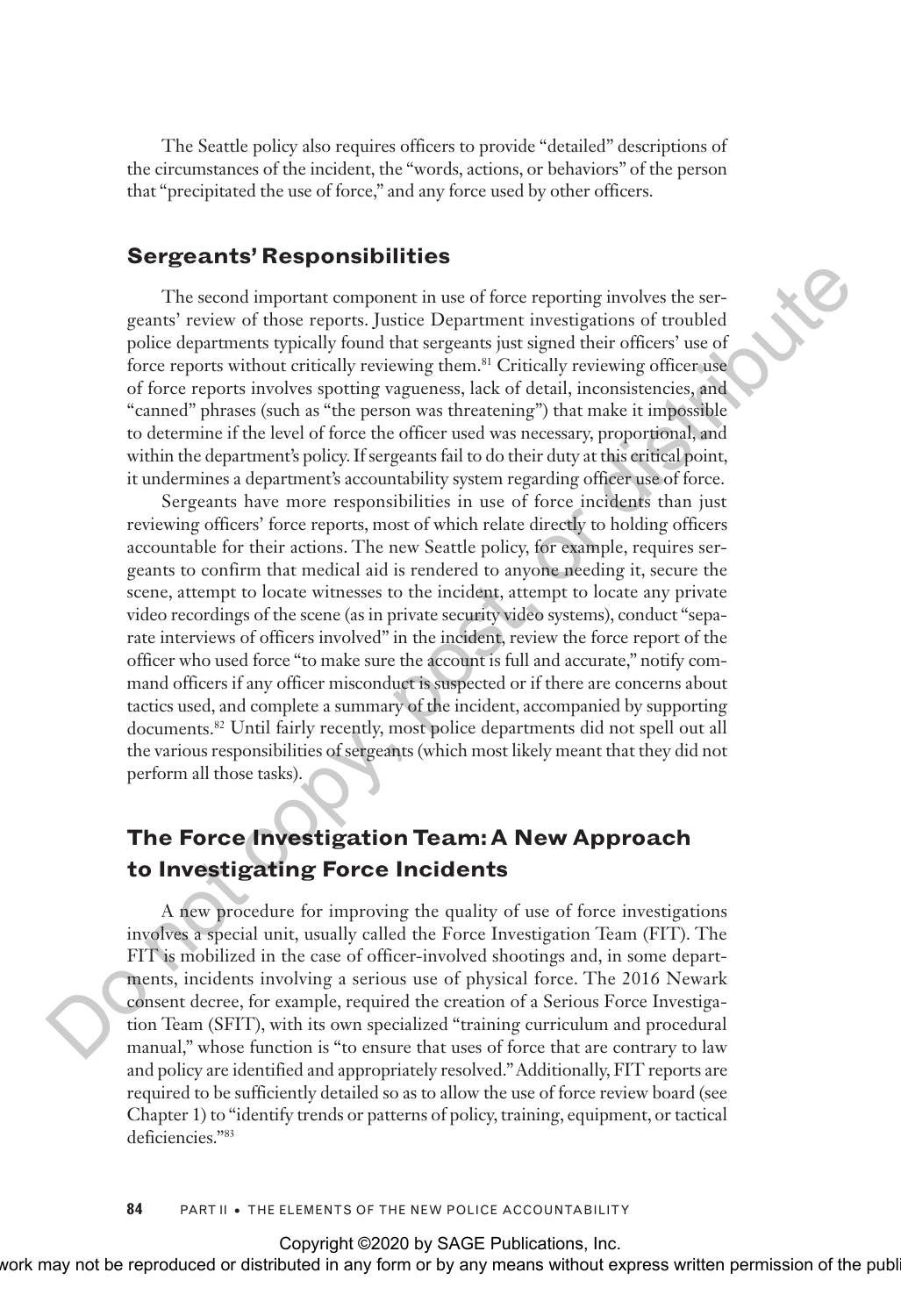A FIT is designed to improve the quality of investigations in two ways. First, investigations will be conducted by officers who have training, experience, and expertise related to the task. Second, it removes from an investigation the officer's immediate supervisor, who may have developed a close personal relationship with the officer in question and, thereby, might be less independent than FIT officers. The creation of FIT units became an increasingly common feature of Justice Department consent decrees covering local police departments.<sup>84</sup>

### A Comment on Graham v. Connor

The Supreme Court decision in *Graham v. Connor* (1989) established the current legal standard of "objectively reasonable" regarding police officer use of force. The court held that a use of force is objectively reasonable depending on the seriousness of the incident, whether the suspect poses an immediate threat to the officer, and whether he or she is actively resisting arrest.<sup>85</sup> A convenient shorthand for the standard is the acronym SITRA (for Seriousness of the incident, Immediate Threat, and Resisting Arrest). Many police department use of force policies explicitly cite and quote from the *Graham v.*  Connor decision.<sup>86</sup>

PERF has strongly criticized the "objectively reasonable" standard in the *Graham* decision, however. Its report on *Guiding Principles on Use of Force* argues that while the decision says "what police officers *can legally do* in possible useof-force situations . . . it does not provide specific guidance on what officers *should do*," in terms of avoiding the use of force in the first place. As a result, PERF argues, the "objectively reasonable" standard has become an inflexible straitjacket. The then chief of the Washington, DC, police department put it this way: "The question is not 'Can you use deadly force?' The question is 'Did you absolutely have to use deadly force?'"87 In too many cases, the proper answer is no, the officer did not absolutely have to. The result is many force incidents that are "lawful but awful"; that is, they comply with the *Graham* standard but were completely unnecessary.<sup>88</sup> common feature of Justice Department consent decrees covering local police<br>
departments.<sup>84</sup><br>
The Superme Court celesion in Coral certification compactively reasonable "regarding police applicing the core<br>
The Supermeter

The PERF report argues that police departments can and should go beyond the *Graham* decision and through better policies and training provide guidance to officers that will serve to reduce the use of force and as a result prevent injuries, save lives, and reduce the number of incidents that inflame police–community relations. Many departments have already adopted this course of action through policies and practices discussed in this book: deescalation, tactical decision making, and disengagement. The *Graham* decision does not forbid officers from using de-escalation, and department policies and training on de-escalation can prevent many encounters from escalating to the point where force, including deadly force, is likely to be used. The PERF critique of *Graham* is remarkable in one important respect. It is almost certainly the first time a police chiefs' organization recommended that police departments move to a higher standard in reducing police use of force than the one set by the Supreme Court.

Copyright ©2020 by SAGE Publications, Inc.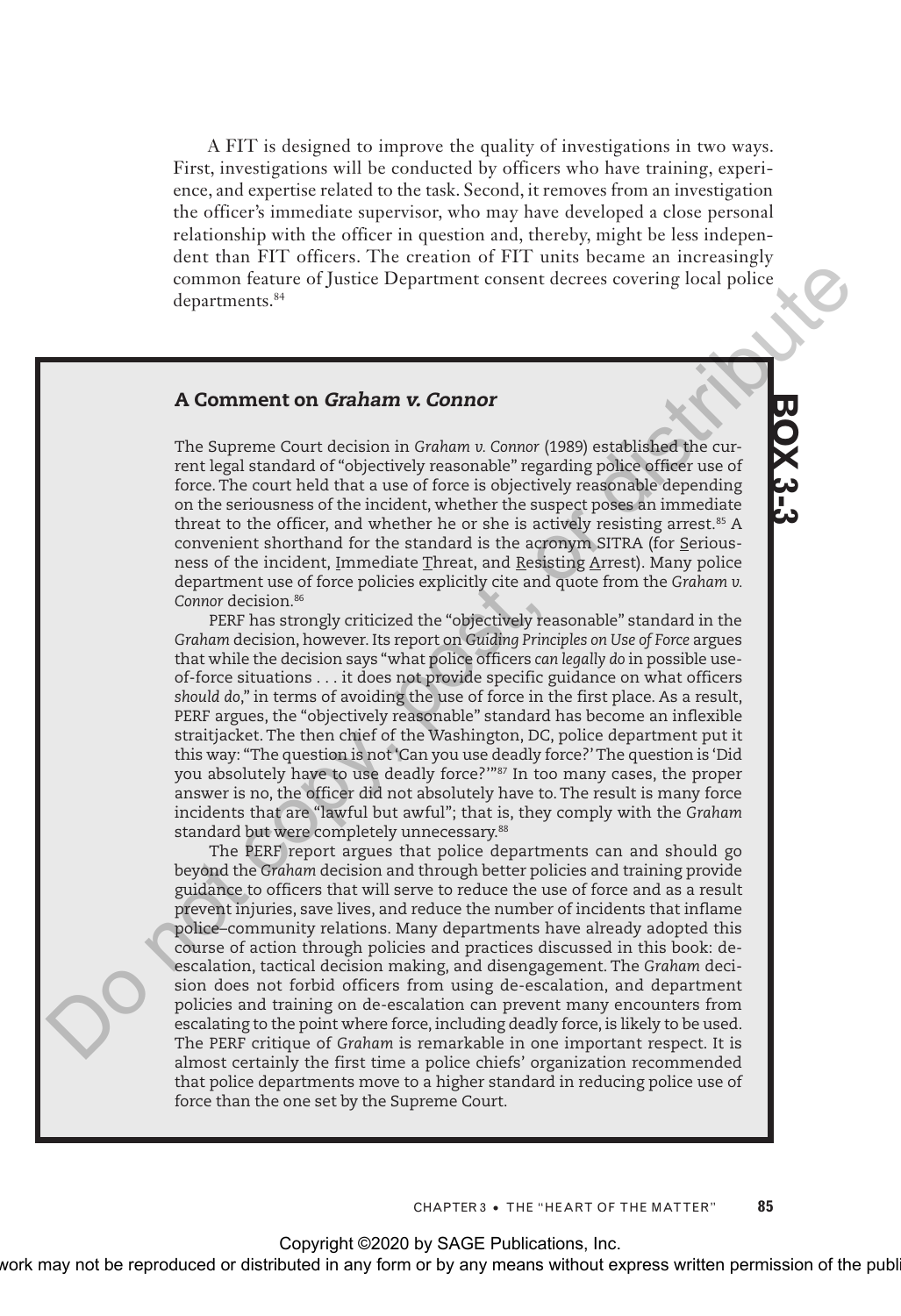# **DE-ESCALATION AS A STRATEGY FOR LIMITING USE OF FORCE**

The idea of de-escalating encounters with people that have the potential for conflict has emerged as a best practice in policing. The President's Task Force in 2015 recommended that police departments "should emphasize de-escalation . . . in situations where appropriate."89 A PERF report on de-escalation concluded that officers do not have to take any formal action in all encounters with people. "If an officer can walk away from a situation and no negative outcome results, . . . that can be a more effective response than thinking that an arrest or other intervention must be made."90

A long-standing problem in American policing has been the tendency of officers to escalate an encounter in response to their perception of disrespect or lack of cooperation on the part of a citizen. Law professor Christy Lopez has labeled the practice "contempt of cop," meaning that in response to disrespect or noncooperation, officers too often respond with verbal abuse, use of force, and/or an arrest.<sup>91</sup> Research on police–citizen interactions has consistently found that citizen disrespect increases the probability of an officer using force and/or making an arrest.<sup>92</sup> The Justice Department investigation of the Seattle Police, for example, found that officers used excessive force against citizens who "talk back" to officers and express their discontent with the situation.<sup>93</sup> recommended that police departments "should emphable describution. . . in<br>adiation sphere appropriate."<sup>36</sup> APERF report on de-seculation concluded that<br>officers do not have to take any formal action in all encounters wit

If officers consistently de-escalate and respond to mere verbal disrespect by simply ignoring it or talking about something else, uses of force will be greatly reduced. The benefits of reducing uses of force are many. There will be fewer injuries to people, fewer protests and less adverse media coverage of the department, fewer lawsuits, fewer citizen complaints, fewer internal affairs investigations of force incidents (which are costly in terms of department personnel), and fewer disciplinary actions. The savings in terms of departmental personnel time and bad feelings will be enormous. And especially important, there will be fewer incidents that inflame police–community relations and undermine trust and confidence in the police.

# **The Seattle De-Escalation Policy**

The de-escalation policy for the Seattle, Washington, police department represents a state-of-the-art policy. As we noted earlier, the department's general use of force policy states as its second core principle that when circumstances permit, an officer "shall use de-escalation tactics."94

The Seattle policy *structures* officer discretion in using de-escalation by listing circumstances regarding why a person is not complying with an officer's request: a mental condition or impairment, developmental disability, a physical limitation, language barrier, drug interaction, or other behavioral crisis. Instead of responding to a lack of compliance as resistance or "contempt of cop," the policy directs officers to determine if one of these circumstances exists and, if so, to choose a de-escalation alternative<sup>95</sup>

**86** PART II • THE ELEMENTS OF THE NEW POLICE ACCOUNTABILITY

### Copyright ©2020 by SAGE Publications, Inc.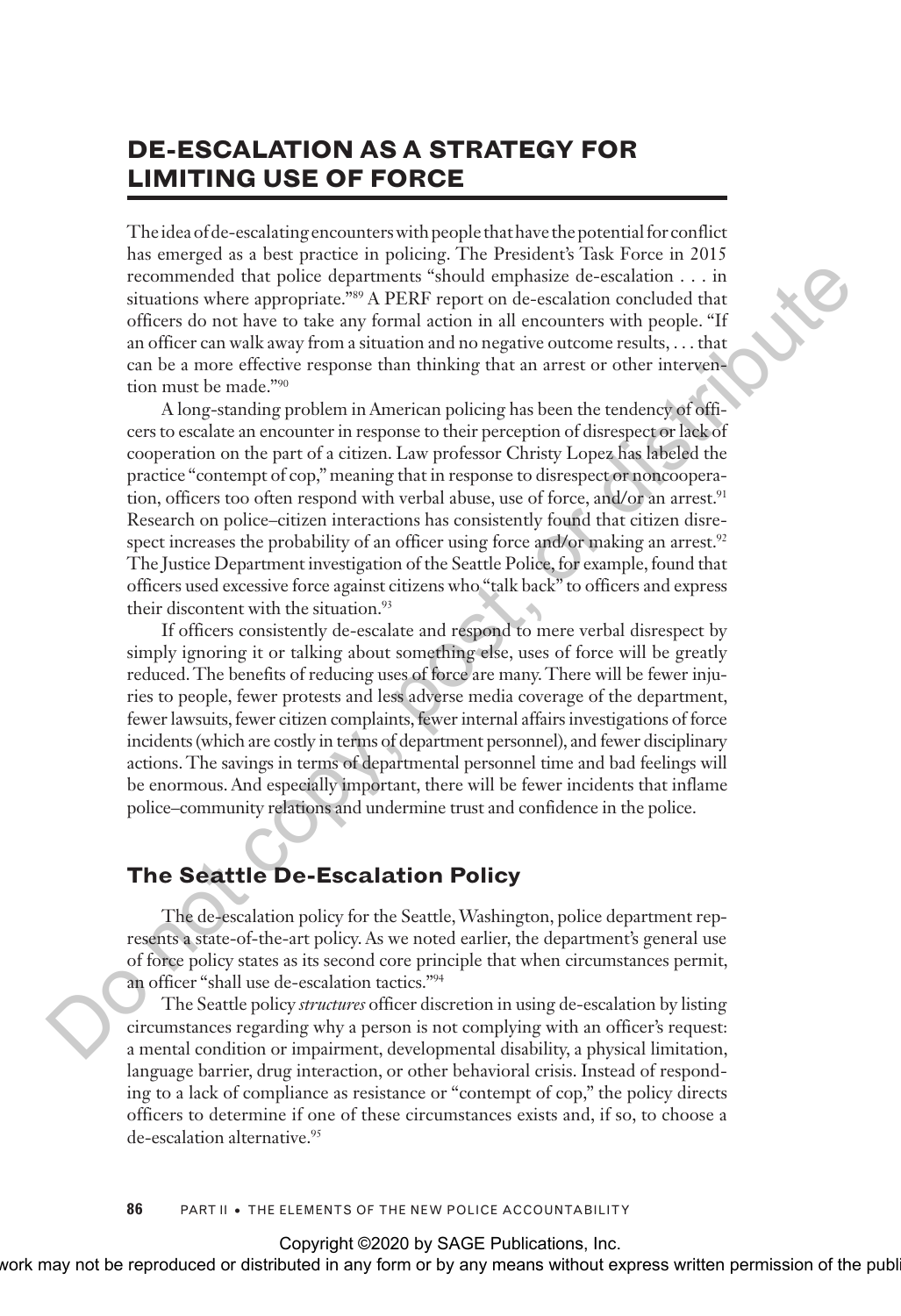One of the key elements of de-escalation involves slowing down a situation and buying time to reassess it and, if appropriate, call in additional officers or resources. The Seattle policy directs officers, when appropriate, to "slow down or stabilize the situation so that more time, options and resources" can become available. The policy also *structures* officer discretion by providing a list of possible actions they can take to de-escalate. These include verbal techniques such as simply listening and explaining (the department maintains a special LEED training program, for Listen and Explain with Equity and Dignity);<sup>96</sup> using verbal persuasion, advisements, and warnings; avoiding physical confrontations with people, which can be achieved by keeping one's distance and moving to a safe position (e.g., with a barrier between one's self and uncooperative people); and calling for more officers (particularly trained Crisis Intervention Team officers) for mental health–related situations.<sup>97</sup>

## **Does De-Escalation Work?**

But does de-escalation work? There is still a shortage of evaluations, but there are some valuable insights in the April 2017 report of the Seattle Police Monitor, the court-appointed official charged with overseeing the Justice Department consent decree. Previously, officers failed to de-escalate in 19% of all incidents that resulted in a use of force.<sup>98</sup> A 2018 department report on uses of force, however, found that officers de-escalated in about 99% "of those cases where that duty [to de-escalate] was applicable." This conclusion was reached after examining the reports on use of force incidents for the period and making judgments about whether de-escalation was appropriate from the description in the officer force reports. In short, officers had been trained on de-escalation, embraced it, and were using it on the street. There is supporting evidence in the police department's 2018 annual report on *Use of Force*, which found that between 2014 and late 2017, uses of force by Seattle officers had been declining.<sup>99</sup> To be sure, de-escalation was certainly not the only factor contributing to that decline, but it most certainly was one important factor. In the end, de-escalation does not put officers at greater risk, as some critics have feared, and the initial evidence indicates that it can significantly reduce overall uses of force. listering and explaining (the department maintains a specific LEED priming prior<br>spann, for Listern and Explain with Equity and Dignity).<sup>92</sup> suing verbal persussions, and was a considered by keeping one'd distance and mo

### Components of the Seattle De-Escalation Policy

- 1. That officers "shall use" de-escalation
- 2. Factors to consider in choosing de-escalation
- 3. Specific de-escalation tactics

**BOX 3-4**

CHAPTER 3 • THE "HEART OF THE MATTER" **87**

Copyright ©2020 by SAGE Publications, Inc.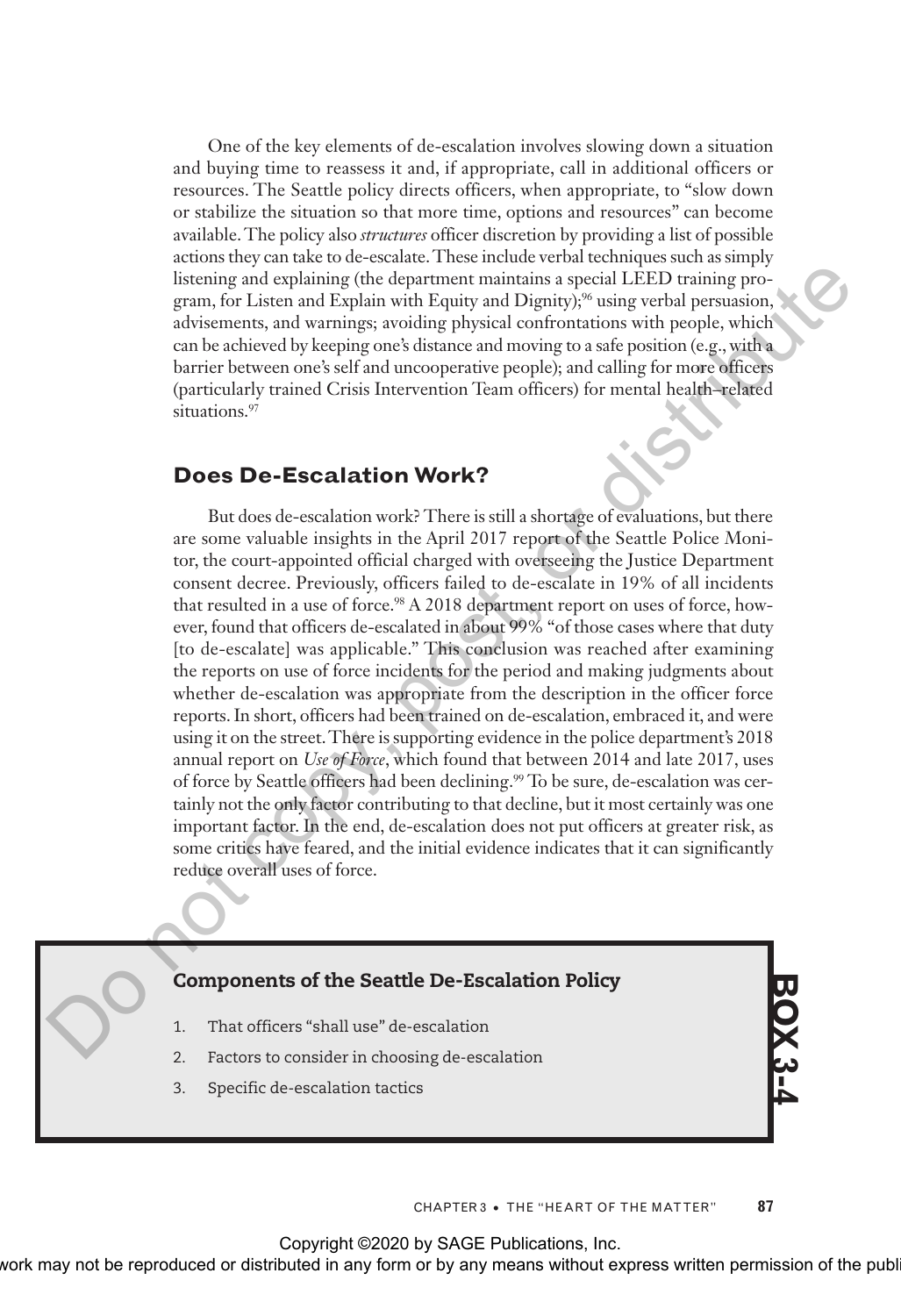# **The Larger Picture: De-Escalation and Tactical Decision Making**

De-escalation, tactical decision making, and tactical withdrawal are all part of the new thinking about police work and the use of force in particular. Traditionally, use of force policies have focused on the immediate circumstances of a police encounter, telling officers what they can and cannot do. The new approach takes a broader view and sees police–citizen encounters as scenarios that play out over time. A scenario may last from 1 1/2 minutes to 30 minutes, or even longer. During that time, an officer has an opportunity to continually reassess the situation and make tactical choices that are likely to reduce the possibility of using force.<sup>100</sup>

In their study of police use of deadly force, Peter Scharf and Arnold Binder identified four stages in scenarios of police–citizen encounters: *Anticipation*, *Entry and Initial Contact*, *Dialogue and Information Exchange*, and *Final Decision.* Each stage includes actions by the citizen, the perception of those actions by the officer, the officer's response, and the person's response to the officer's initial action.<sup>101</sup> Although the scenario originated in a study of deadly force, it is relevant to all police–citizen encounters. Alpert and Dunham, meanwhile, went even further with a sequence of events in police–citizen encounters involving force, identifying 10 different steps in the entire sequence.102 As we have already noted, the Justice Department 2012 report on a pattern of excessive and unnecessary use of force against mentally ill persons in Portland emphasized that "properly applied, deescalation begins long before the officer is faced with the choice of using force and will often make that decision unnecessary."103 any), use of torce points have to essent on the immediate crematistics of a pointer and shortly interest in the state about the state about the state in the state of the measurable plane interest and state in the state in

# **HOW ACCOUNTABILITY-RELATED REFORMS CAN TRANSFORM THE POLICE SUBCULTURE**

An extremely important but little recognized impact of accountability-related reforms in policing involves the extent to which they can begin transforming the traditional police officer subculture. The evidence on this point, which comes from the evaluations of several Justice Department consent decrees, is still tentative but nonetheless promising for the future of police reform and achieving greater accountability.104

All police experts recognize that the traditional police subculture is a powerful factor in policing. As in other occupations, the police officer subculture involves *the informal norms and behaviors that shape employees' day-to-day work*. 105 The norms of the police subculture can be defined in plain language as follows: First, they involve what officers in a particular department know *they must do* to stay out of trouble and avoid the risk of discipline; second, they involve what officers generally know *they can get away with*, without risking internal investigation and possible discipline or termination (in short, what officers know they can get away with).

### **88** PART II • THE ELEMENTS OF THE NEW POLICE ACCOUNTABILITY

Copyright ©2020 by SAGE Publications, Inc.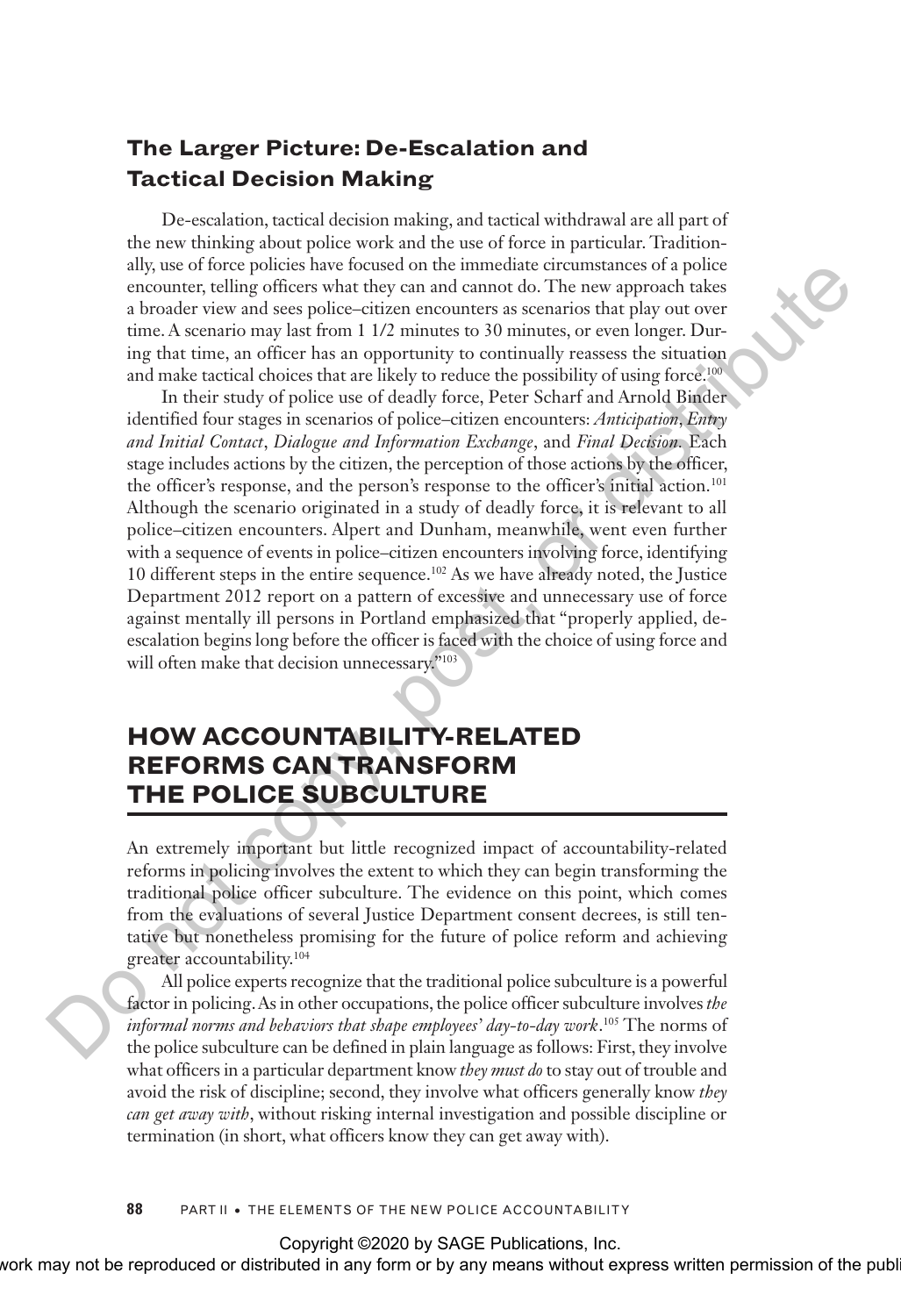# How Tactical Decision Making Could Have Saved Michael Brown's Life

Michael Brown did not have to die in Ferguson, Missouri, that day.

Later, Officer Darren Wilson, who shot and killed Brown, told the grand jury (as reported in *The New York Times*) that "the only option I thought I had was my gun." Actually, he did have alternatives. He just did not know what they were. His department failed him by not giving him the best policies and training.

**BOX 3-5**

When we reexamine the encounter between Brown and Wilson on August 9, 2014, we can clearly see the available alternatives. Initially, there was an encounter while Wilson was in his patrol car. There was a struggle over Wilson's gun, and it discharged. The next thing we know is that Brown was standing 30 feet away from Wilson, unarmed. When he began to approach, Wilson felt threatened, drew his handgun, and shot and killed Brown.

Officer Wilson could have done several things. He could have tried to talk to Brown to de-escalate the encounter while also calling for backup. Brown was not a direct threat at that point. An even better choice would have been for Wilson to drive a short distance away, in a tactical withdrawal, while also calling for backup. When other officers arrived they could have devised a plan to talk to Brown, attempted to de-escalate, and if that did not work, developed a coordinated plan to arrest him. With officers outnumbering Brown, it still might have been a difficult arrest but not an impossible one. Brown would have been alive, in custody, and facing criminal charges for the initial struggle in Wilson's patrol car. Do not copy, post, or distribute

The elements of the new police approaches to serious encounters discussed in this chapter would have saved Michael Brown's life and also Darren Wilson's job and a lifetime of grief. De-escalation, tactical withdrawal, buying time, calling for additional resources, and developing an arrest plan were all available. The Ferguson Police Department failed both Brown and Wilson, and the result was a tragedy.

*Sources:* Wesley Lowery, *They Can't Kill Us All: Ferguson, Baltimore, and a New Era in America's Racial Justice Movement* (Boston: Little, Brown, 2016). Police Executive Research Forum, *Guiding Principles on Use of Force* (2016), http://www.policeforum.org/assets/30%20guid ing%20principles.pdf. "Experts Weigh Officer's Decisions Leading to Fatal Shooting of Michael Brown," *New York Times* (November 26, 2014).

Virtually all police experts agree that the traditional police officer subculture, reinforced by local police unions and union contract provisions, is and has been for several decades hostile to accountability-related reforms.106 Perhaps the worst manifestation has been the "code of silence," under which officers do not report misconduct by other officers. The San Francisco Blue Ribbon Panel found that the police union refused to let officers testify to it by themselves and officers could testify only with a union representative accompanying them. It was made clear to officers who were thinking about testifying alone that they could suffer

Copyright ©2020 by SAGE Publications, Inc.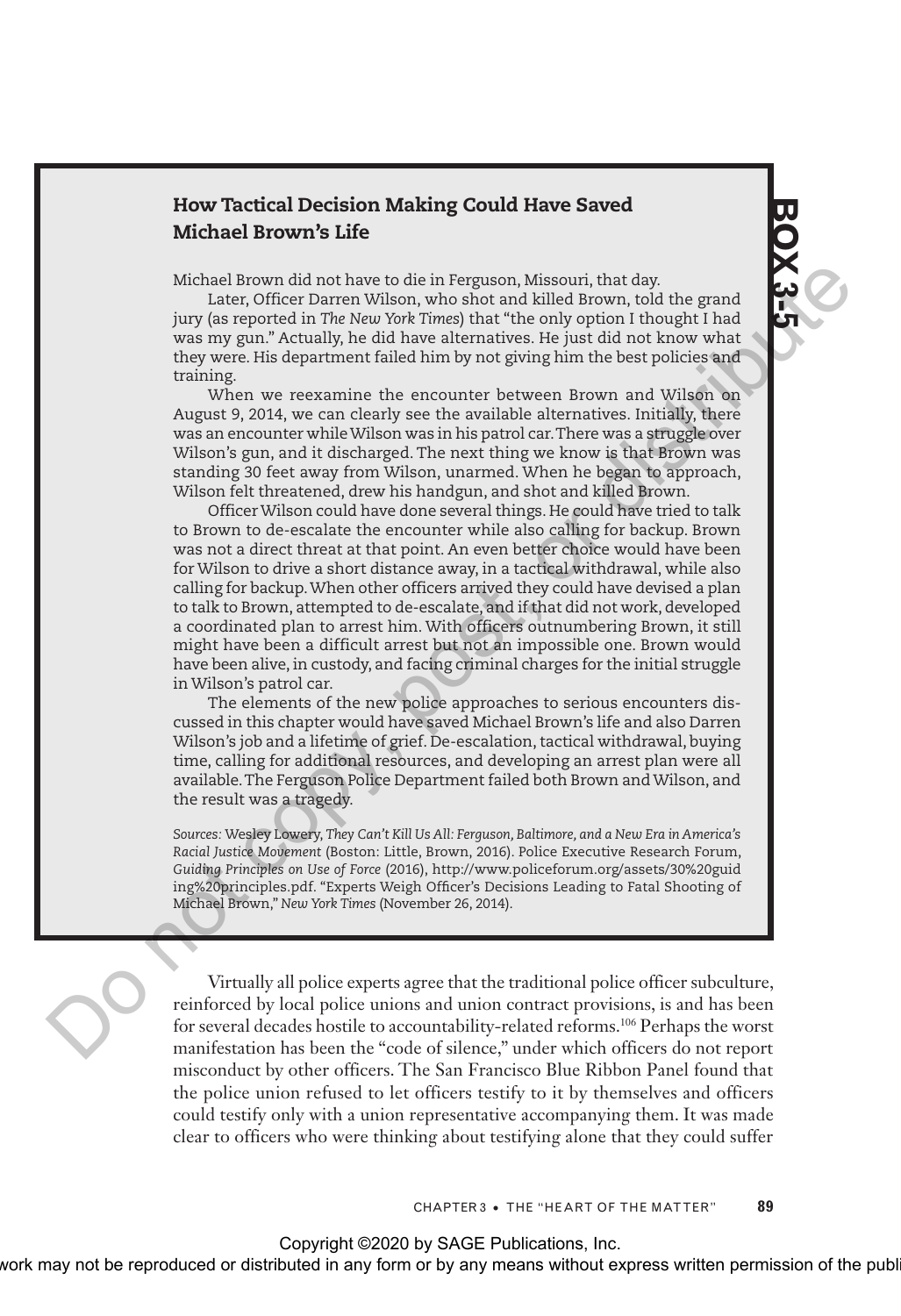retaliation if they did speak on their own. The retaliation could involve being denied choice assignments, damaging evaluations that would block promotion, the "silent treatment," and not having other officers back them up on dangerous 911 calls. In the end, several officers testified anonymously and in private to the commission.107 The officer subculture has long been hostile to citizen oversight (such as the San Francisco Blue Ribbon Panel) and any "outsiders" having a voice in policing.108

It is important to distinguish between the "police officer subculture" and the "organizational culture" in policing. The two overlap and interact with each other in important ways, but there are important distinctions. Most important, *organizational* culture in policing refers to officer behavior that is directly related to the policies and practices of the department itself. A department, for example, might have an aggressive traffic-stop program as a crime-fighting strategy. The traditional police officer subculture, as we have indicated, involves informal norms and behavior developed by rank-and-file officers and is often in conflict with official department policies.

# **Changing the Traditional Police Subculture: The Impact of Reforms**

The evaluations of the Justice Department consent decrees in Los Angeles and Pittsburgh provide fascinating evidence on how new accountability-related reforms can change the informal police subculture and move it in the direction of greater respect for accountability.<sup>109</sup> The Pittsburgh evaluation involved both focus groups with officers and a written survey of their attitudes.<sup>110</sup> Officers expressed "largely negative" attitudes about the consent decree, feeling they were "betrayed" by the city when it entered into the consent decree. Officers felt the consent decree had "lowered officer morale and productivity," had made officers "hesitant to intervene" in situations of possible conflict (that is, had caused "de-policing"), and had imposed burdensome and "time-consuming" reporting requirements. The officers' language reflected the norms of the traditional police officer subculture, particularly with respect to valuing aggressive enforcement tactics. Officers reported that all officers had "less interaction with citizens," were "not aggressive with people who are breaking the law," and were "more guarded in their interaction."111 in policing.<sup>188</sup> The magnetic method in the "organization all three tots in inproperties in the constrained in the magnetic method in the magnetic method in the magnetic method in the magnetic method in the magnetic meth

Yet, from the perspective of the goals of the consent decree—moving a police department from a culture that values "aggressiveness" to one that values respect for people and compliance with policies that limit stops, frisks, and uses of force (that is, that limit aggressiveness)—the changes described by the Pittsburgh officers represent desirable changes. It is reasonable to assume that many of the previously aggressive interactions with citizens were unnecessarily aggressive or not even necessary at all. Many officer actions were probably illegal, as in, for example, a pedestrian stop and frisk with the absence of reasonable suspicion. A pattern of officers being "more guarded" in their interactions, on the other hand, is precisely the style of policing that consent decree reforms are designed to bring about. In fact, a number of Pittsburgh officers complied with the new rules, reporting

### **90** PART II • THE ELEMENTS OF THE NEW POLICE ACCOUNTABILITY

### Copyright ©2020 by SAGE Publications, Inc.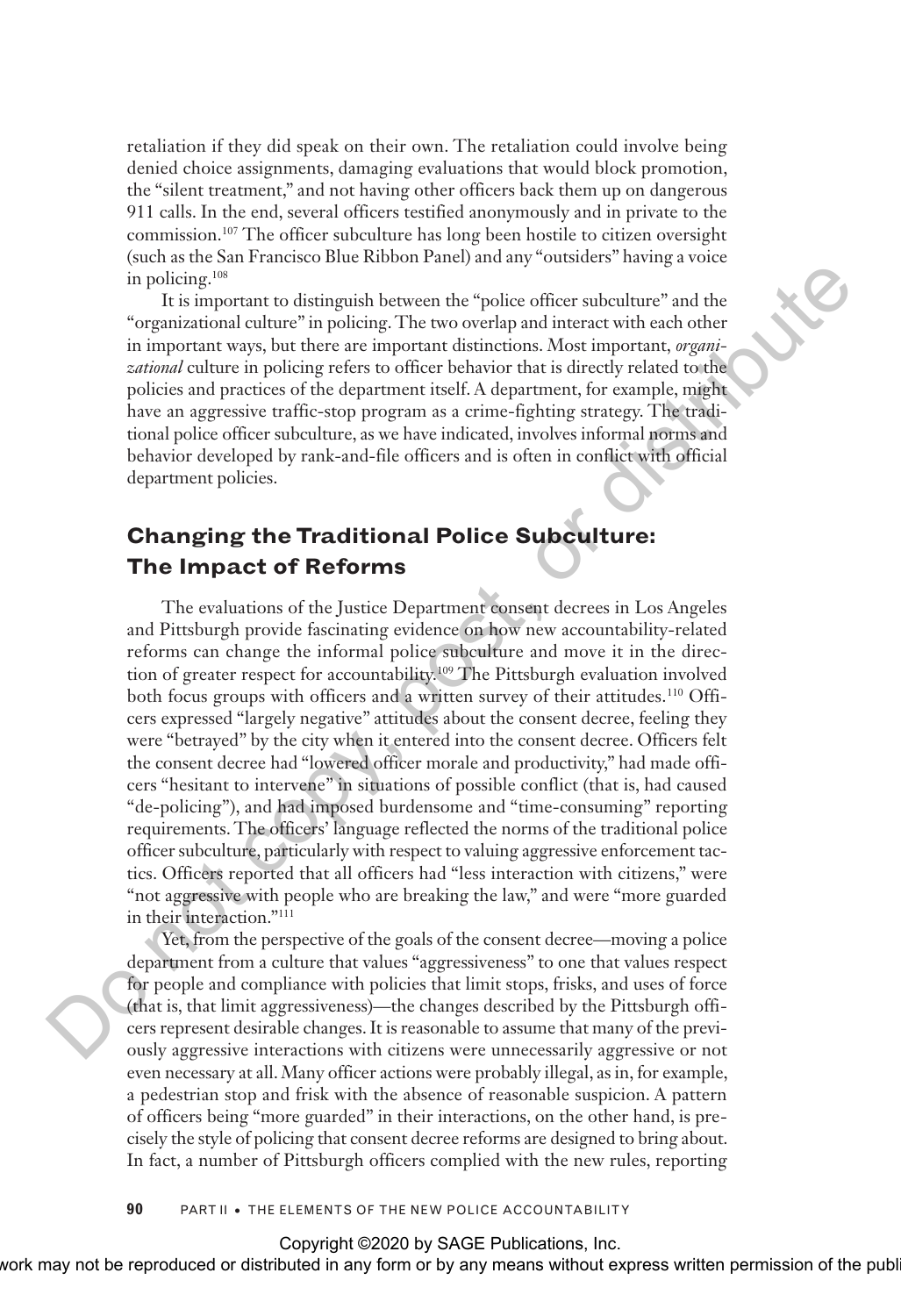that they were "more sensitive to the appearance of unequal enforcement." One Pittsburgh officer pointed out that "every incident now has a paper trail." That, of course, is exactly what the new reporting requirements are designed to achieve: documenting officer conduct so as to enhance accountability.<sup>112</sup>

Interestingly, the focus groups with African American officers found them both "more sympathetic to the concerns of the black community" and "far more positive about the [consent] decree." Additionally, they perceived the new disciplinary process to be more impartial than before, where "there was no discipline for white officers."<sup>113</sup>

Most important, the Pittsburgh study also found evidence of change in the attitudes of officers, and the grudging acceptance of change in routine police practices. The report found that "the accountability mechanisms remained intact after the lifting of the decree," suggesting that the department did not "backslide" into its old ways. There was also "some indication" among supervisors that the new mechanisms "were becoming accepted as part of the job" by rank-and-file officers. Interestingly, no officers in the focus groups openly said anything to that effect, but in the anonymous written survey "a majority of officers agreed that the reforms had increased accountability."114

The Harvard evaluation of the Los Angeles consent decree found a similar pattern of officer responses to the requirements of the decree. In interviews and focus groups, officers "frequently" claimed that they would now "hesitate to intervene in difficult situations," out of fear of discipline. Officers claimed they would "look the other way" when they observed criminal activity (that is, "de-police"). They also claimed to be "timid" and to use "kid gloves" when handling suspects.115 The data on officer law enforcement activities, however, did not support the officers' statements. Both pedestrian and motor vehicle stops actually increased by 39% between 2002 (the first year of the consent decree) and 2008; arrests also increased. Additionally, the rate at which arrests resulted in felony charges increased, which the Harvard report interpreted as "suggesting indirectly at least that the quality of those arrests has improved," according to the evaluation. That is, officers were more focused on serious crimes.<sup>116</sup> Finally, the total number of use of force incidents declined by 30% between 2004 and 2008. In short, the data suggest that while officers complained about the consent decree and its requirements, they adjusted to the new rules on stops, arrests, and use of force and actually increased their enforcement efforts. positive about the fromstrol decrees? Additionally, they perceived the new description of the measurements of the measurements of the Meridian for the Meridian for the Meridian for the Meridian for the Meridian for the Me

In the end, what emerges from both the Pittsburgh and Los Angeles studies is a picture of rank-and-file officers going through the difficult process of adjusting to new requirements on how they do their job, with new values and a new style of policing. That is to say, it is a picture of a changing police subculture. The evidence in these two evaluations is small and very tentative. More research, involving other departments experiencing major accountability-related reforms, is needed to determine whether the picture that emerges from these two evaluations is unique to the two departments involved or is representative of the general impact of court-mandated reforms on officer conduct.<sup>117</sup>

Even with these caveats, the picture that emerges is one of how new requirements can reshape the norms and behaviors of the traditional police subculture. The important point is that it is possible to change that subculture in a positive direction and begin to build a police culture that is self-policing, where officers work in a

CHAPTER 3 • THE "HEART OF THE MATTER" **91**

Copyright ©2020 by SAGE Publications, Inc.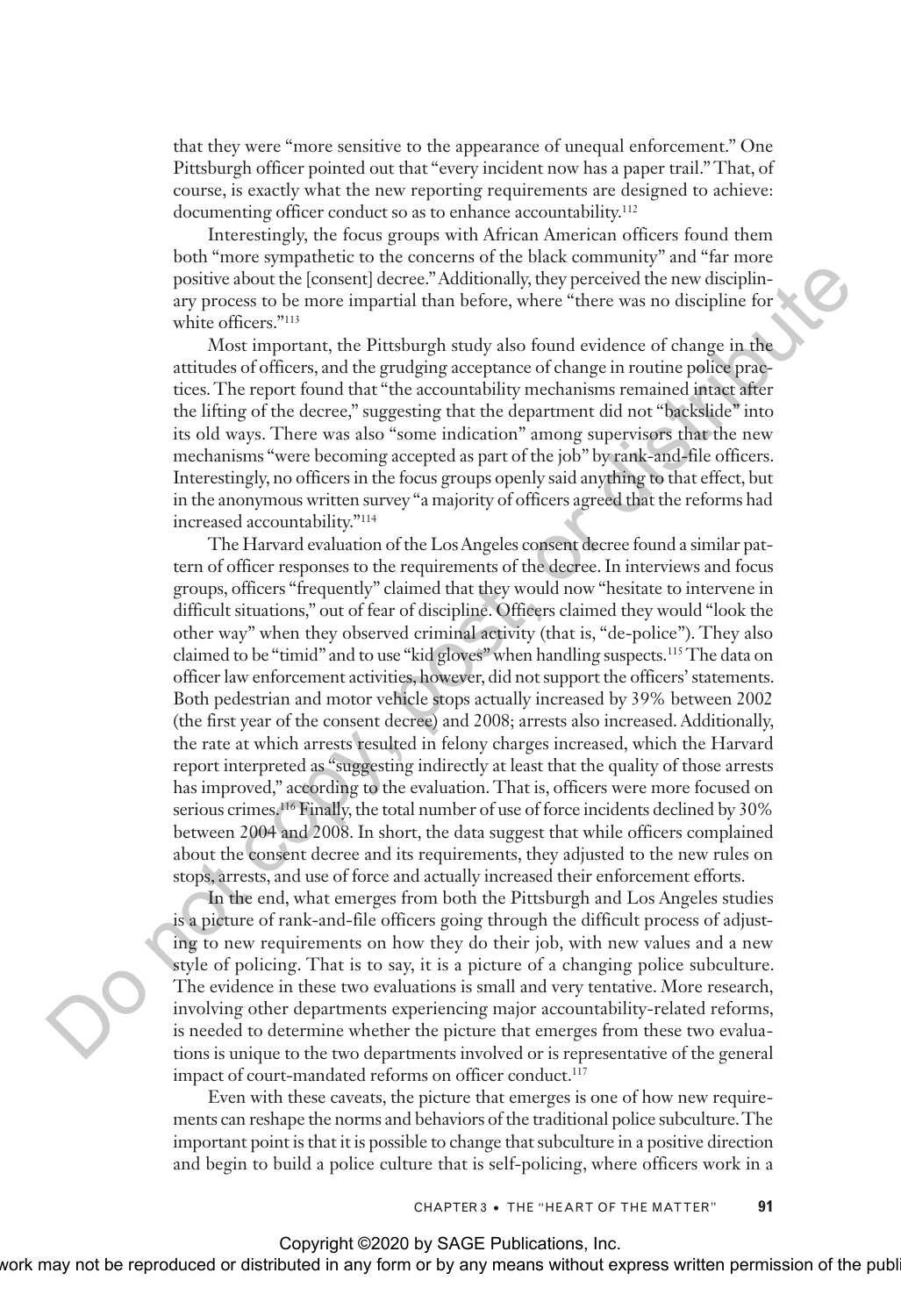professional, respectful, and lawful manner not because they are compelled to but because they have embraced the new values about how to police. If true, this is one of the most hopeful signs of what enforced police reform can accomplish.

### **Another Approach to Changing the Police Officer Subculture**

A new program in the New Orleans Police Department, stimulated by the federal consent decree, challenges—and hopefully changes—the traditional police subculture in another way. The EPIC (Ethical Policing Is Courageous) program trains officers to actively intervene when they see other officers engaging in misconduct and to stop the improper conduct. The NOPD explains that "EPIC seeks to inculcate active bystandership into everything an officer does, and to provide officers with the tools and resources needed to do it well . . . . EPIC strives to redefine police culture so that intervention to prevent or stop harmful action is not an exception to good teamwork; it is the very definition of good teamwork."118 EPIC directly challenges the traditional norm of solidarity, which values not questioning the conduct of other officers. EPIC also challenges the "code of silence" by expecting officers to report the misconduct of other officers to supervisors.<sup>119</sup> It is noteworthy that the EPIC program invokes traditional police norms—the values of "courage" and teamwork—as a strategy for making palatable a challenge to other traditional norms (e.g., the idea that challenging another officer's behavior or reporting misconduct is being disloyal or a "rat"). A new program in the New Orleans Poite Department, simulated by the scheck positive since the and<br>the scheck poies and hopefully changes—the traditional police subcome<br>subcome and to some the secondary. The FPIC (Fieling

Along the same lines, several recent Justice Department consent decrees require officers observing force or misconduct by other officers to report such actions. The Cleveland consent decree, for example, requires that "all officers using *or observing* [italics added] force will report in writing, before the end of their shift, the use of force in a Use of Force Report." Additionally, officers "who use or observe force and fail to report it will be subject to the disciplinary process."120 The Newark, New Jersey, consent decree similarly required that "officers observing force used by another officer will complete a supplemental narrative [to the report by the officer who used force]."121

# **CONCLUSION**

The effective control of police officer use of force is "the heart of the matter" in terms of police accountability. As Egon Bittner argued decades ago, the capacity to use force is the defining feature of the police role in American society.122 Additionally, allegations of the misuse of force, in unjustified fatal shootings and use of excessive physical force, are the flash points in the continuing police–community relations problem in America, undermining public confidence and trust in the police and preventing the development of legitimacy for the police. Effectively controlling officer use of force can serve to resolve these problems. Additionally, as argued in the last section of this chapter, the procedures for controlling officer use of force can begin to change the norms of the police officer subculture.

**92** PART II • THE ELEMENTS OF THE NEW POLICE ACCOUNTABILITY

Copyright ©2020 by SAGE Publications, Inc.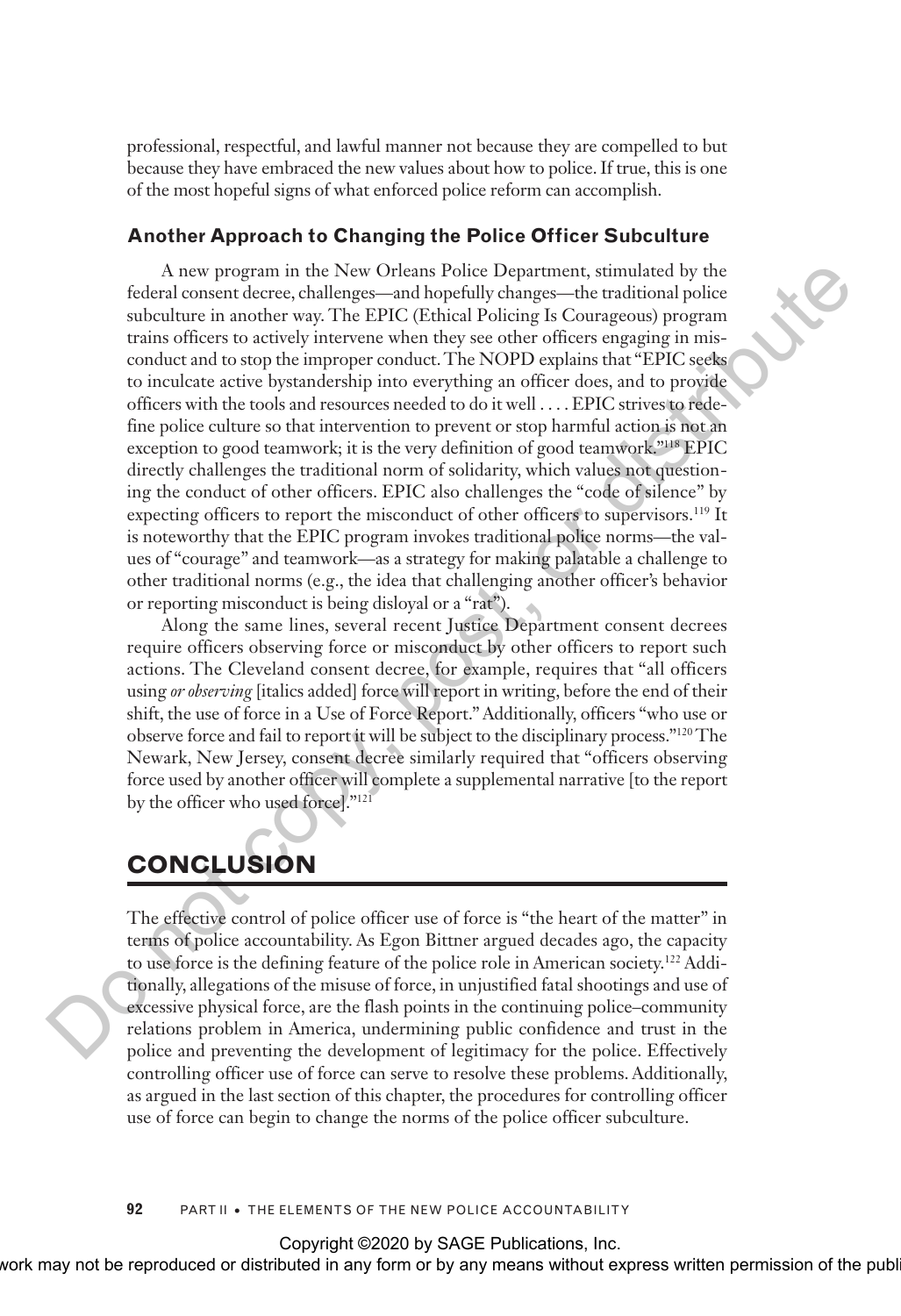The basic tool for controlling officer use of force is administrative rulemaking, which seeks to confine, structure, and check the exercise of officer discretion. Carefully drafted and clear rules serve several purposes that have broad impacts throughout a police department. They are statements of the department's values, guide officer conduct in difficult situations, and serve as the basis for training, supervision, and discipline while also contributing to greater openness and transparency on the part of the department.

In the next chapter, we will examine the application of administrative rulemaking to other critical incidents in policing: vehicle pursuits, the response to domestic violence incidents, and others.

# **FURTHER READING**

- 1. Franklin E. Zimring, *When Police Kill* (2017).
- 2. Sue Rahr and Stephen K. Rice, *From Warriors to Guardians: Recommitting American Police Culture to Democratic Ideals* (2015).
- 3. Wesley Lowery, *They Can't Kill Us All: Ferguson, Baltimore, and a New Era in America's Racial Justice Movement* (2016).
- 4. Matt Taibbi, *I Can't Breathe: A Killing on Bay Street* (2017).

# **NOTES**

- 1. The classic discussion, which is still relevant today, is in Egon Bittner, "The Capacity to Use Force as the Core of the Police Role," in *Aspects of Police Work* (Boston: Northeastern University Press, 1990), 120–132.
- American Bar Foundation, cited in James J. Fyfe, "Police Use of Deadly Force: Research and Reform," *Justice Quarterly* 5 (June 1988): 168–169.
- 3. Samuel Walker, "'Not Dead Yet': The National Police Crisis, a New Conversation About Policing, and the Prospects for

Accountability-Related Police Reform," forthcoming *Illinois Law Review* (2018).

4. James J. Fyfe, "Administrative Interventions on Police Shooting Discretion: An Empirical Examination," *Journal of Criminal Justice* 7 (Winter 1979): 309–323. Curiously, Murphy did not mention this historic achievement in his memoirs: Patrick V. Murphy and Thomas Plate, *Commissioner: A View From the Top of American Law Enforcement* (New York: Simon and Schuster, 1978). The Capacity of the department.<br>
The next chapter, we will examine the application of administrative<br>
mlembing to obte critical incidents in policing vehicle pursuits, the response to<br>
domestic violence incidents, and oth

CHAPTER 3 • THE "HEART OF THE MATTER" **93**

Copyright ©2020 by SAGE Publications, Inc.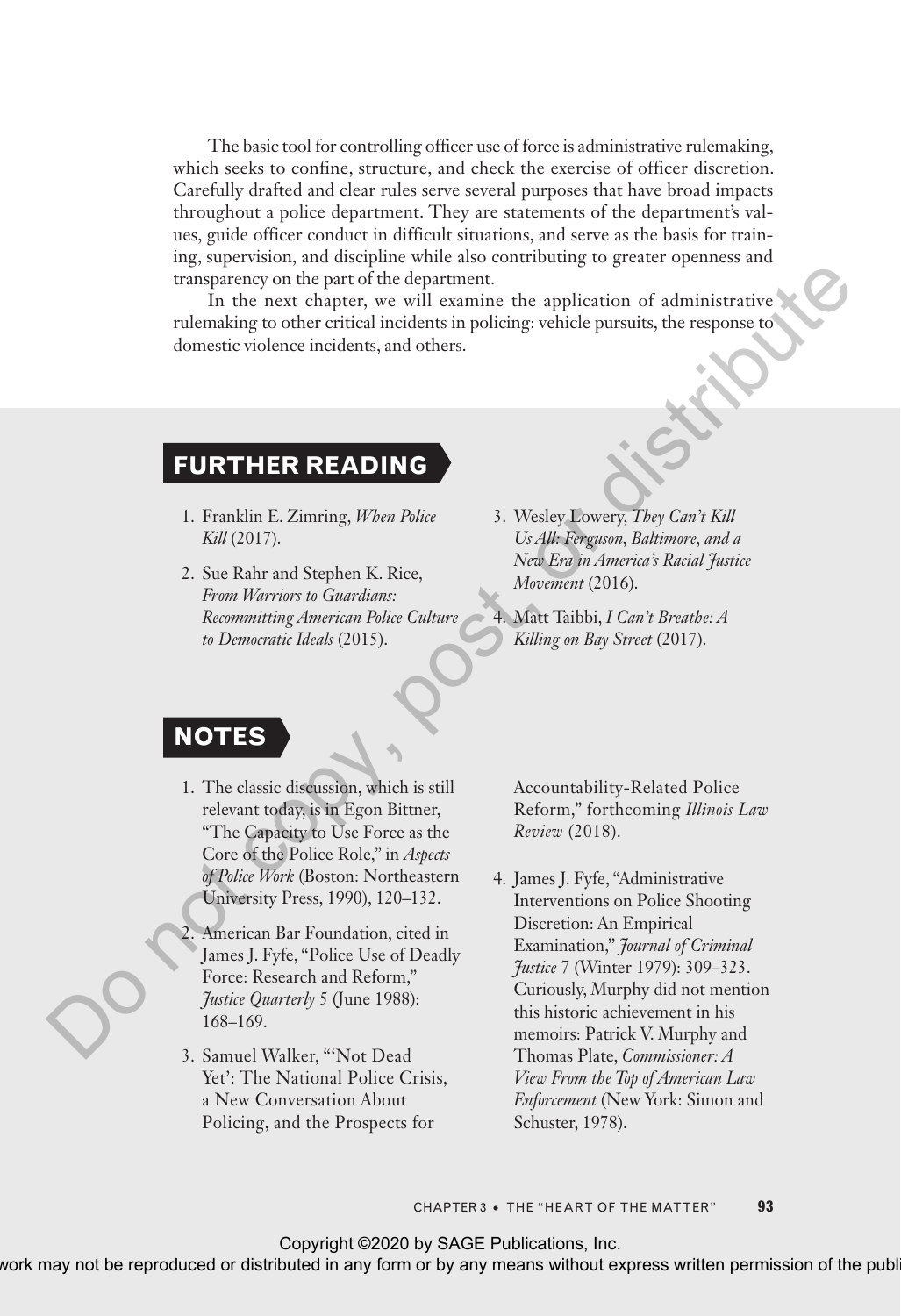- 5. President's Commission on Law Enforcement and Administration of Justice, *The Challenge of Crime in a Free Society* (Washington, DC: Government Printing Office, 1967), 265–272. National Advisory Commission on Civil Disorders, *Report* (Washington, DC: Bantam Books, 1968), 312–315.
- 6. Lorie A. Fridell, "Deadly Force Policy and Practice: The Forces for Change," in Candace McCoy, ed., *Holding Police Accountable* (Washington, DC: Urban Institute Press, 2010), 29–51.
- 7. President's Commission on Law Enforcement and Administration of Justice, *The Challenge of Crime in a Free Society*, 265. National Advisory Commission on Civil Disorders, *Report*, 312–315.
- 8. Fyfe, "Administrative Interventions on Police Shooting Discretion." See also the various essays in McCoy, ed., *Holding Police Accountable*.
- 9. Excerpts from the policy are in Fyfe, "Administrative Interventions on Police Shooting Discretion," 262–263.
- 10. Fyfe, "Administrative Interventions on Police Shooting Discretion."
- 11. Catherine H. Milton et al., *Police Use of Deadly Force* (Washington, DC: The Police Foundation, 1977), 138.
- 12. U.S. Commission on Civil Rights, *Who Is Guarding the Guardians? A Report on Police Practices* (Washington, DC: Government Printing Office, 1981), 136 (Finding 3.1).
- 13. William A. Geller and Michael S. Scott, *Deadly Force: What We Know* (Washington, DC: Police Executive Research Forum, 1992), 248–257.
- 14. *Ibid.*, 110–117. Bureau of Justice Statistics, *Policing and Homicide, 1976–98: Justifiable Homicide by Police, Police Officers Murdered by Felons* (Washington, DC: Department of Justice, 2001), https://www.bjs.gov/content/pub/ pdf/ph98.pdf. Commission on Civil Disorders,<br>
(1976–98; *Factisticals, Policing Schiching Schiching* (1976–98; *Pacifialite Indicals by*<br> *Roger* (Wishington, DC: Bandam Philic, Palis (*Pfilers, Marchard By*<br> *Books, 1968*, 312-315.<br>
	- 15. Jerry R. Sparger and David J. Giacopassi, "Memphis Revisited: A Reexamination of Police Shootings After the Garner Decision," *Justice Quarterly* 9 (June 1992): 211–225.
	- 16. Cited in James J. Fyfe, "Police Use of Deadly Force: Research and Reform," *Justice Quarterly* 5 (June 1988): 168–169.
	- 17. O. W. Wilson, *Police Administration*, 2nd ed. (New York: McGraw-Hill, 1963).
	- 18. Philadelphia Police Department, Integrity and Accountability Office, *Use of Force* (Philadelphia: Philadelphia Police Department, July 1999), 10. The office has since been abolished. Copy of report in author Walker's files.
	- 19. Paul Jacobs, *Prelude to Riot: A View of Urban America From the Bottom* (New York: Vintage Books, 1968), 38.
	- 20. Samuel Walker, "The Creation of the Contemporary Criminal Justice Paradigm: The American Bar Foundation Survey of Criminal Justice, 1956–1969," *Justice Quarterly* 9 (March, 1992): 201–230.

**94** PART II • THE ELEMENTS OF THE NEW POLICE ACCOUNTABILITY

### Copyright ©2020 by SAGE Publications, Inc.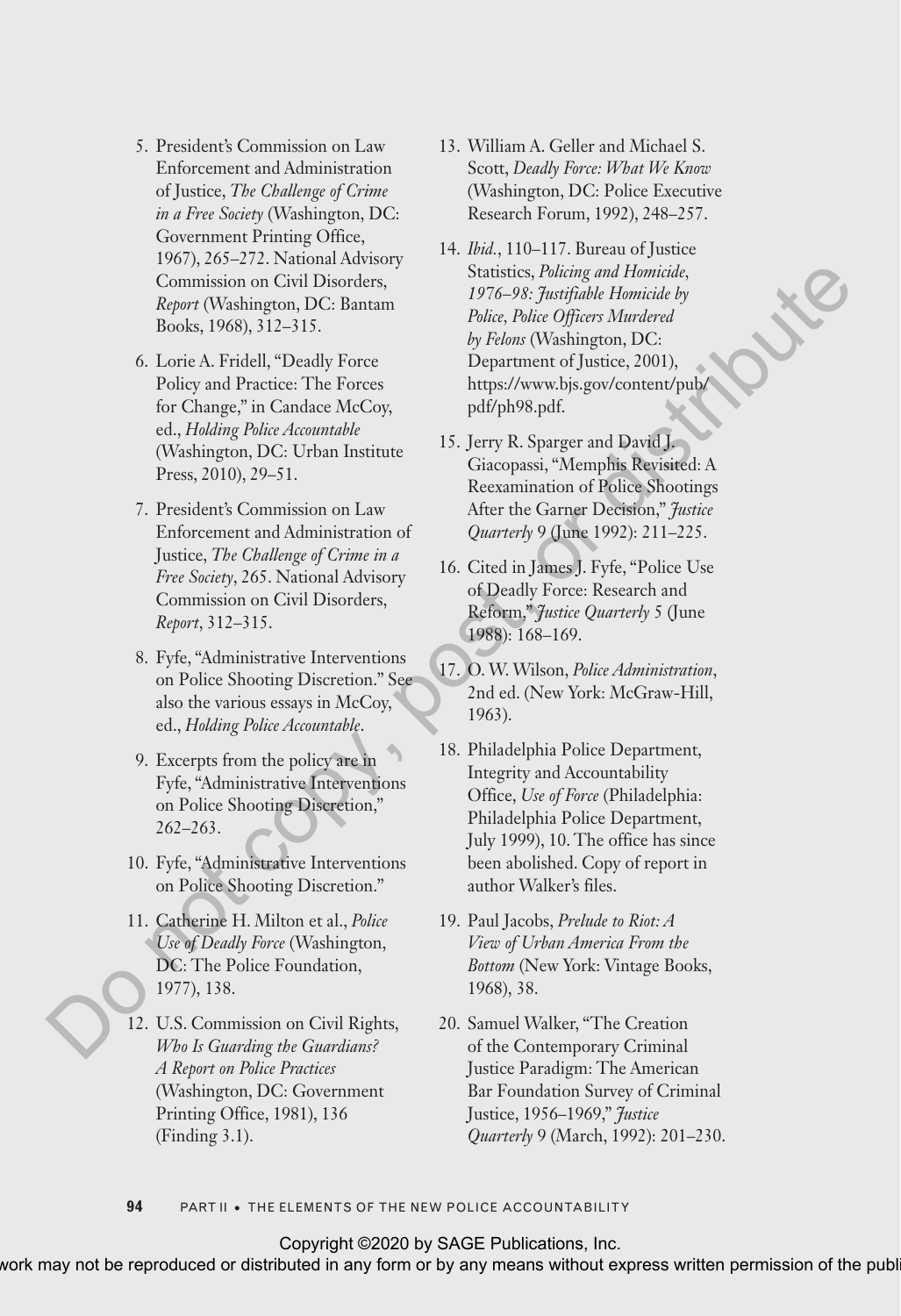- 21. Herman Goldstein, *Policing a Free Society* (Cambridge, MA: Ballinger, 1977), 157–186. Kenneth C. Davis, *Police Discretion* (St. Paul, MN: West, 1975).
- 22. Davis, *Police Discretion*.
- 23. Lawrence W. Sherman, *Policing Domestic Violence: Experiments and Dilemmas* (New York: The Free Press, 1992).
- 24. Geoffrey P. Alpert and Roger G. Dunham, *Police Pursuit Driving: Controlling Responses to Emergency Situations* (New York: Westport, 1990).
- 25. Sherman, *Policing Domestic Violence.*
- 26. Efforts to abolish discretion include the following. In policing, Joseph Goldstein, "Police Discretion Not to Invoke the Criminal Process: Low-Visibility Decisions in the Administration of Justice," *Yale Law Journal* 69 (1960): 543–594. In plea bargaining, National Advisory Commission on Criminal Justice Standards and Goals, *Courts* (Washington, DC: Government Printing Office, 1973), 46. Flat-time sentencing: Twentieth Century Fund, *Fair and Certain Punishment* (New York: McGraw-Hill, 1976). 21. Drivis, Bulie Distributes and Constraints (Spler bullence Reverse)<br>
23. Lawrence W. Sherman, *Philicing* (*Differe Behavior* (Valsington, D.C.<br>
23. Lawrence W. Sherman and Spler Musel, 2003),<br>
24. Cooling Repairs for
	- 27. Goldstein, *Policing a Free Society*, 157–186.
	- 28. Davis, *Police Discretion*, 140.
	- 29. *United States v. City of Cleveland,*  Settlement Agreement (2015), 22 (para. 94).
	- 30. *Ibid*., 31–33 (para. 124–130).
	- 31. Samuel Walker, *Early Intervention Systems for Law Enforcement Agencies:*

*A Planning and Management Guide* (Washington, DC: Department of Justice, 2003), https://www.hsdl .org/?view&did=470860.

- 32. Robin Shepard Engel, *How Police Supervisory Styles Influence Patrol Officer Behavior* (Washington, DC: Department of Justice, 2003), https://www.ncjrs.gov/pdffiles1/ nij/194078.pdf.
- 33. Samuel Walker, *A Critical History of Police Reform* (Lexington, KY: Lexington Books, 1977).
- 34. New York City, Inspector General for the NYPD, *Police Use of Force in New York City: Findings and Recommendations on NYPD's Policies and Practices* (New York City: Inspector General for the NYPD, 2015), 3, https://www1 .nyc.gov/site/oignypd/reports/ reports.page.
- 35. Metropolitan Police Department for the District of Columbia, *General Orders*, GO-RAR-901.07, "Use of Force" (November 3, 2017), https://go.mpdconline.com/GO/ GO\_901\_07.pdf.
- 36. James K. Stewart et al., *Collaborative Reform Process: A Review of Officer-Involved Shootings in the Las Vegas Metropolitan Police Department* (Washington, DC: Office of Community Oriented Policing Services, 2012), 63, https://cops.usdoj.gov/pdf/ e10129513-collaborative-reformprocess\_final.pdf.
- 37. *Floyd v. City of New York* (2013). Michael D. White and Henry F. Fradella, *Stop and Frisk: The Use and Abuse of a Controversial Policing Tactic*

CHAPTER 3 • THE "HEART OF THE MATTER" **95**

Copyright ©2020 by SAGE Publications, Inc.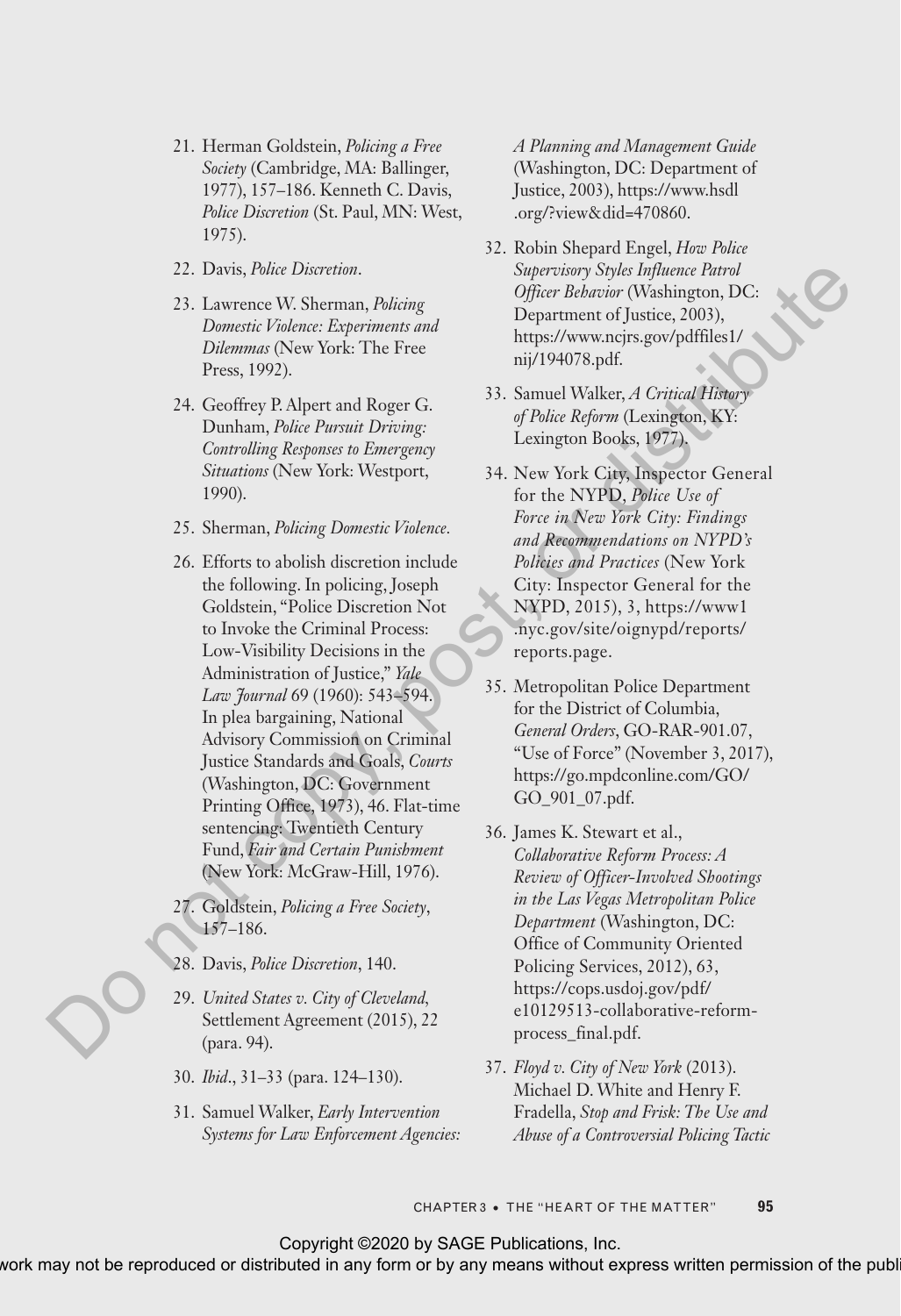(New York: New York University Press, 2016), 82–95.

- 38. Darrel W. Stephens, *Police Discipline: A Case for Change* (Cambridge, MA: Harvard University, 2011), 3, https://www.ncjrs.gov/pdffiles1/ nij/234052.pdf.
- 39. Metropolitan Police Department for the District of Columbia, *General Orders,* GO-PER-404.06, "Roll Call Training," https://go.mpdconline .com/GO/3180000.pdf.
- 40. California, Commission on Peace Officer Standards and Training, *Perishable Skills Program*, https:// post.ca.gov/perishable-skillsprogram.
- 41. Stephens, *Police Discipline.*
- 42. *Ibid.*, 6.
- 43. President's Task Force on 21st Century Policing, *Final Report* (2015), 11 (Action Item 1.3.1), https://ric-zai-inc.com/ Publications/cops-p311-pub.pdf.
- 44. Los Angeles Sheriff's Department, Office of Independent Review, *Tenth Annual Report* (Los Angeles: Sheriff's Department, 2012), 107. The Office of Independent Review has since been abolished. Copy of report in author Walker's possession.
- 45. Minneapolis Police Department, *Policy and Procedure Manual*, 5-300, "Use of Force," Section 5-303, http://www.ci.minneapolis.mn.us/ police/policy/mpdpolicy\_5-300\_ 5-300.
- 46. Minneapolis Police Department, *Policy and Procedure Manual*, "Deadly Force."
- 47. Metropolitan Police Department for the District of Columbia, *General Orders*, GO-RAR-901.07, "Use of Force," https://go .mpdconline.com/GO/GO\_901\_ 07.pdf.
- 48. The issue is discussed in Los Angeles Police Commission, Inspector General, *Review of Categorical Use of Force Policy* (February 12, 2014), https://docs .wixstatic.com/ugd/b2dd23\_83412 1d857cc42ac84fc09661cd182a7 .pdf. https://www.tiris.gov/pdffiles.l/<br>
as: The issue is discussed in Los<br>
any 234032.pdf.<br>
26. Netropolition Folice Department for Integretic Columbia, Greener Integretic Columbia, Corresponding Consisting Corresponding ( $G$ )
	- 49. Metropolitan Police Department for the District of Columbia, *General Orders*, GO-RAR-901.07, "Use of Force."
	- 50. Taser, Inc. is now known as Axon, https://www.taser.com/.
	- 51. *United States v. City of Detroit*, Consent Judgment: Use of Force and Arrest and Witness Detention (2003), https://www .justice.gov/sites/default/files/crt/ legacy/2010/12/15/detroitpd\_ uofwdcd\_613.pdf.
	- 52. Amnesty International, *"Less Than Lethal?" The Use of Stun Weapons in US Law Enforcement* (New York: Amnesty International, 2008), 3–5, https://www .amnesty.org/en/documents/ AMR51/010/2008/en/.
	- 53. Geoffrey Alpert, Michael R. Smith, Robert J. Kaminsky, Lorie A. Fridell, John MacDonald, and Bruce Kubu, *Police Use of Force, Tasers and Other Less-Lethal Weapons* (Washington, DC: Department of Justice, 2011).

**96** PART II • THE ELEMENTS OF THE NEW POLICE ACCOUNTABILITY

Copyright ©2020 by SAGE Publications, Inc.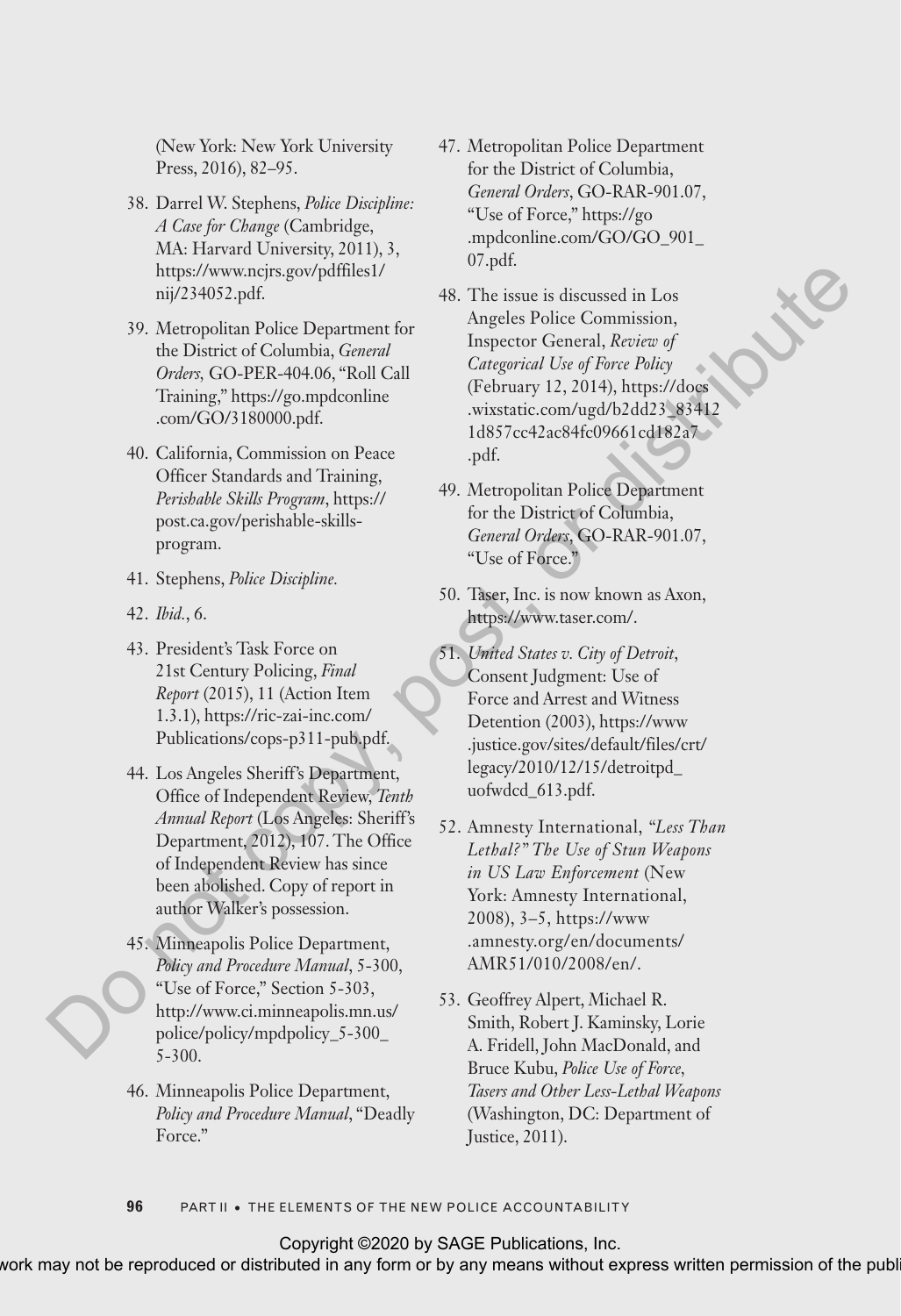- 54. James M. Cronin and Joshua A. Ederheimer, *Conducted Energy Devices: Development of Standards for Consistency and Guidance* (Washington, DC: Department of Justice and the Police Executive Research Forum, 2006), http:// www.policeforum.org/assets/docs/ Free\_Online\_Documents/Use\_of\_ Force/conducted%20energy%20 devices%20%20development%20 of%20standards%20for%20 consistency%20and%20 guidance%202006.pdf Research Form., 2000, https://formet.org/2000, http://formet.org/2000, https://formet.org/2000, https://formet.org/2000, https://formet.org/2000, https://formet.org/2000, https://formet.org/2000, https://formet.org/2000,
	- 55. Alpert et al., *Police Use of Force, Tasers and Other Less-Lethal Weapons.*
	- 56. U.S. Department of Justice, Civil Rights Division, *Investigation of the Portland Police Bureau* (2012), https://www.justice.gov/sites/ default/files/crt/legacy/2012/09/17/ ppb\_findings\_9-12-12.pdf.
	- 57. Geoffrey P. Alpert and Roger G. Dunham, "Policy and Training Recommendations Related to Police Use of CEDs: Overview of Findings From a Comprehensive National Study," *Police Quarterly* 13, no. 3 (2010): 243.
	- 58. National Advisory Commission on Civil Disorders, *Report*, 302.
	- 59. U.S. Department of Justice, Civil Rights Division, *Investigation of the Baltimore City Police Department* (2014), 74–98, https://www.justice .gov/crt/file/883296/download.
	- 60. U.S. Department of Justice, Civil Rights Division, *Investigation of the Portland Police Bureau,* 2.
	- 61. Bureau of Justice Statistics, *Police Use of Nonfatal Force, 2002–2011*

(November 2015), Table 1, https:// www.bjs.gov/content/pub/pdf/ punf0211.pdf.

- 62. *Ibid.* Geoffrey P. Alpert and Roger G. Dunham, *Understanding Police Use of Force: Officers, Suspects, and Reciprocity* (New York: Cambridge University Press, 2004).
- 63. National Advisory Commission on Civil Disorders, *Report*, 299.
- 64. Albert J. Reiss, *The Police and the Public* (New Haven, CT: Yale University Press, 1971), 151.
- 65. Bureau of Justice Statistics, *Police Use of Nonfatal Force, 2002–2011.*
- 66. Jeff Rojek, Geoffrey P. Alpert, and Hayden P. Smith, "Examining Officer and Citizen Accounts of Police Use-of-Force Incidents," *Crime and Delinquency* 58, no. 2 (2012): 301–327.
- 67. Metropolitan Police Department for the District of Columbia, *General Orders*, GO-RAR-901.07, "Use of Force."
- 68. Seattle Police Department, *Department Manual*, Policy 8.000: "Use of Force Core Principles," Policy 8.100: "De-Escalation," https://www.seattle.gov/policemanual/title-8.
- 69. *Ibid.*
- 70. See the valuable discussion throughout Police Executive Research Forum, *An Integrated Approach to De-Escalation and Minimizing Use of Force*  (Washington, DC: Police Executive Research Forum, 2012), http:// www.policeforum.org/assets/docs/

Copyright ©2020 by SAGE Publications, Inc.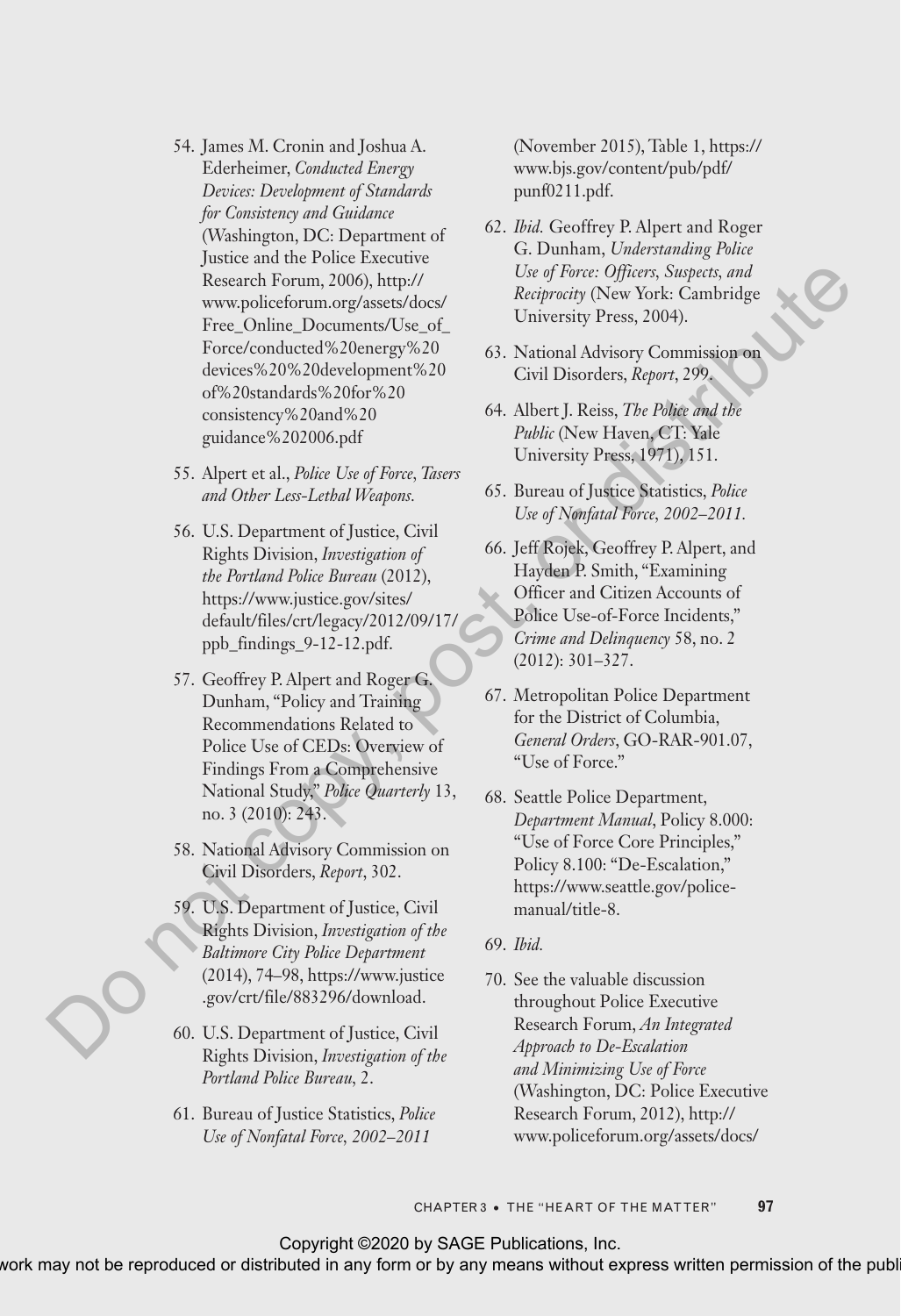Critical\_Issues\_Series/an%20 integrated%20approach%20 to%20de-escalation%20and%20 minimizing%20use%20of%20 force%202012.pdf. The California Supreme Court decision is discussed in Los Angeles Police Commission, Inspector General, *Review of Categorical Use of Force Policy*.

- 71. Seattle Police Department, *Department Manual*, Policy 8.000, https://www.seattle.gov/policemanual/title-8.
- 72. *Ibid.*, Policy 8.200: "Using Force," https://www.seattle.gov/policemanual/title-8.
- 73. New York City, Inspector General for the NYPD, *Police Use of Force in New York City: Findings and Recommendations in NYPD's Policies and Practices* (October 1, 2015), 3, http://www1.nyc.gov/assets/doi/ reports/pdf/2015/2015-10-01- Pr\_uofrpt.pdf. in Los Angeles Police Commission,<br>
In Responsibilities During a Type II<br>
Integration Corresponds the present of Force Investigation."<br>
2. Distribute Department, the May and the Corresponding the Corresponding the Correspo
	- 74. U.S. Department of Justice, Civil Rights Division, *Re: Investigation of the Detroit Police Department* (2002).
	- 75. Metropolitan Police Department for the District of Columbia, *General Orders*, GO-RAR-901.07, "Use of Force."
	- 76. New York City, Inspector General for the NYPD, *Police Use of Force in New York City: Findings and Recommendations on NYPD's Policies and Practices*.
	- 77. Metropolitan Police Department for the District of Columbia, *General Orders*, GO-RAR-901.07, "Use of Force."
- 78. Seattle Police Department, *Department Manual*, Policy 8.000: "Use of Force Core Principles."
- 79. *Ibid.*, Policy 8.400-TSK-3, "Use of Force: Involved Officers' Responsibilities During a Type II Investigation."
- 80. *Ibid.*, Policy 8.000: "Use of Force Core Principles." A valuable survey of police union contract provisions is *Check the Police*, conducted by researchers associated with Black Lives Matter, http://www .checkthepolice.org/.
- 81. U.S. Department of Justice, Civil Rights Division, *Investigation of the Cleveland Division of Police* (2014), 31–33, https://www .justice.gov/sites/default/files/crt/ legacy/2014/12/04/cleveland\_ findings\_12-4-14.pdf.
- 82. Seattle Police Department, *Department Manual*, Policy 8.400- TSK-6.
- 83. *United States v. City of Newark*, Consent Decree (2016), 33–34, https://www.justice.gov/crt/ file/868131/download.
- 84. Walker, "'Not Dead Yet': The National Police Crisis, a New Conversation About Policing, and the Prospects for Accountability-Related Police Reform."
- 85. *Graham v. Connor*, 490 U.S. 386 (1989).
- 86. Seattle Police Department, *Department Manual*, Policy 8.100: "Use of Force Core Principles."

**98** PART II • THE ELEMENTS OF THE NEW POLICE ACCOUNTABILITY

Copyright ©2020 by SAGE Publications, Inc.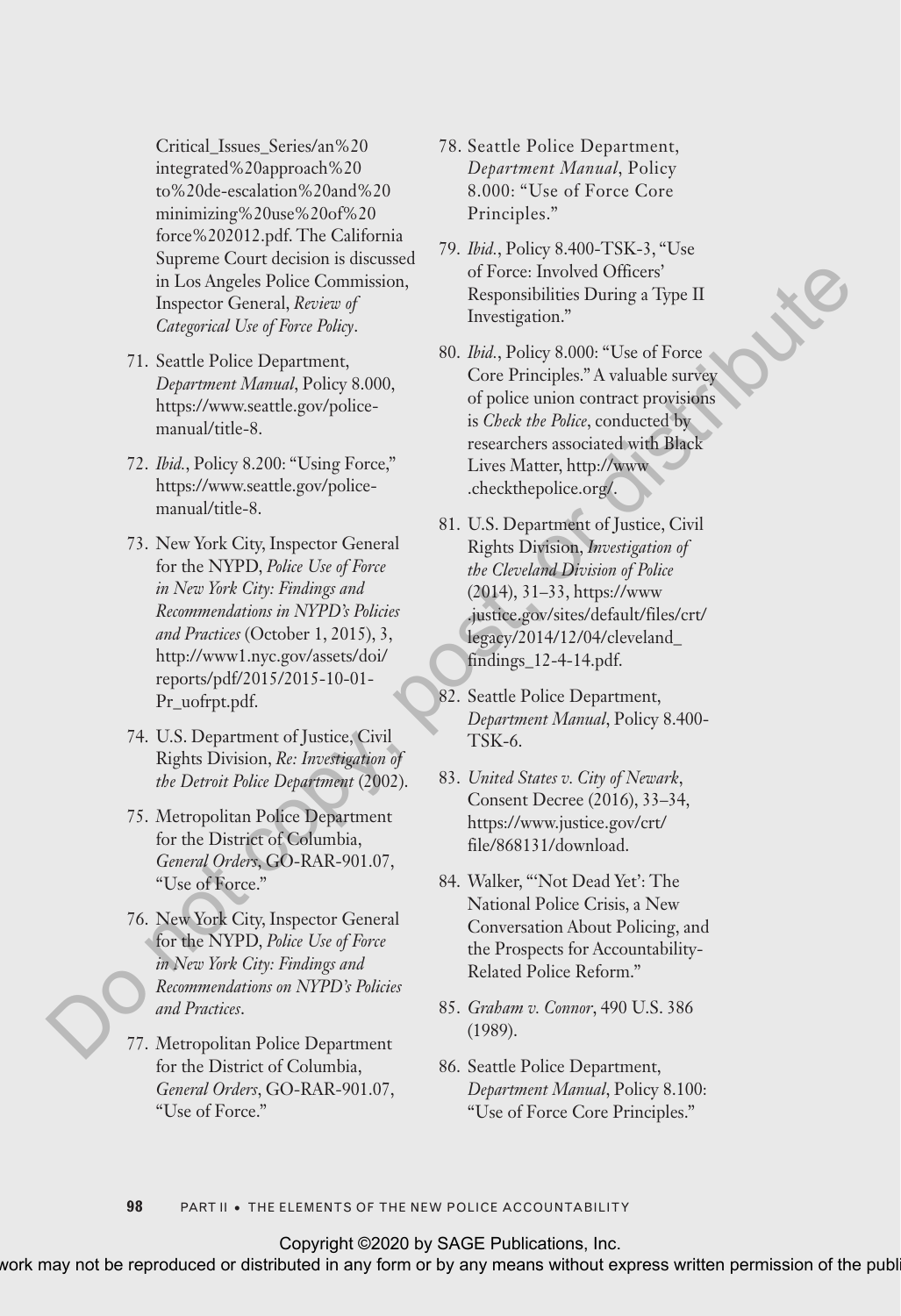- 87. Police Executive Research Forum, *Guiding Principles on Use of Force*, 15–17; (Lanier) 16, http:// www.policeforum.org/assets/ guidingprinciples1.pdf.
- 88. *Ibid.*, "Lawful but awful": Police Executive Research Forum, *An Integrated Approach to De-Escalation and Minimizing Use of Force*, iii.
- 89. President's Task Force on 21st Century Policing, *Final Report*, 21 (Action Item 2.2.1).
- 90. Police Executive Research Forum, *An Integrated Approach to De-Escalation and Minimizing Use of Force*, 37.
- 91. Christy E. Lopez, *Disorderly (mis) Conduct: The Problem With 'Contempt of Cop' Arrests* (Washington, DC: American Constitution Society, June 2010), https://www.acslaw .org/sites/default/files/Lopez\_ Contempt\_of\_Cop.pdf.
- 92. Alpert and Dunham, *Understanding Police Use of Force*.
- 93. U.S. Department of Justice, Civil Rights Division, *Investigation of the Seattle Police Department* (2011), https://www.justice.gov/sites/ default/files/crt/legacy/2011/12/16/ spd\_findletter\_12-16-11.pdf.
- 94. Seattle Police Department, *Department Manual*, Policy 8.000: "Use of Force Core Principles."
- 95. *Ibid.*, Policy 8.100: "De-Escalation."
- 96. Emily G. Owens, David Weisburd, Karen L. Amendola, and Geoffrey P. Alpert, "Can You Build a Better Cop? Experimental Evidence on

Supervision, Training, and Policing in the Community," *Criminology and Public Policy* 17, no. 1 (2018): 41–87.

- 97. Seattle Police Department, *Department Manual*, Policy 8.100: "De-Escalation."
- 98. Seattle Police Monitor, *Ninth Systemic Assessment: Use of Force* (April 2017), 85–89, https://static1.squarespace .com/static/5425b9f0e4b0d-66352331e0e/t/58e6a753ff7c5 0ebbad126f8/1491511130661/ Ninth+Systemic+Assessment-- Use+of+Force--FINAL.pdf. **SB.** Biol, "Hawful but awful? Police Department, Policy 8.100:<br>
Freemrice Research Forum, Am<br>
Integrated Appears on De-Excelation 2<br>
Integrated Appears on De-Excelation 2<br>
and Minimizary Ute of Fores, iii.<br>  $\frac{1}{2}$  SP.
	- 99. Force trends: Seattle Police Department, *Use of Force: Annual Report, January 31, 2018*, 6, Figure 2, http://spdblotter.seattle .gov/wp-content/uploads/ 2018/01/2017-Use-of-Force-Annual-Report-1\_31\_2018.pdf.
	- 100. Police Executive Research Forum, *An Integrated Approach to De-Escalation and Minimizing Use of Force*, 18–19.
	- 101. Peter Scharf and Arnold Binder, *The Badge and the Bullet: Police Use of Deadly Force* (New York: Praeger, 1983), Chap. 5, but especially 117.
	- 102. Alpert and Dunham, *Understanding Police Use of Force*, 87–123.
	- 103. U.S. Department of Justice, Civil Rights Division, *Investigation of the Portland Police Bureau,* 22.
	- 104. Walker, "'Not Dead Yet': The National Police Crisis, a New Conversation About Policing, and

CHAPTER 3 • THE "HEART OF THE MATTER" **99**

Copyright ©2020 by SAGE Publications, Inc.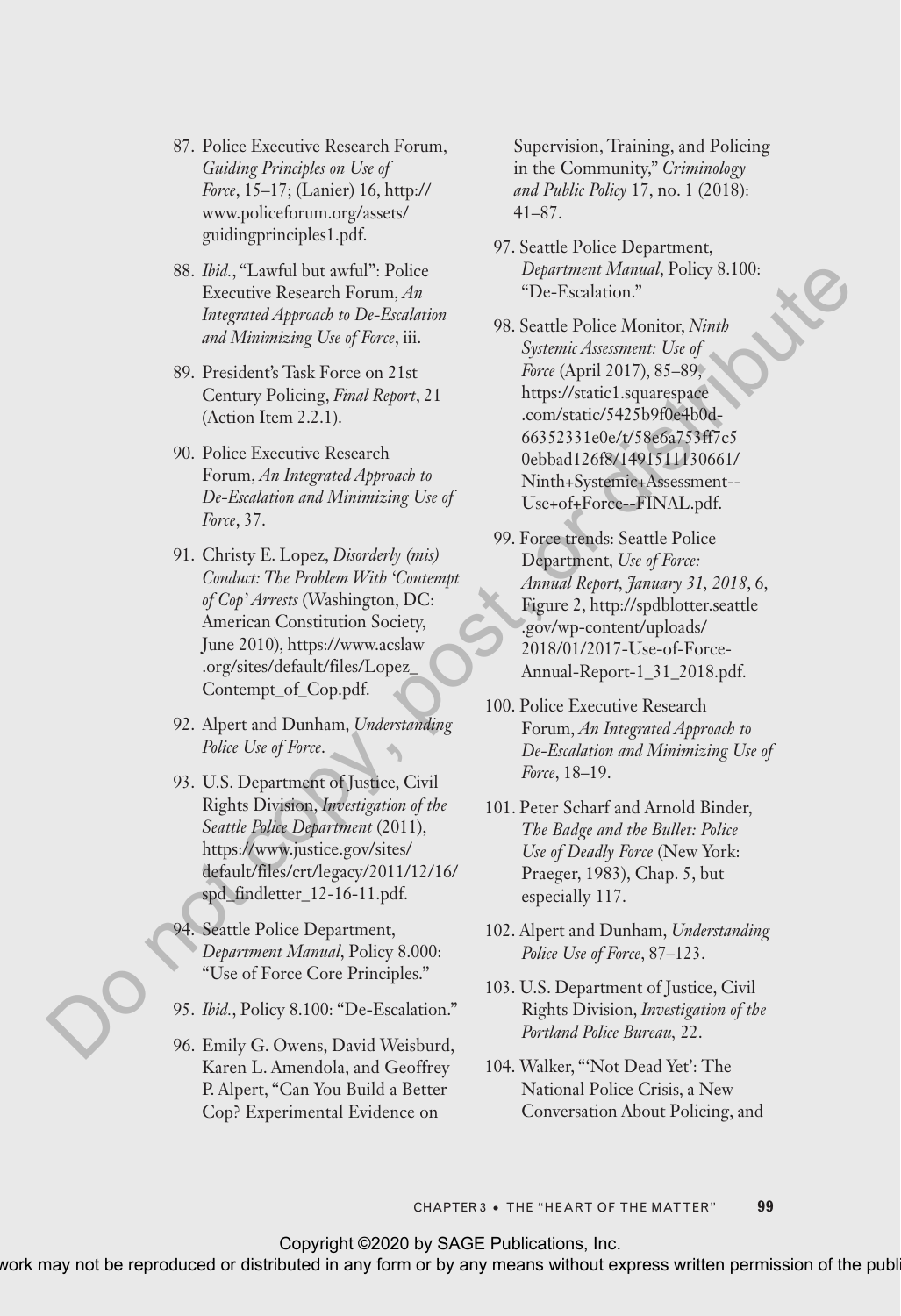the Prospects for Accountability-Related Police Reform."

- 105. Edgar H. Schein, *Organizational Culture and Leadership*, 4th ed. (San Francisco: Jossey-Bass, 2010), at 57–68 (identifying "three generic subcultures" in organizations, with "the operator subculture" as the functional equivalent of the police officer rank and file). Barbara E. Armacost, "Organizational Culture and Police Misconduct," *George Washington Law Review* 72 (2004): 453–546.
- 106. The negative impact of police unions on accountability is documented in San Francisco District Attorney, *Report of the Blue Ribbon Panel on Transparency, Accountability, and Fairness in Law Enforcement,* 137–149 (Chap. 7, "Culture"), http:// sfdistrictattorney.org/sites/default/ files/Document/BRP\_report.pdf, and Chicago, Police Accountability Task Force, *Recommendations for Reform: Restoring Trust Between the Chicago Police and the Communities They Serve*, 69–77, https:// chicagopatf.org/wp-content/ uploads/2016/04/PATF\_Final\_ Report\_4\_13\_16-1.pdf. 57—66 (denoting there generic main Local Schemes that Local Schemes the presence of subscriptions (Note York Vock Versic New York Versic New York Versic New York Versic New York Versic New York Versic New York Versic New
	- 107. San Francisco District Attorney, *Report of the Blue Ribbon Panel,*   $8-10.$
	- 108. Samuel Walker, *Police Accountability: The Role of Citizen Oversight* (Belmont, CA: Wadsworth, 2001), 19–49.
	- 109. Walker, "'Not Dead Yet': The National Police Crisis, a New Conversation About Policing, and

the Prospects for Accountability-Related Police Reform."

- 110. Robert C. Davis, Nicole J. Henderson, and Christopher W. Ortiz, *Can Federal Intervention Bring Lasting Improvement in Local Policing? The Pittsburgh Consent Decree* (New York: Vera Institute of Justice, 2005), 16–27.
- 111. *Ibid.,* 18–20.
- 112. *Ibid.,* 120.
- 113. *Ibid.,* 26–27 ("The Perspectives of African-American Officers").
- 114. *Ibid.*, 17.
- 115. Christopher Stone, Todd Fogelsong, and Christine M. Cole., *Policing Los Angeles Under a Consent Decree: The Dynamics of Change at the LAPD* (Cambridge, MA: Harvard University, 2009), 19–38, https://sites.hks.harvard .edu/criminaljustice-backup/ publications/Harvard\_LAPD\_ Report\_Exec\_Summary.pdf.
- 116. *Ibid.*
- 117. Arguably, one of the best documented cases of officers accommodating themselves to new rules involves the use of deadly force by New York City police officers, from the 1970s to the present, where the data indicate dramatic long-term decline in the number of persons shot and killed by NYPD officers; New York City Police Department, *Annual Firearms Discharge Report* (2015), at Appendix B (Figure 44), http://www1.nyc.gov/assets/ nypd/downloads/pdf/analysis\_

**100** PART II • THE ELEMENTS OF THE NEW POLICE ACCOUNTABILITY

Copyright ©2020 by SAGE Publications, Inc.